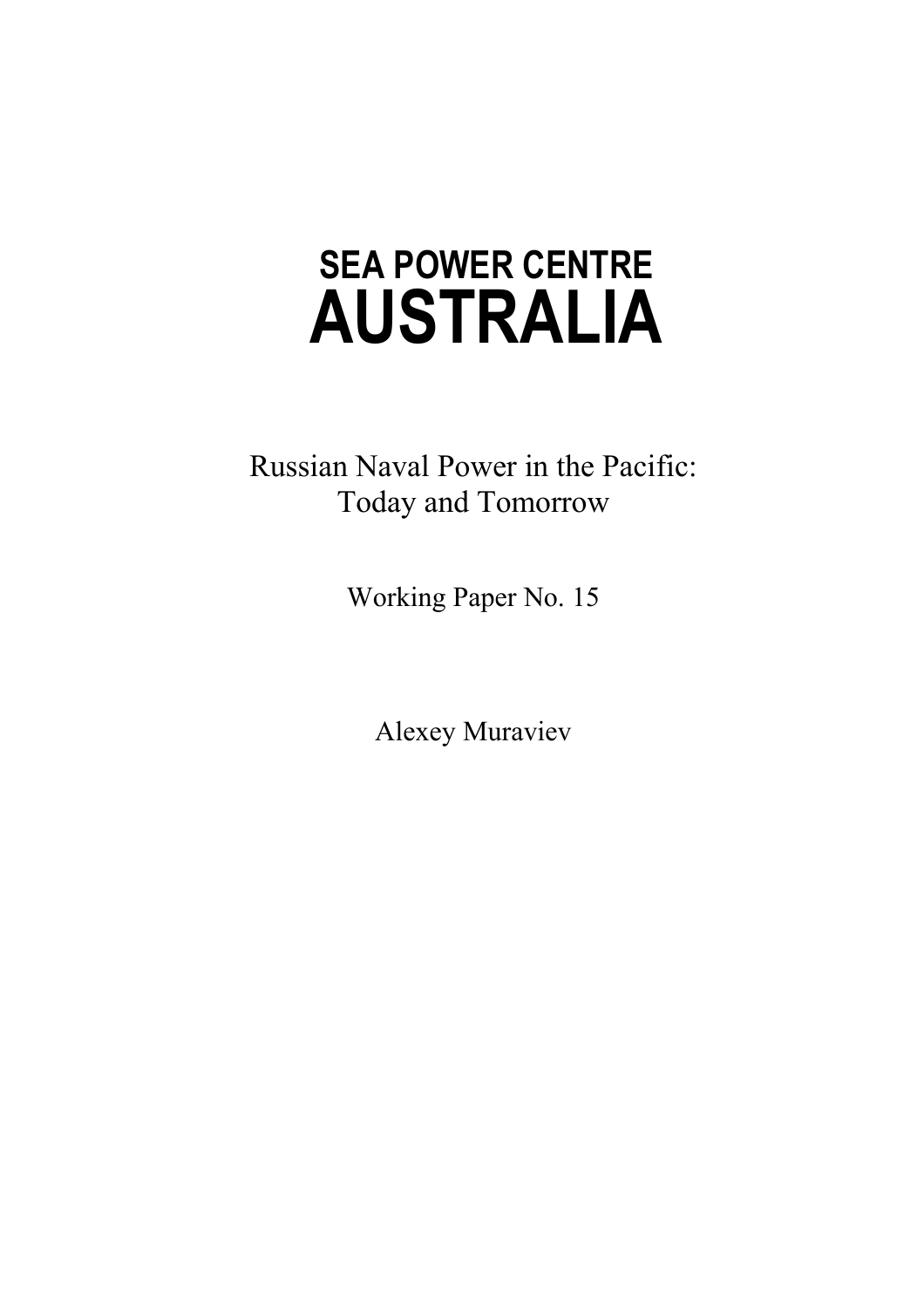Copyright Commonwealth of Australia 2003

This work is copyright. Apart from any use as permitted under the *Copyright Act 1968*, no part may be reproduced by any process without written permission from the Department of Defence

**Announcement statement**—may be announced to the public.

**Secondary release**—may be released to the public.

All Defence information, whether classified or not, is protected from unauthorised disclosure under the *Crimes Act 1914*. Defence Information may only be released in accordance with *the Defence Protective Security Manual* (SECMAN 4) and/or Defence Instruction (General) OPS 13-4—*Release of Classified Defence Information to Other Countries*, as appropriate.

Requests and inquiries should be addressed to the Director, Sea Power Centre Australia, Defence Establishment Fairbairn. CANBERRA, ACT, 2600.

#### **National Library of Australia Cataloguing-in-Publication Entry**

Muraviev, Alexey D., 1974- .

Russian naval power in the Pacific: today and tomorrow.

ISBN 0 642 29593 X.

1. Sea-power - Russia (Federation). 2. Sea-power – Pacific Area. 3. Russia (Federation) - Armed forces - Pacific Area. I. Australia. Royal Australian Navy. Sea Power Centre. II. Title. (Series: Working paper (Australia. Royal Australian Navy. Sea Power Centre); no. 15).

359.4747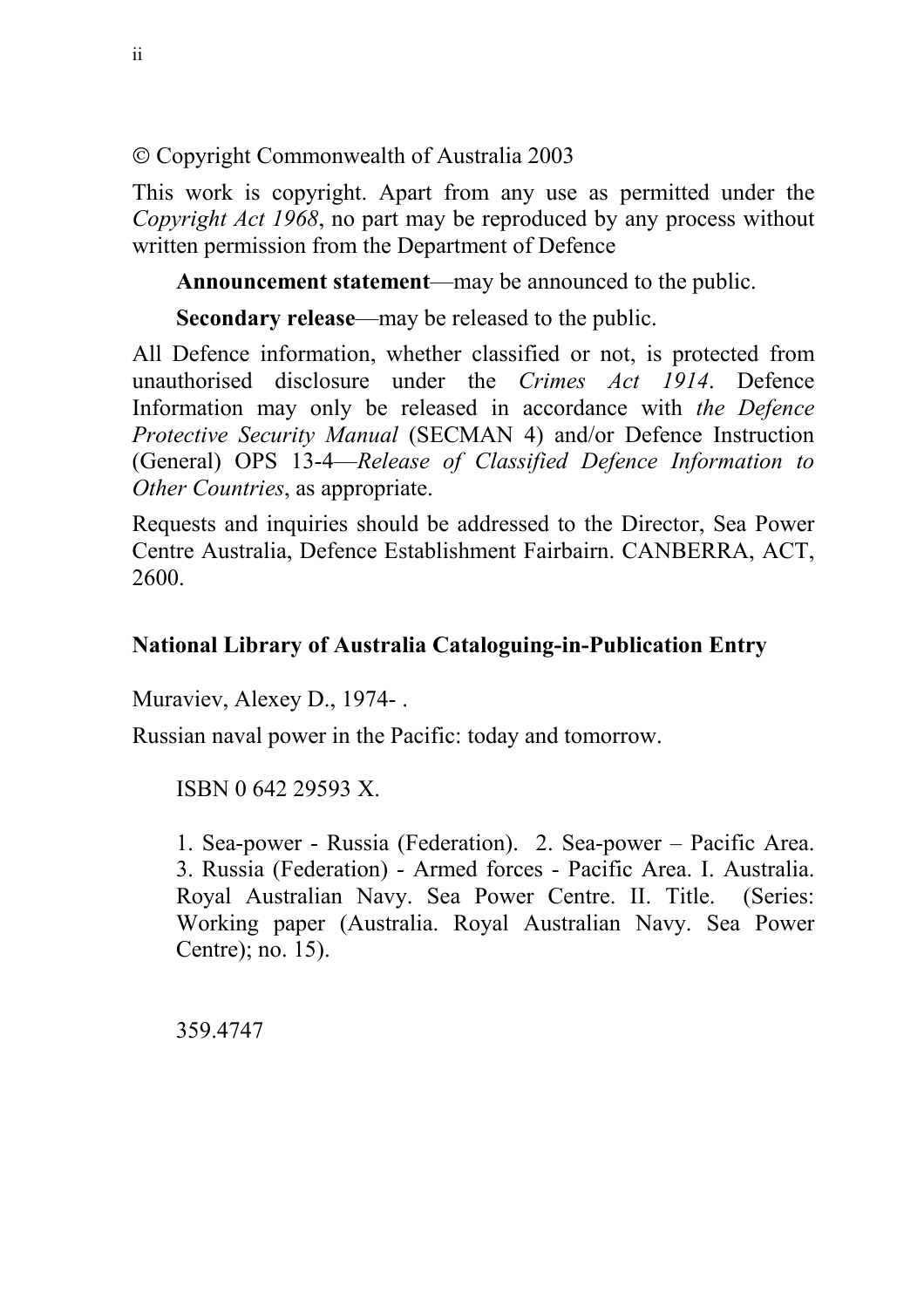# **Disclaimer**

The views expressed are the author's and not necessarily those of the Department of Defence. The Commonwealth of Australia will not be legally responsible in contract, tort or otherwise for any statement made in this publication.

## **Sea Power Centre Australia**

The Sea Power Centre Australia (SPCA—formerly the Royal Australian Navy Sea Power Centre, formerly the Maritime Studies Program) was established to undertake activities which would promote the study, discussion and awareness of maritime issues and strategy within the RAN and the defence and civil communities at large. The aims of the SPCA are: to promote understanding of Sea Power and its application to the security of Australia's national interests; to manage the development of RAN doctrine and facilitate its incorporation into ADF joint doctrine; to contribute to regional engagement; and, within the higher Defence organisation, contribute to the development of maritime strategic concepts and strategic and operational level doctrine, and facilitate informed force structure decisions.

Internet site: http://www.navy.gov.au/spc

Comment on this Working Paper or any inquiry related to the activities of the Sea Power Centre should be directed to:

| Director Sea Power Centre Australia Telephone: +61 2 6287 6253 |                                  |
|----------------------------------------------------------------|----------------------------------|
| Defence Establishment Fairbairn                                | Facsimile: $+61262876426$        |
| CANBERRA ACT 2600                                              | Email:                           |
| Australia                                                      | $space$ .seapower@defence.gov.au |

## **Sea Power Centre Working Papers**

The Sea Power Centre Working Paper series is designed as a vehicle to foster debate and discussion on maritime issues of relevance to the Royal Australian Navy, the Australian Defence Force and to Australia and the region more generally.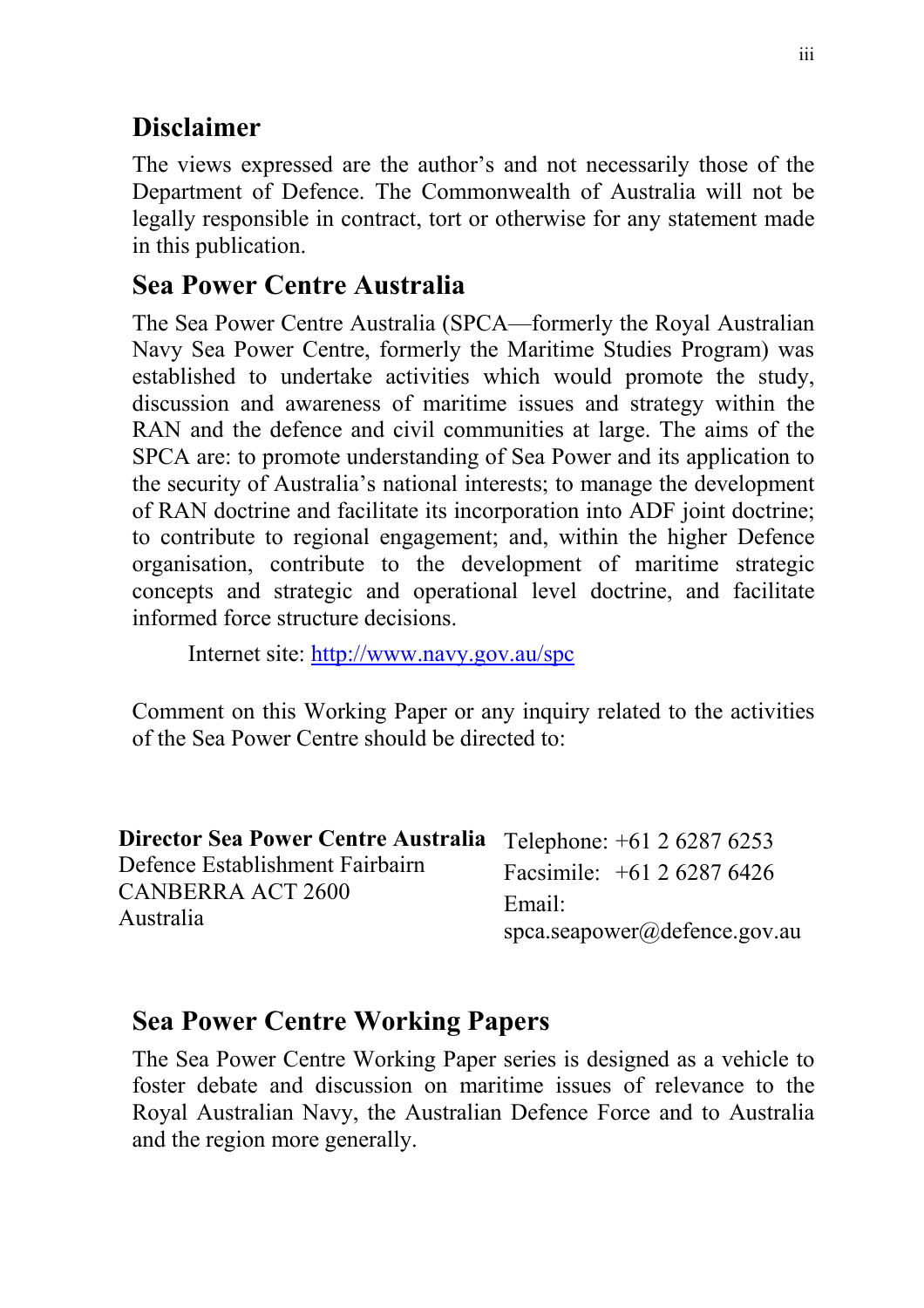## **About the Author**

Alexey D. Muraviev is an expert in strategic and defence studies at Curtin University of Technology. He is the Coordinator of the Graduate Studies in Strategy and Defence Program (Western Australia) and a member of the International Relations and Global Security Research Unit. He lectures on International Relations, Strategic and Defence Studies at the Faculty of Media, Culture and Society, Division of Humanities, Curtin University of Technology.

He is a co-author of a book *Red Star East: The Armed Forces of Russia in Asia* (Allen & Unwin, 2000), and the author of *Russian Military Power at the Turn of the Millennium* in Tikhomirov (ed.), *Russia after Yeltsin* (Ashgate, 2001). He has published articles in the *Strategic and Defence Studies* (ANU) series, *Defense Analysis*, *Morskoi Sbornik* (Naval Herald), *Jane's Intelligence Review*, *Asia-Pacific Defence Reporter*, *The Navy*, *What's Next?* and the *Indian Ocean Review*. His most recent work is a chapter on Russian Security Relationship with Europe after September 11 terrorist attacks (to be published in *European Security After 9/11* by Ashgate in 2004).

His research interests include the problems of modern naval power, Russia's strategic and defence policy, the Russian Armed Forces, Russian naval power, the strategic balance in Europe, East Asia, the Indian subcontinent, the Persian Gulf, the Royal Australian Navy, the Indian Navy, international terrorism (including maritime terrorism), and other strategic and defence issues. He is currently completing PhD research on Russian naval power in the Pacific.

## **Photographic Acknowledgment**

All photographs were taken by Vitaliy Ankov, Russia's defence photographer/reporter working in the Far East.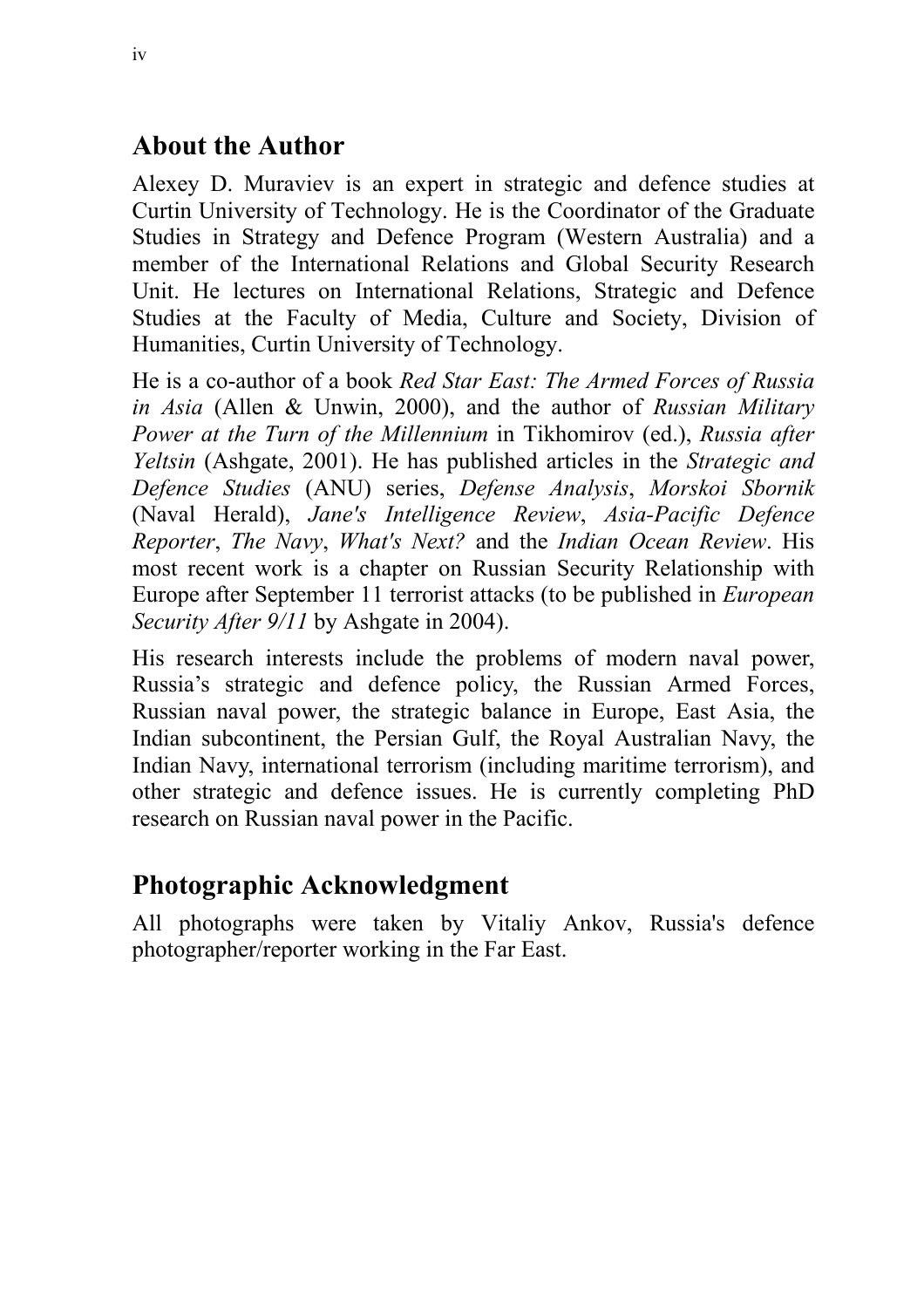## **ABSTRACT**

This working paper has been written to address the gap in knowledge of commentators with regard to the continuing presence of the Russian Navy in the Pacific region. There is a common impression that the Russian Pacific Fleet consists primarily of rusting hulks in the harbour of Vladivostok. While there are a large number of former Soviet vessels that are decommissioned or awaiting scrapping, this impression fails to take into account the ongoing maintenance and activity of the active portion of the fleet. The current Fleet is smaller than its Soviet parent, but comprises more modern and combat-capable combatants, particularly within the attack submarine force. The Pacific Fleet remains a vital element of the defensive system of the Russian Far East.

Russian naval strategy in the Pacific has a strong littoral-orientation, including defence of immediate maritime approaches to Russia's Far Eastern shores, protection of its economic interests, safeguarding maritime borders, and participation in diplomatic and peacekeeping operations. The Pacific Fleet has the largest area of responsibility of the four Russian fleets, covering the entire Pacific and Indian Oceans and extending to the Persian Gulf. Recent years have seen the resumption of long-range attack submarine patrols of the Pacific Ocean and engagement with regional navies.

Overall, despite the numerical reductions and the reduced funding for naval activity, the Pacific Fleet remains operational. What happens politically in the next five years will affect the future configuration and mission of the Pacific Fleet. Even should there be a reduction in its strategic nuclear component, the Pacific Fleet will retain its strategic significance due to the critical role it plays in the system of Russia's security in the Far East.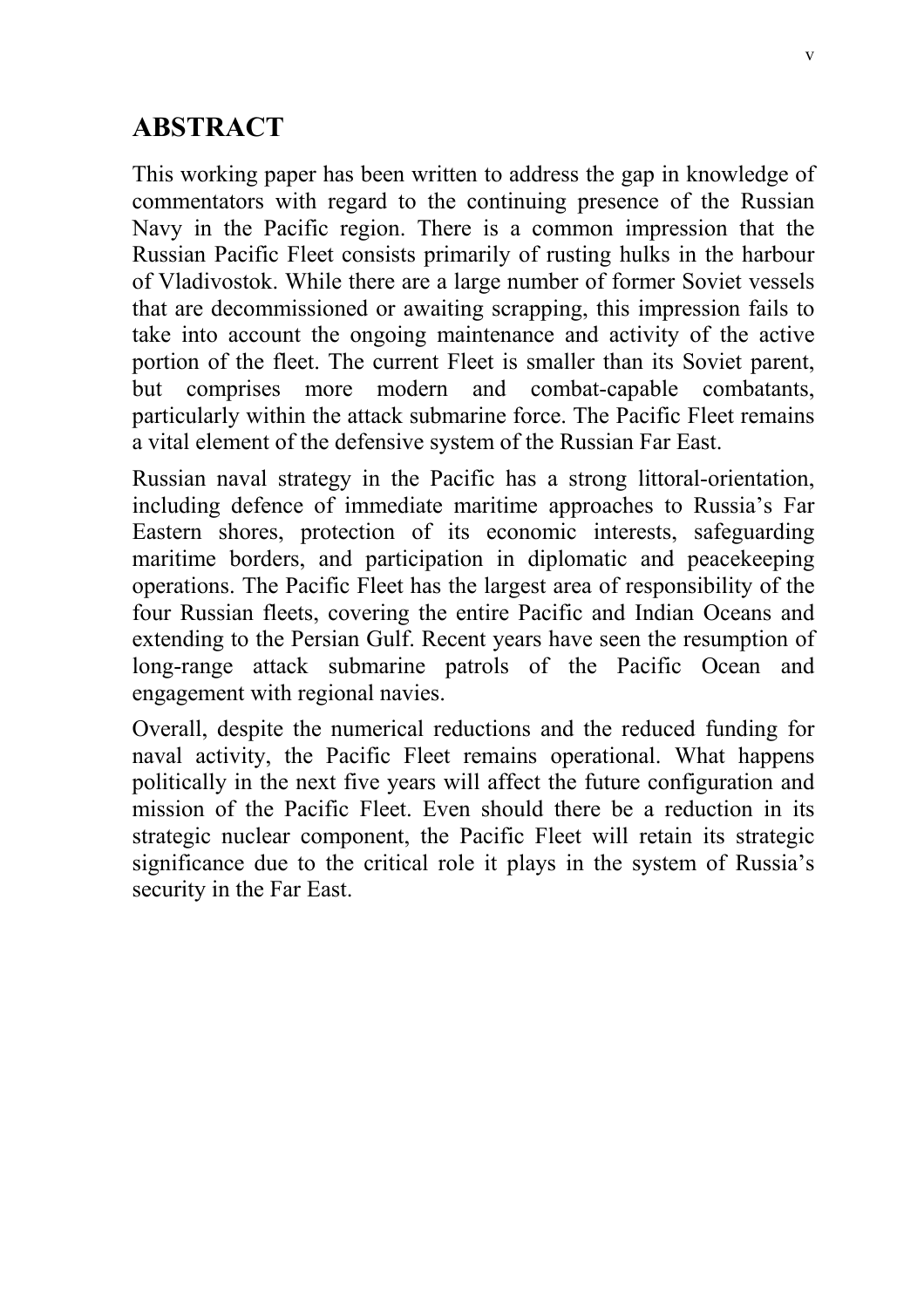# **ABBREVIATIONS AND ACRONYMS**

| AD           | Air defence                                               |  |  |
|--------------|-----------------------------------------------------------|--|--|
| AF/AD        | Air force/air defence                                     |  |  |
| AGI          | Intelligence gatherer                                     |  |  |
| <b>ASCM</b>  | Anti-ship cruise missile                                  |  |  |
| <b>ASW</b>   | Anti-submarine warfare                                    |  |  |
| CAP          | Command-and-post                                          |  |  |
| $C$ -in- $C$ | Commander-in-Chief                                        |  |  |
| $C^3$        | Communications, command and control                       |  |  |
| CG           | Guided missile cruiser                                    |  |  |
| <b>CGN</b>   | Guided missile cruiser - nuclear-powered                  |  |  |
| <b>CIS</b>   | <b>Commonwealth of Independent States</b>                 |  |  |
| <b>CTR</b>   | <b>Cooperative Threat Reduction</b>                       |  |  |
| <b>CVBG</b>  | Carrier battle group                                      |  |  |
| <b>DDG</b>   | Guided missile destroyer                                  |  |  |
| EEZ          | <b>Exclusive Economic Zone</b>                            |  |  |
| <b>FFG</b>   | Guided missile frigate                                    |  |  |
| <b>IFV</b>   | Infantry fighting vehicle                                 |  |  |
| <b>JDW</b>   | Jane's Defence Weekly                                     |  |  |
| KZ           | <i>Krasnaya Zvezda</i> - The Red Star: Russia's daily     |  |  |
|              | newspaper of the Ministry of Defence                      |  |  |
| <b>LPD</b>   | Landing platform dock                                     |  |  |
| <b>MBT</b>   | Main battle tank                                          |  |  |
| <b>MRL</b>   | Multiple rocket launcher                                  |  |  |
| MS           | Morskoi Sbornik - Naval Herald: monthly journal of        |  |  |
|              | the Russian Navy                                          |  |  |
| <b>MTVD</b>  | <i>Morskoi Teatr Voennykh Deistviy</i> - Maritime Theatre |  |  |
|              | of Military Operations: Russia's defence                  |  |  |
|              | abbreviation                                              |  |  |
| NATO         | North Atlantic Treaty Organisation                        |  |  |
| NG           | Nezavisimaya Gazeta - Independent Newspaper:              |  |  |
|              | Russia's daily newspaper                                  |  |  |
| <b>NVO</b>   | Nezavisiomoe Voennoe Obozrenie - Independent              |  |  |
|              | Military Review: Russia's independent weekly              |  |  |
|              | analytical defence source                                 |  |  |
| NRP          | Naval repair plant/shipyard                               |  |  |
| <b>PDSS</b>  | Protivodiversionnye Sily i Sredstva - Counter-            |  |  |
|              | Sabotage Forces and Means: Russia's defence               |  |  |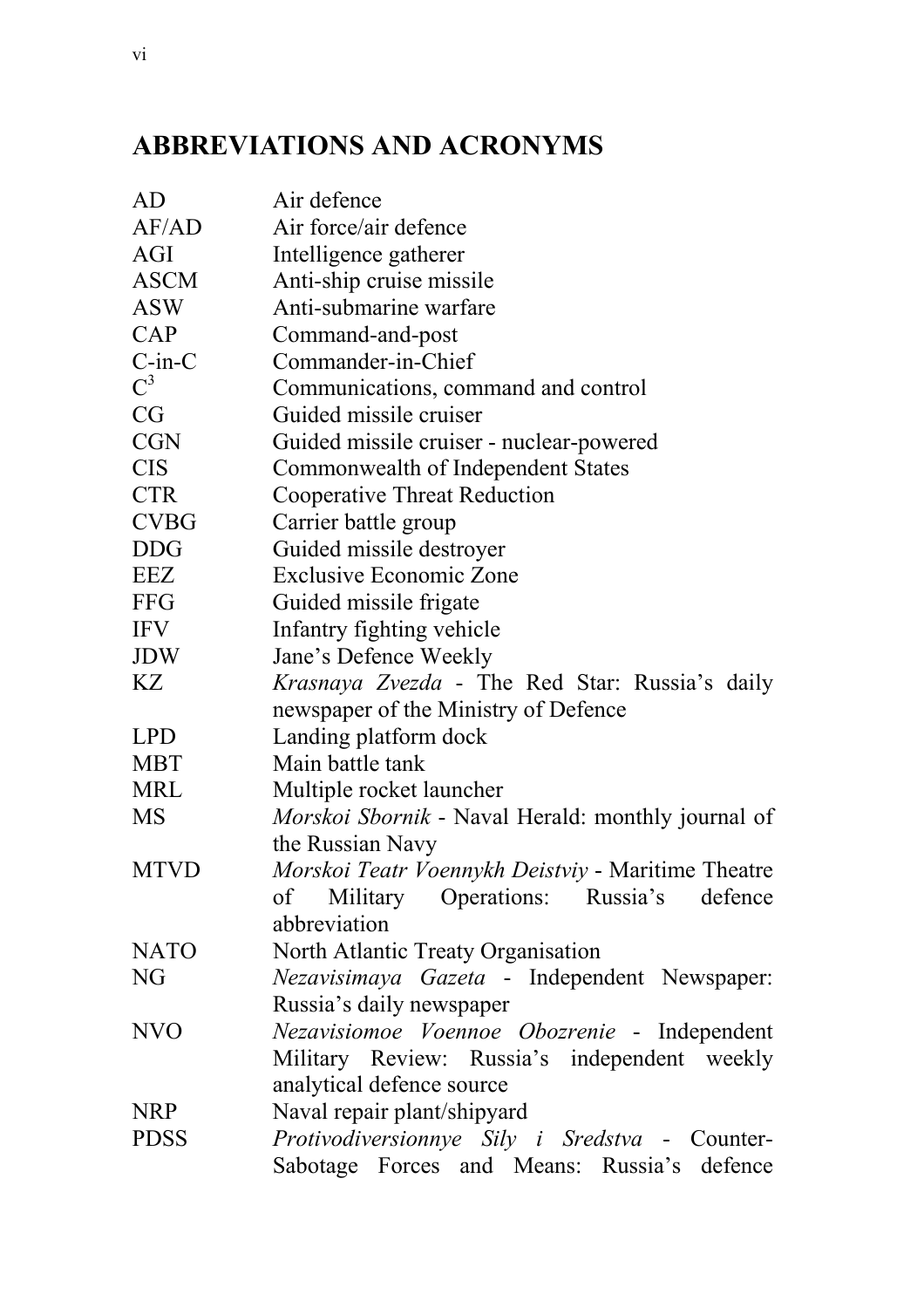|              | abbreviation applicable to naval special forces                                            |
|--------------|--------------------------------------------------------------------------------------------|
| <b>PFNA</b>  | Pacific Fleet Naval Aviation                                                               |
| <b>PFHQ</b>  | Pacific Fleet Head quarters                                                                |
| <b>RNI</b>   | <b>Russian Naval Infantry</b>                                                              |
| <b>RFAF</b>  | <b>Russian Federation Air Force</b>                                                        |
| <b>RPF</b>   | <b>Russian Pacific Fleet</b>                                                               |
| <b>SAG</b>   | Surface action group                                                                       |
| <b>SAM</b>   | Surface-to-air missile                                                                     |
| <b>SAR</b>   | Search-and-rescue                                                                          |
| <b>SBCM</b>  | Sea-based cruise missile                                                                   |
| <b>SLCM</b>  | Submarine-launched cruise missile                                                          |
| <b>SLOC</b>  | Sea lines of communications                                                                |
| <b>SSBN</b>  | Nuclear-powered ballistic missile submarine                                                |
| <b>SSGN</b>  | Nuclear-powered cruise missile submarine                                                   |
| <b>SSK</b>   | Diesel-electric attacks submarine                                                          |
| <b>SSN</b>   | Nuclear-powered attack submarine                                                           |
| <b>START</b> | <b>Strategic Arms Reductions Treaty</b>                                                    |
| <b>TVD</b>   | Teatr Voennykh Deistviy - Theatre of Military<br>Operations: Russia's defence abbreviation |
| UN           | <b>United Nations</b>                                                                      |
| USN          | <b>United States Navy</b>                                                                  |
|              |                                                                                            |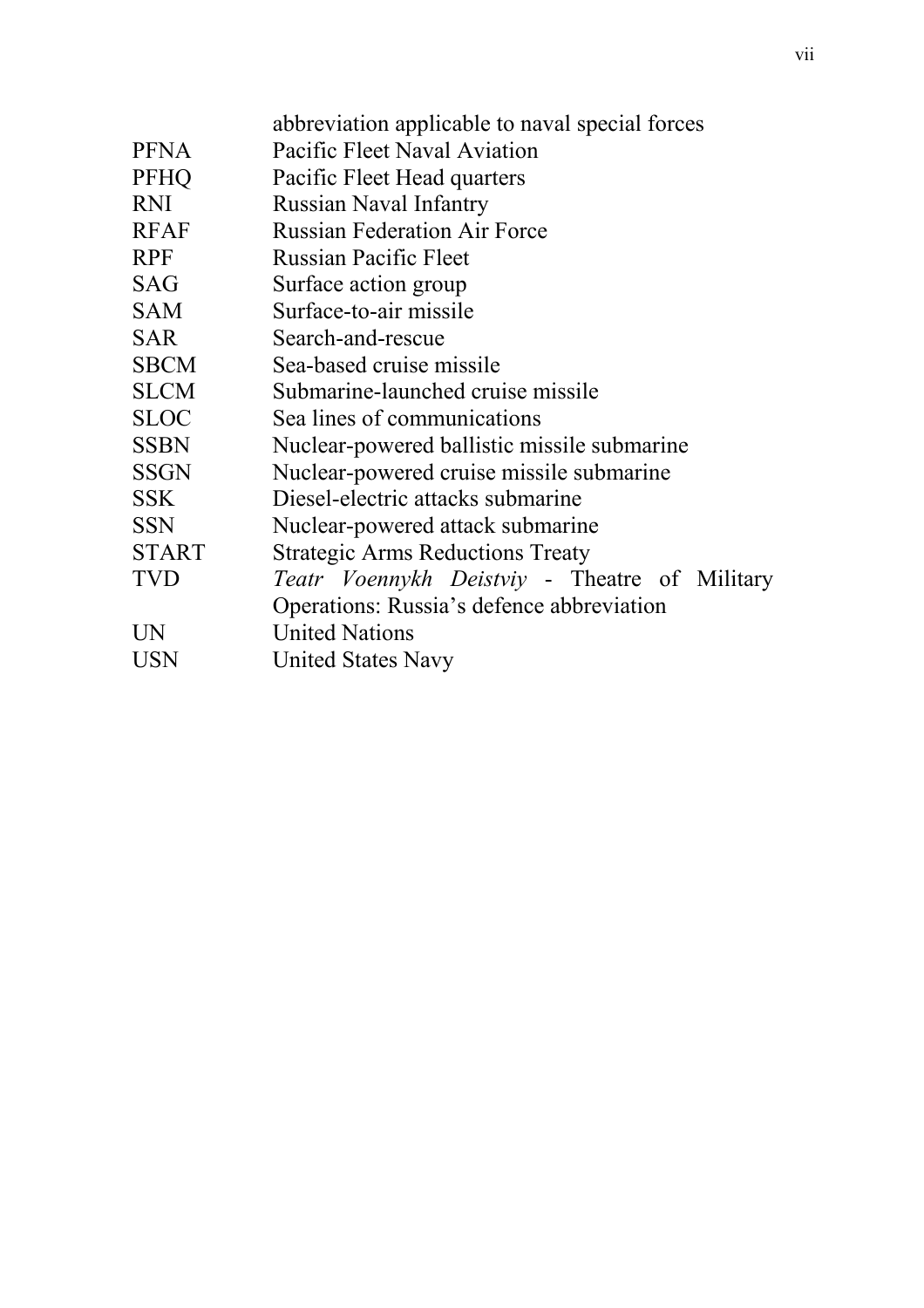# **INTRODUCTION**

For decades, the Asia-Pacific community and the rest of the world witnessed the growth of Soviet naval power in the area. Beginning in the 1960s, the Pacific Fleet emerged as the largest and strongest single fleet in the Soviet Navy. After the collapse of the Soviet Union in 1991, followed by a worsening of the socioeconomic situation in Russia, the strength and capability of the Russian Pacific Fleet (RPF) has been significantly reduced. Nonetheless, the RPF today remains the key element of Russia's power in the Asia-Pacific region, and the principal power tool of Russia's involvement in regional affairs. Despite the deterioration of Russian naval power in the Far East, the Pacific Fleet remains a powerful force. Currently, the Fleet's order of battle comprises fewer but more capable warships. Its new naval strategy emphasises littoral defence and the protection of Russia's Exclusive Economic Zone (EEZ). At the same time, it recognises the need for limited open-ocean operations. The need for blue-water sea-denial operations is based on the assessment of continuous maritime threat to Russian security that is posed by the USA and other maritime powers. This paper examines the current strategy of the Russian Pacific Fleet, its war-fighting capabilities, the post-Cold War development and current state of the primary combat arms of the Pacific Fleet, its surface warships, submarines, naval aviation, amphibious forces, and secondary and support forces. For a continental naval power, the composition of its navy demonstrates the country's ability to contest with maritime powers at non-strategic (conventional warfare) and strategic (nuclear warfare at sea) levels. Possible future trends of development of Russian naval power in the Pacific are also examined.

## **Historical Overview**

The history of Russian naval power in the Pacific can be traced as far back as the 1600s, when Russian explorers first reached Siberia's eastern coastline and founded a seaport at Okhotsk in 1647. On 21 May 1731, Okhotsk gained the status of a naval port. The Okhotsk Flotilla, the first Russian naval formation in the Pacific Ocean, was formed under the command of G. Skornyakov-Pisarev, beginning the Russian naval presence in the Pacific and laying the foundation for the future development of Russian naval power in the Pacific.<sup>1</sup>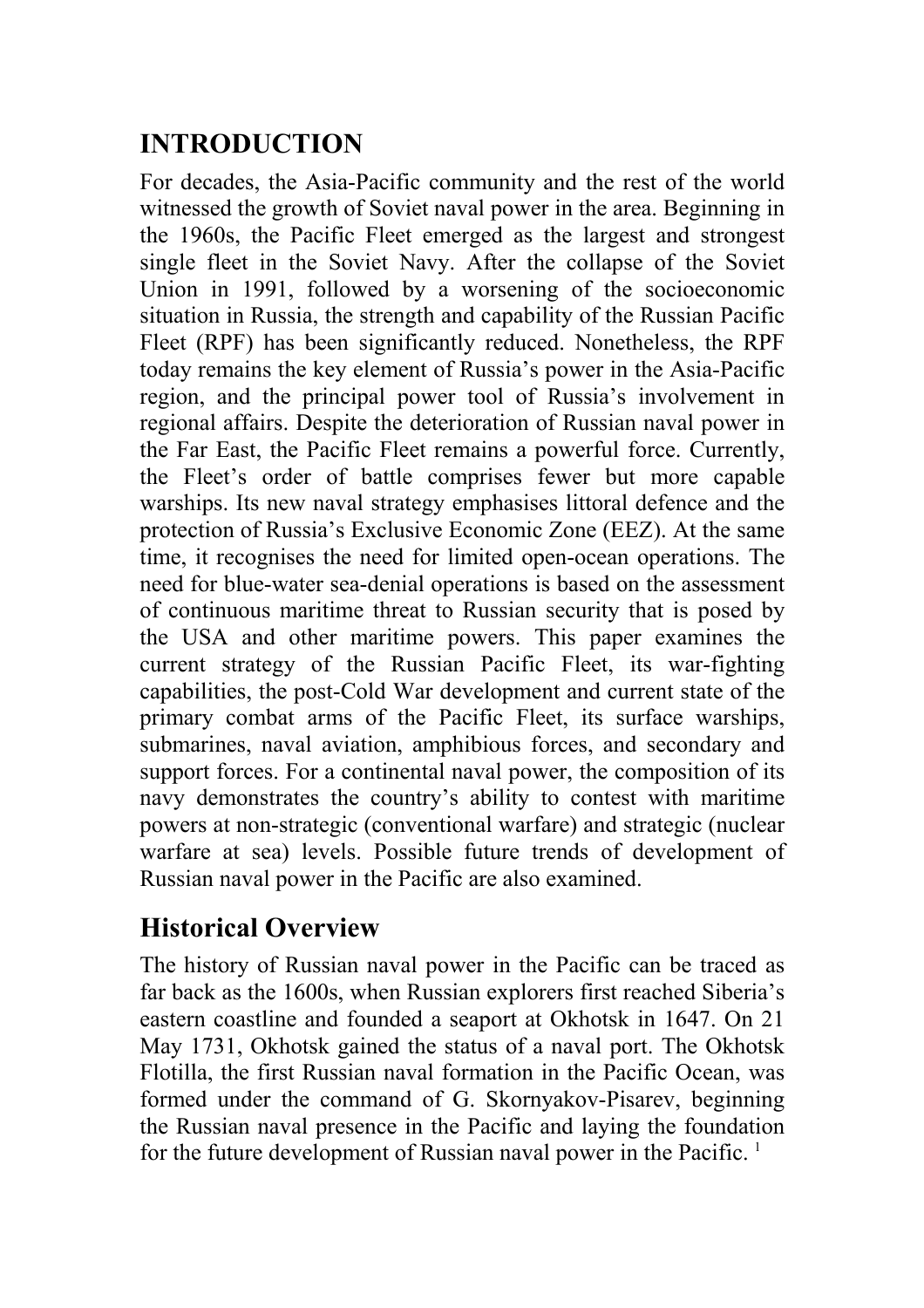The development of Russian naval power in the Pacific since its creation in 1731 until the present time can be divided into three major time periods:

- The establishment of Russian permanent naval presence in the Pacific maritime theatre (1731-1945).
- The expansion of the Soviet naval power in the Pacific during the Cold War (1945-1991).
- Post-Cold War reformation and restructuring (1991-2001)

The Cold War years, especially the period of 1970s-1980s, saw a rapid quantitative and qualitative improvement of Soviet naval capabilities in the Pacific. Such an improvement gave the Soviet Union the ability to project its military power in the Asia-Pacific region beyond its historic spheres of influence. By the time of the collapse of the Soviet Union, the Pacific Fleet was possibly the strongest of the four Soviet fleets with only the Northern Fleet coming close to approximating its power. Both the Pacific and Northern Fleets had two *Kiev* class aircraft carriers (those of the former being the *Minsk* and *Novorossiysk*) which, together, supported the Soviet strategic submarine force, the sea-based component of Soviet nuclear triad. The Pacific Fleet, however, had more major surface combatants, large amphibious ships (including two *Ivan Rogov* class LPDs), mine warfare ships, approximately 30 percent of the total Soviet Naval Aviation aircraft inventory, and the largest contingent of the naval infantry in the Soviet Navy. The Fleet had the largest concentration of strategic and strike submarines of any Soviet MTVD.

All these forces gave support to Soviet national interests and supported Soviet foreign policy in the Pacific and Indian Oceans. By the late 1980s the Pacific Fleet was well positioned in the region for the first time in the history of its existence. Its forces had access to ports in Vietnam, Ethiopia, Yemen, the Seychelles and other regional states. This enabled them to station ships, aircraft and supplies in the key areas of the Asia-Pacific and the Indian Ocean regions, improving the strength and speed of responses to the changes of situation in those areas. Although in the mid-1980s there was a shift in Soviet naval activity in the Pacific, resulting in the growing emphasis on littoral operations, the Pacific Fleet continued to maintain its forward presence in South-East Asia and the Indian Ocean region (the  $17<sup>th</sup>$  and  $8<sup>th</sup>$  operational squadrons respectively). However, the collapse of the Soviet Union, the rapid deterioration of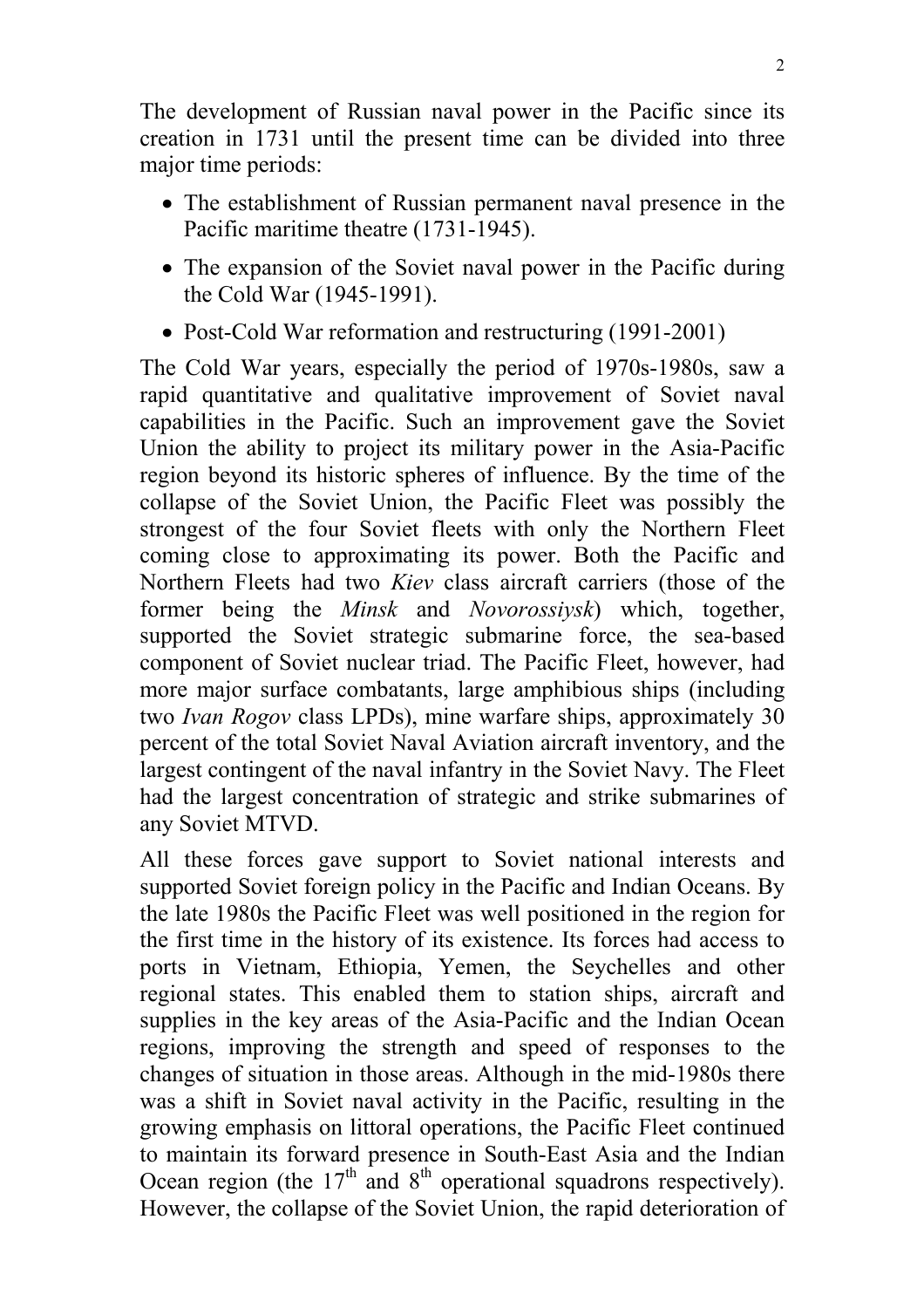economic conditions in the new Russia, and the easing of tensions in the Pacific and Indian oceans made significant alterations to the original plans.

### *The Troubled 1990s*

The reduction of immediate maritime threats as a result of the end of the Cold War reduced Russia's need to maintain large standing naval force. Changes in Russia's political orientation and the abandonment of the communist ideology of internationalism no longer required maintaining forward naval presence in support of the ideologicallybased foreign policy in the Asia-Pacific region and elsewhere. Moreover, the rapid decline of the Soviet economy in the late 1980s and the eventual Soviet break-up in 1991 brought about a swift and accelerating reduction of the ex-Soviet Navy. The Pacific Fleet was no exception. Since the early 1990s, there has been a significant reduction in the zones of operational activity of the fleet, together with large cuts in strength and personnel.

In the first months of 1992, the former Soviet Pacific Fleet officially declared to be an asset of the newly formed Commonwealth of Independent States (CIS). Its location within the Russian Federation, and the domination of Russian personnel, effectively made the CIS Pacific Fleet the *de facto* property of the Russian Federation. Consequently, it came as no surprise in July 1992 when the CIS Pacific Fleet became the Russian Pacific Fleet (RPF).<sup>2</sup> Initially representing a sizeable portion of the entire ex-Soviet Navy, the RPF had dramatically changed since 1991 both in its appearance and composition. In 1997, Admiral Mikhail Zakharenko, then Chief of Staff of the fleet, admitted that it was incapable of accomplishing tasks it was assigned just fifteen or even ten years previously, due to the decreased capabilities and changes in the geo-political situation in the Asia-Pacific region.<sup>3</sup>

By the end of 1991 Russian warships left the Indian Ocean and South-East Asian waters and both the  $8<sup>th</sup>$  and  $17<sup>th</sup>$  operational squadrons, which were deployed in those areas, were disbanded. Inarea operations became the main form of naval activity of the Pacific Fleet. By 1992 the permanent basing of Russian surface warships, submarines, and naval aircraft at Cam Ranh Bay had ended and some installations were handed over to the Vietnamese authorities.

Facing harsh economic realities and new geo-political circumstances, swift and accelerating reductions occurred in the primary combat arms such as surface fleet, submarines, amphibious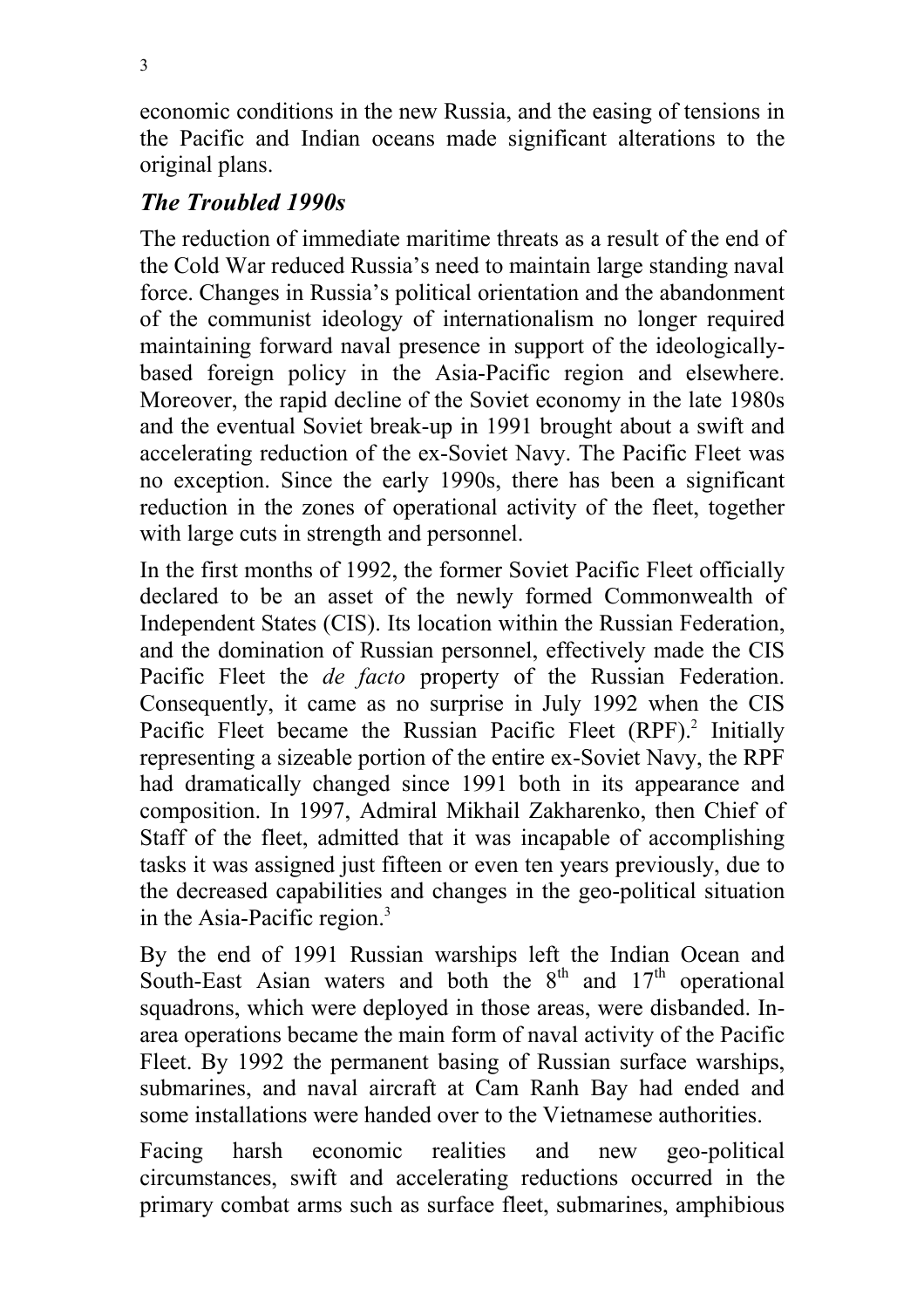forces, naval aviation, naval infantry and coastal defence troops. Within the decade, secondary and support forces, such as minewarfare, and auxiliary forces, such as the maritime guard service, also significantly shrank in numbers and capabilities. By mid-2000, the overall strength of the Pacific Fleet was only 60 percent of that in 1991, and the number of ships and personnel was reduced by more than half. Whereas in 1990 the total numerical strength of the Pacific Fleet was 108,000 personnel, by 1997 this figure had dropped to 54,000. At the same time the number of operational ships was reduced from 335 in 1992 to 140 at the end of 1996.<sup>4</sup> Some major combat groupings, such as the  $4<sup>th</sup>$  Submarine Flotilla and the  $10<sup>th</sup>$ Operational Squadron, were disbanded altogether along with more than a 100 other combat and support units. $5$ 

# **Current Tasks and Missions**

The RPF occupies a special place in the system of national security, being the keystone of the security and defence of the Russian Far East and its coastline, which stretches for more than 13,000km from the North Korean border to the Bering Strait. Moreover, the RPF has the largest operational zone of responsibility within the Russian Navy, which extends from the Bering Sea and the western coast of the United States to the eastern coast of Africa and the Persian Gulf. A total area of more than 90 million square kilometres.<sup>6</sup> Additionally, the strategic nuclear component of the RPF is still part of Russia's strategic deterrent forces.

#### *In Peacetime*

At the turn of the new millennium, Russian naval forces in the Pacific were to fulfil tasks set generally for the Russian Navy, with some additional tasks and compositional changes relevant to the specific nature of the Pacific maritime theatre. In peacetime, the fleet is responsible for a number of tasks in all three operational sea zones: distant, intermediate and near. Currently, the Pacific Fleet is assigned to fulfil the following goals in peacetime:

- Creation of a favourable for Russia maritime regime in littoral seas and protection of the nation's Far Eastern maritime flanks.
- Maintaining high degree of readiness of the sea-based strategic nuclear arm of the Fleet (SSBN force) and participating in strategic deterrence.
- Protection of merchant shipping and guaranteed access to the resources of the World Ocean.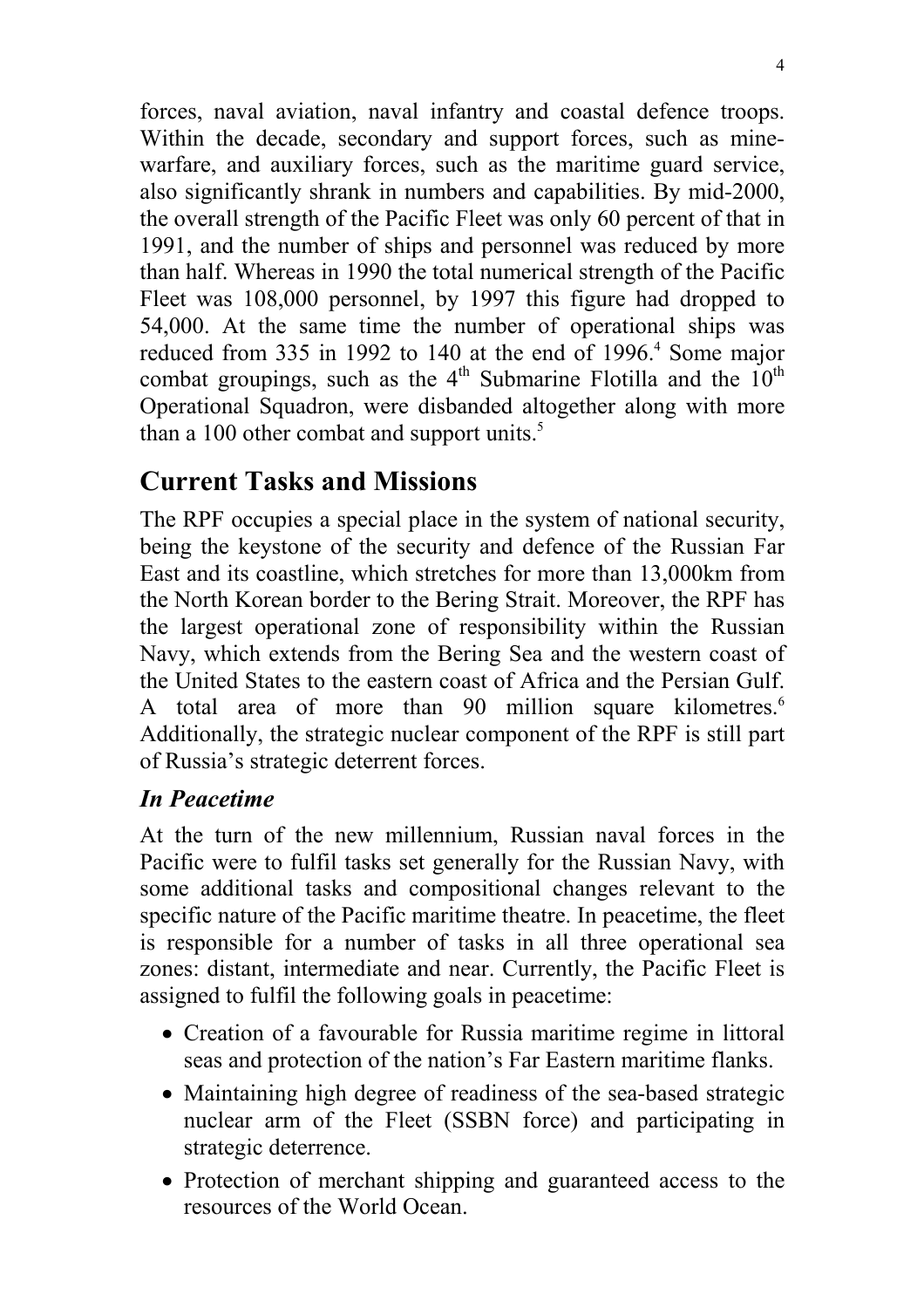- Protection of areas of Russia's industrial maritime activity and its exclusive economic zone against unsanctioned use by other states.
- Supporting Russia's foreign policy in the region through naval presence and 'showing the flag' policy.
- Participation in peace-keeping operations, sanctioned by the United Nations (UN).<sup>7</sup>

Greater emphasis may be given to counter-piracy and counterterrorist maritime operations in the Fleet's zone of responsibility. These post-Cold War missions reflect the overall tasks of the Russian Navy, and illustrate the shift in emphasis from high-seas activity to littoral-area operations. While the operational tempo may increase in the next couple of years, the fleet's operations will be mainly carried out in littoral areas. On the other hand, the geographic circumstances of the Pacific MTVD did not change, leaving the Pacific Fleet with the largest zone of responsibility. The unchanged area of responsibility presupposed the presence of the 'force projection' tasks and missions (points 3, 4 and 5), reflecting the natural need for blue-water naval capabilities in the Pacific.<sup>8</sup>

#### *In Wartime*

The Pacific Fleet Staff and the Directorate of Combat Training plan that in wartime the fleet will be concentrating on two principal missions: naval strategic warfare (support of SSBN operations) and maritime defence of eastern Russia. Depending on its significance, these missions can be divided into three levels of tasking:

- Strategic level tasks area defence of SSBNs operating areas and, if the need arises, trategic strike and limited strategic ASW warfare (operations against enemy SSBNs).
- Operational-tactical (theatre) level tasks operations against enemy advancing battle groups and ASW operations against nuclear-powered attack submarines (carriers of SLCMs).
- Tactical (local) level tasks local ASW, anti-SLOC warfare, mine warfare, coastal defence and limited amphibious operations.

In many ways the last two are intended to support defence of the 'homeland' mission. To accomplish all three-task levels, forces of the fleet will have to be ready to wage a number of naval operations such as: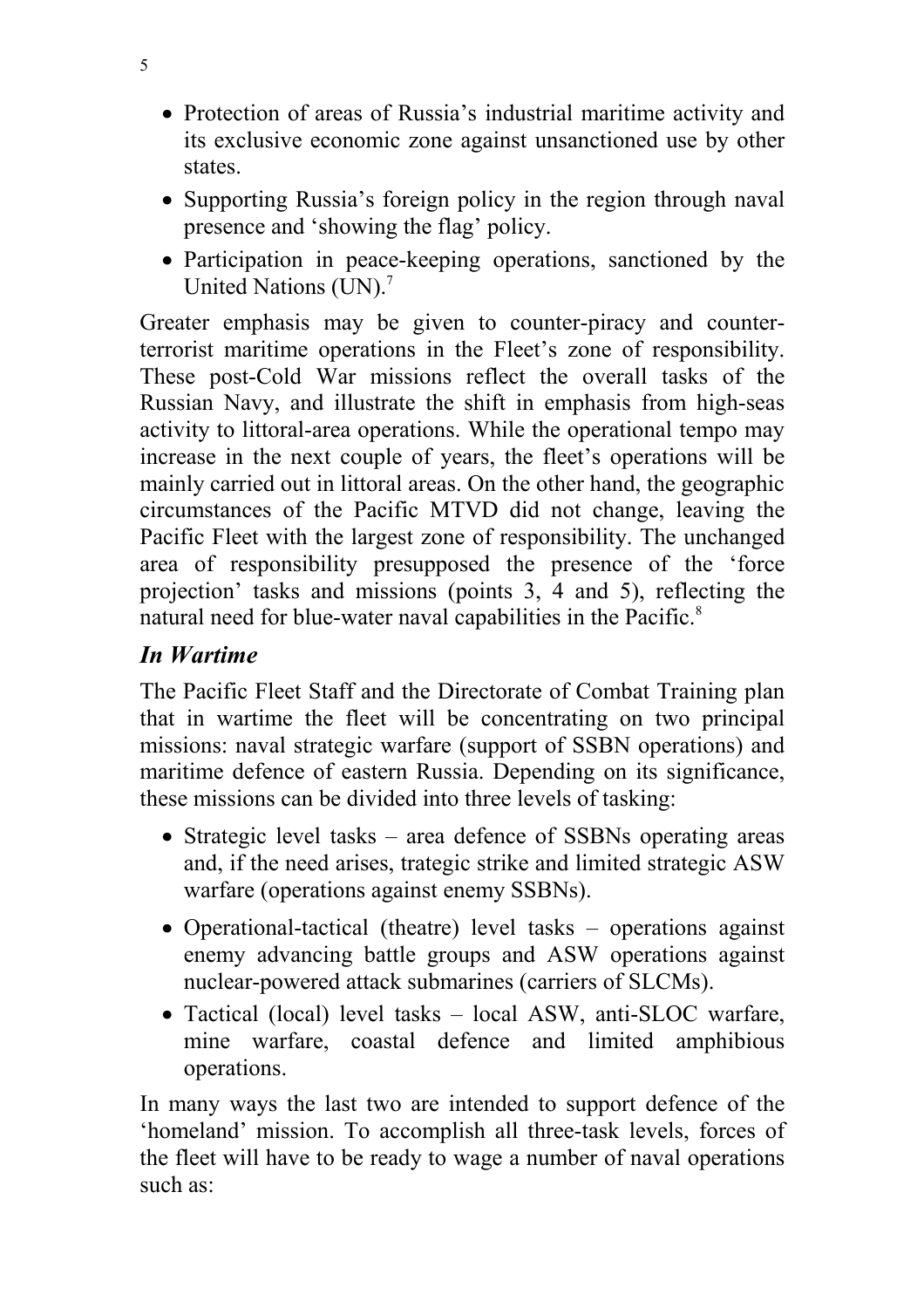- Strategic strike.
- Anti-submarine warfare.
- Anti-carrier warfare.
- Surface strike warfare.
- Mine warfare.
- Amphibious warfare.

In reality, however, in wartime the tasks and operational activities of the Pacific Fleet will be limited to sea control operations in the near sea zone.<sup>9</sup> Current Russian naval strategy in the Pacific attaches greater importance to short and medium range operations, up to 300 and 2,000 kilometres respectively away from the Far Eastern coastline, corresponding with distance configurations of the inner and outer defensive perimeters. Russia's reorientation from openocean defence towards the defence of littoral waters has meant a greater awareness for Russian naval strategists of the need to defend the seas of Okhotsk and Japan.<sup>10</sup>

From the military-strategic perspective, Russia's current 'disregard' for long-range operations can in part be explained by the concentration of SSBN operations in littoral seas and home waters. The remaining *Delta III* class SSBNs operate primarily in Russia's home waters, as will be discussed later in this paper, thus reducing the need for conventional naval operations on the high seas. Other reasons include the reduction of the USN SSBN combat patrols in the Pacific, resulting in decreased importance of the so-called ocean ASW defence beyond the outer perimeter, the loss of the developed network of overseas shore support facilities, and a relatively small share of ocean-going combatants.

A lack of appropriate air support and air defence of the Russian task groups in forward areas is another major obstacle. By the beginning of 2003, the Pacific Fleet Naval Aviation (PFNA) was able to provide an air umbrella only to the fleet's naval bases and vital installations, and to the main zones of the fleet's operational activity. Such as parts of the Okhotsk Sea (in which SSBNs could operate), the Sea of Japan, and areas along the Kurile Islands chain. Therefore, in the present geo-strategic environment. The fleet can successfully operate only with the air cover of the land-based Naval Aviation aircraft and the Russian Air Force units with a maximum effective range of 300km, thus creating a new inner defence perimeter within the 1500-2000 mile perimeter which has existed since the Soviet times. Obviously such an environment greatly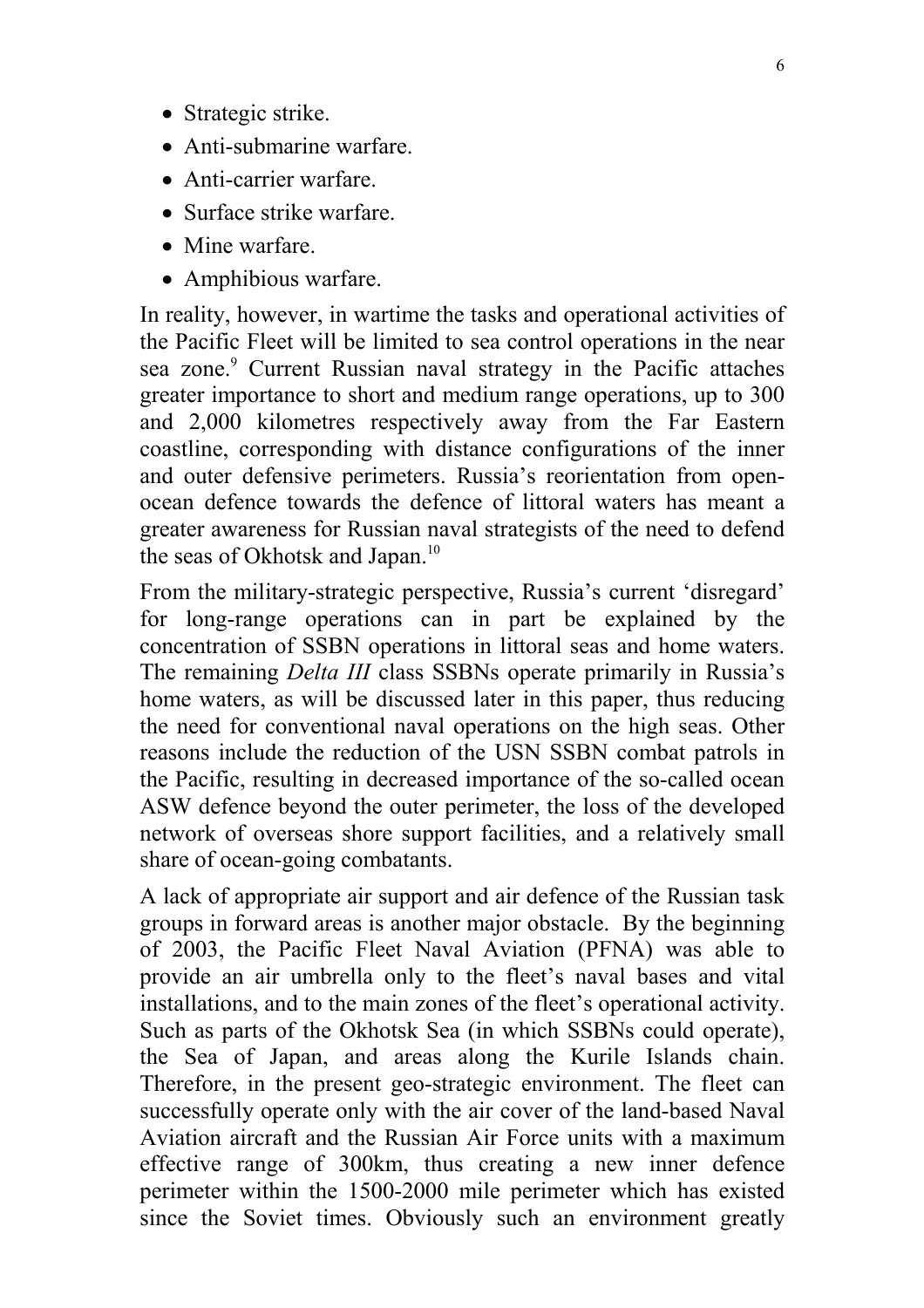reduces Russia's ability to deploy substantial naval forces far away from friendly shores, where they can come under enemy aerial attack.

At the same time, there is a continuous need for limited open-ocean operations. This need was influenced by the increasing number of USN submarines and surface warships equipped with *Tomahawk* SBCMs with a range of around 2,500km. Based on the experience of the Second Gulf War of 1990–91 and the 1999 air campaign against Yugoslavia. Russian naval experts believe that one of the main tasks of the Russian Navy in wartime will be the defence of Russia's territory against possible massive SBCM strikes. Carried out by the USA or NATO naval forces against targets inside Russia. Carrierbased fixed-wing strike aircraft and strategic bombers, capable of launching their weapons (mainly cruise missiles) at a range of up to 2,500km from their targets, represent a potential threat to Russia's security.<sup>11</sup> While the Pacific Fleet would not be able to establish control over those forward areas located beyond the outer perimeter defensive zone. It still has capability to deny the use of the abovementioned areas to the enemy, primarily through the use of nuclearpowered attack submarines armed with SLCMs, followed by naval strike aviation.<sup>12</sup>

Sea-control operations in the inner-defensive perimeter zone can be supported by limited sea denial operations in the intermediate zone. These would include submarine and air attacks against enemy carriers and amphibious invasion forces, engagement of enemy submarines nearing seas of Okhotsk and Japan and the Kamchatka Peninsula, and probably some offensive mining. Air attacks against enemy shore installations (primarily in Japan) can be combined with limited amphibious operations. Therefore, repulsion of the attack of an enemy, rather than the full invasion of foreign territories, would the ultimate objective.

## **Organisational Structure and Order of Battle**

At the beginning of the  $21<sup>st</sup>$  Century, the RPF was regarded as the second largest of Russia's four fleets in terms of strength and combat potential. It consisted of sea-based strategic deterrent forces, general-purpose surface and submarine forces, naval aviation, naval infantry and coastal defence, ground forces, air defence and special purpose units, as well as support units. At the end of 2002 the Fleet's total strength was approximately 45,000 active personnel, among them around 10,000 officers and approximately another 10,000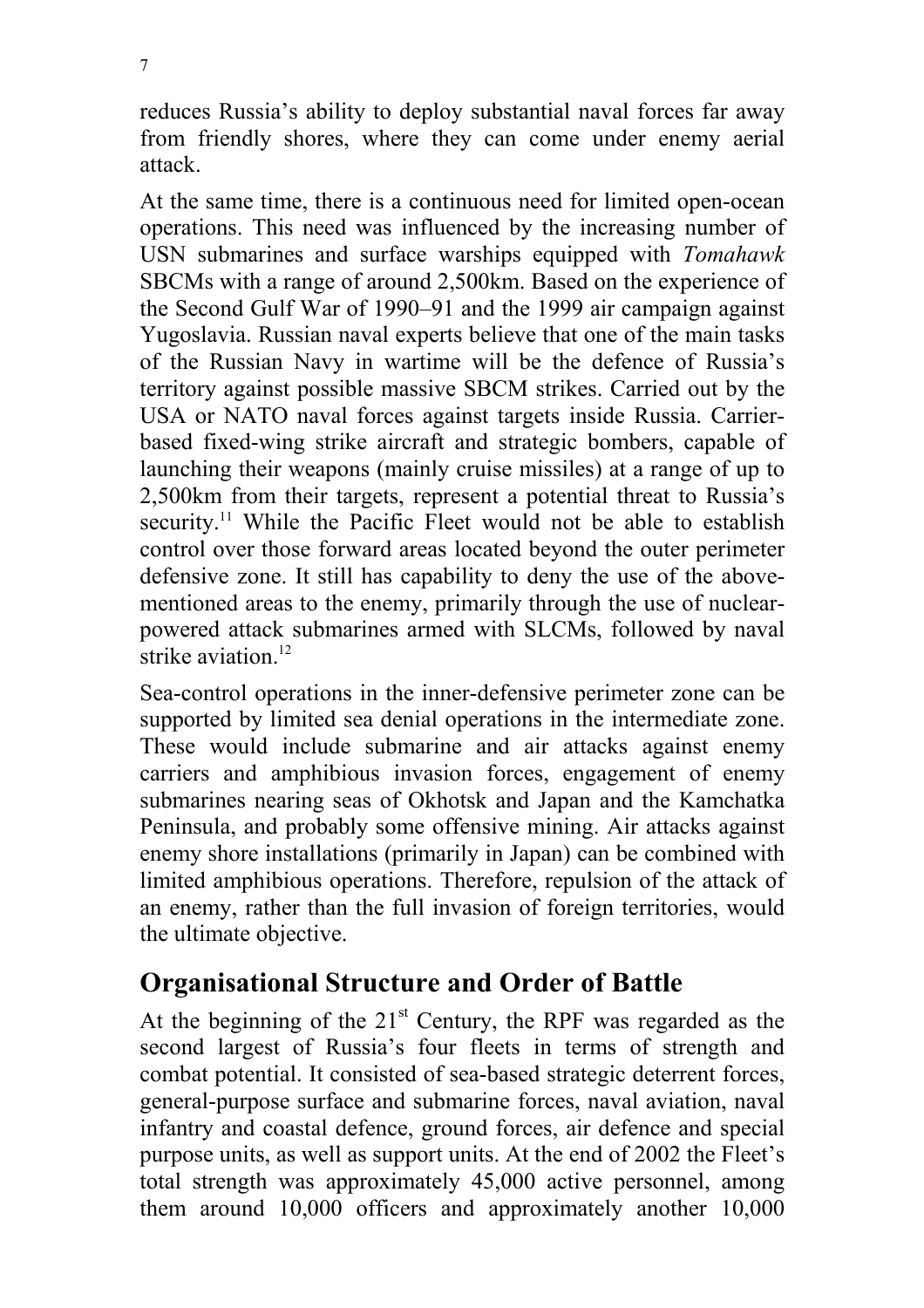warrant officers. The average age of an officer is 31.<sup>13</sup> Its order of battle was five strategic submarines (SSBNs), 18 multi-purpose attack submarines (SSGNs, SSNs, SSKs), 20 principal surface combatants (including two guided-missile cruisers), approximately 28 smaller and other-purpose combatants, some 57 auxiliaries, 55 combat aircraft, and 26 combat helicopters. Additionally, the maritime border guard service in the Pacific has a fleet of seven principal surface combatants, and 72 smaller sea and river going armed patrol units, which can be integrated in the fleet's order of battle in times of crisis or war.<sup>14</sup>



*Figure 1: Russian Fleet operating and support bases. The Pacific Fleet Bases are split between the western group in the vicinity of Vladivostok and the eastern group on the Kamchatka Peninsula in the vicinity of Petropavlovsk.*

In terms of organisational structure of the naval component the Fleet is divided into two flotillas (Primorskaya and Kamchatskaya) and a number of naval bases, made of divisions (*diviziya*), brigades, independent battalions, divisions (*diviziony*) and squadrons. Admiral Viktor Fyodorov is the current Commander of the Pacific Fleet.

#### *Major Surface Combatants*

The majority of major surface combatants are based in the Maritime Province and assigned to the Primorskaya Flotilla of the Different-Purpose Forces (*Primorskaya Flotiliya Raznorodnykh Sil*). They include the only operational cruiser (the *Varyag*) and all *Sovremenny* and *Udaloy* class destroyers. These are the only surface units of the Pacific Fleet capable of conducting open ocean operations.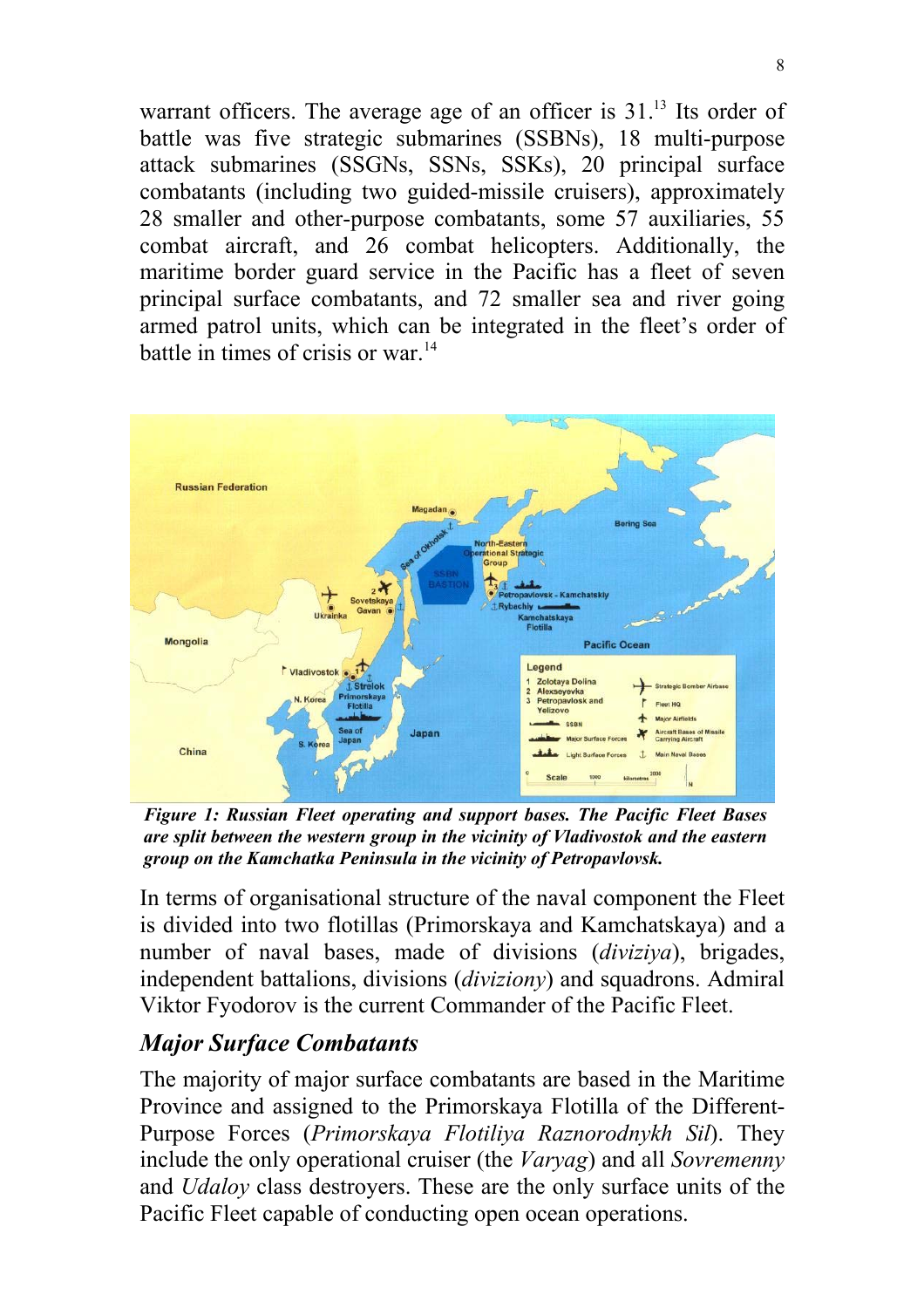At the beginning of 2003 the Pacific Fleet had two guided-missile



*Figure 2: Udaloy Class DDG – The Udaloy class is the core of Russia's surface long-range capabilities in the Pacific. Optimised for openocean ASW, this class receives high priority in maintenance and is often used for out-of-area operations in the Pacific and Indian Oceans.*

cruisers, the *Admiral Lazarev*, and the *Varyag*, both optimised for surface-strike action. The *Admiral Lazarev* is a 24,000ton *Ushakov* Class (known in the West as the *Kirov* Class) heavy nuclearpowered missile cruiser (CGN), the most powerful surface warship the Pacific Fleet has ever had.15 Currently, the *Lazarev* is nonoperational and is based at the Strelok naval base. Should the *Admiral Lazarev* eventually go to sea again, the striking capabilities of the Pacific Fleet would be significantly increased.16

The only currently operational Russian cruiser in the Pacific is the *Moskva* Class (known in the West as the *Slava* Class) guided missile cruiser *Varyag* (formally *Chervona Ukraina*).17 A relatively young ship, commissioned in 1989, it was transferred to the Pacific in October 1990.18 The *Moskva* class is only second to the *Ushakov* class as the most powerful surface ship in the Russian Navy.<sup>19</sup> A *Moskva* class CG would be used as the centrepiece of the fleet's surface action group (SAG) with a primary task of attacking carrier battle groups. It could also be used as a formidable escort to other ships, screening them with its comprehensive multi-echeloned air defence system.<sup>20</sup>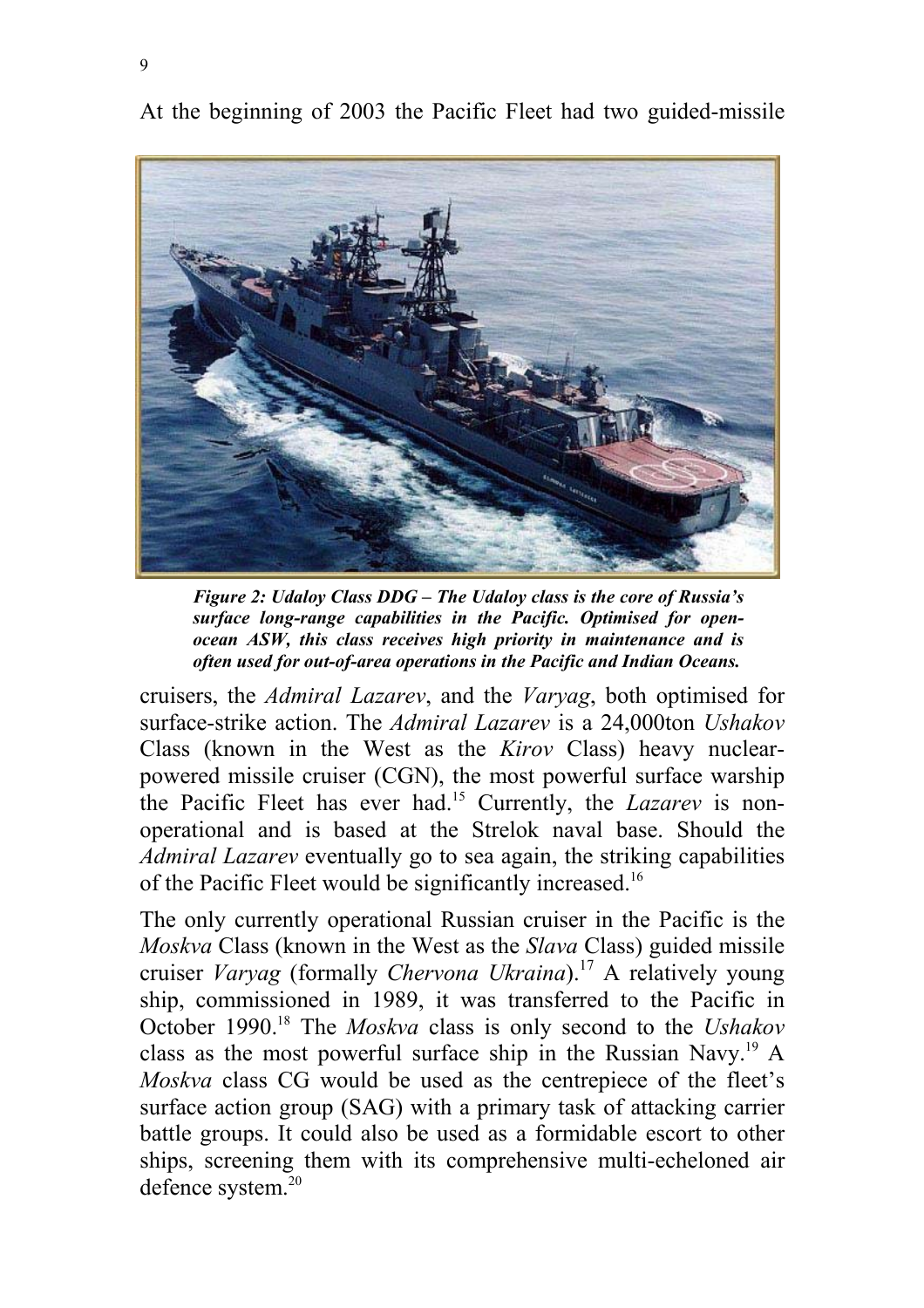The RPF operates two types of large ocean-going DDGs: the *Sovremenny* class and the *Udaloy* class. The deployment of the two new types of destroyers was part of the Fleet's policy to modernise and standardise its surface fleet, and improve its blue-water fighting capabilities, rather than numerically expand it. The *Sovremenny* class is optimised for surface warfare, whilst the *Udaloy* class is an excellent ASW combatant, both are designed for open-ocean operations. The Russian Navy has the practice of operating a pair of *Udaloys* in an ASW task group. The *Sovremenny* class are essential components of the Fleet's SAG.

At present, two *Sovremenny* class and four *Udaloy* class DDGs are operational and active, the rest are in reserve or undergoing refit (see table 1). With little prospect of seeing new combatants joining the Pacific Fleet in the near future. It may be assumed that the Fleet command will try its best not only to maintain in operational condition combat-ready units, but will also make attempts to bring up to operational status some of those warships, which are now in reserve. For example, *Admiral Tributs* was brought back to operational status in 1999, after being in reserve since  $1994$ <sup>21</sup> Operational units are intensively in use, and participate in most of the Fleet's activities.

| <b>Type/Class</b>           | Name/Number                                             |  |  |
|-----------------------------|---------------------------------------------------------|--|--|
| Cruisers: 1(1)              |                                                         |  |  |
| <b><i>Ushakov</i></b> class | Admiral Lazarev <sup>*</sup>                            |  |  |
| Moskva class                | Varyag                                                  |  |  |
| Destroyers: $6(3)$          |                                                         |  |  |
| Sovremenny class            | Bezboyaznenny*, Boyevoy*, Burny, Bystry                 |  |  |
| <b><i>Udaloy</i></b> class  | Admiral Panteleev, Admiral Spiridonov, Admiral          |  |  |
|                             | Tributs, Admiral Vinogradov, Marshal Shaposhnikov       |  |  |
| Frigates: $9+7$             | Letuchy                                                 |  |  |
| <i>Krivak-I</i> class       | Anadyr, Dzerzhinskiy, Kedrov, Menzhinskiy, Orel,        |  |  |
| Krivak-III class            | Pskov, Vorovskiy                                        |  |  |
| <i>Grisha-III/V</i> class   | 8 vessels                                               |  |  |
| <b>Missile</b>              |                                                         |  |  |
| <b>Corvettes: 16</b>        |                                                         |  |  |
| Nanuchka-III                | Moroz, Razliv, Smerch, $+1$                             |  |  |
| class                       |                                                         |  |  |
| <i>Tarantul-III</i> class   | $R-79$ (825), 924, 937, 946, 954, $R-18$ (971), 978 + 5 |  |  |

*Table 1: Major Surface Combatants of the Pacific Fleet Order of Battle 2002-2003.*

 $\overline{a}$ \* non-operational/in reserve/in refit

under control of maritime border guards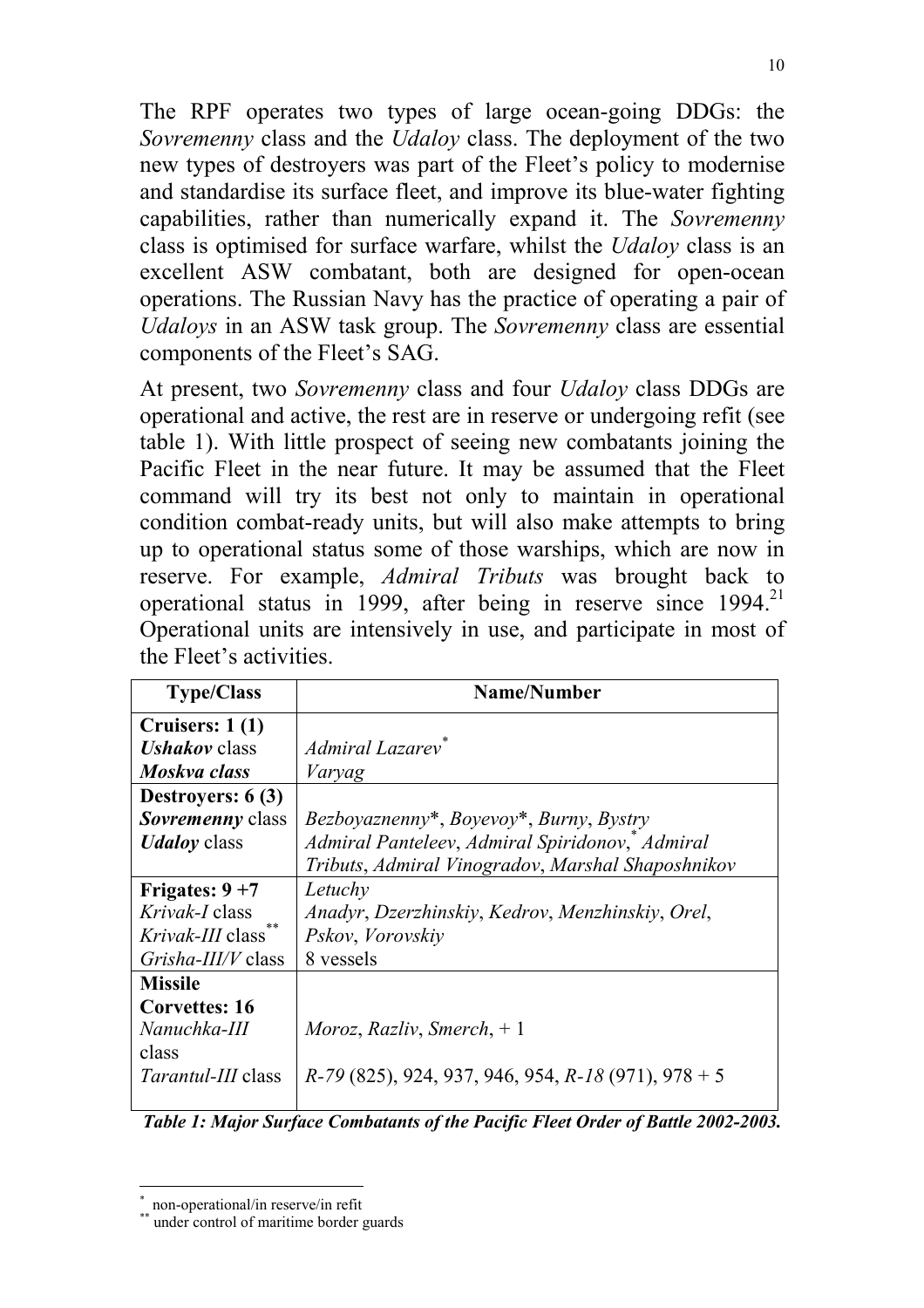In 2003 the Fleet has only one *Krivak-I* class FFG (the *Letuchy*) and eight *Grisha-III/V*-class FFLs now available for combat duty (see table  $1$ ).<sup>22</sup> Their primary function is the provision of immediate defence to the Russian SSBNs, based at Rybachiy and operating in the Okhotsk and Bering Seas, and ASW operations within the littoral defensive perimeter.

In wartime, or under other special circumstances, the Pacific Fleet will be able to rely on seven *Krivak-III* FFGs, currently belonging to Russia's border guards but still effectively under naval control. Given the age of these ships it is likely that the *Letuchy* will leave operational service before 2005.23 The *Letuchy* and some *Grishas* are assigned to the Kamchatskaya Flotilla and based in Petropavlovsk-Kamchatskiy, the remaining *Grishas* are with the Primorskaya Flotilla and primarily based in Vladivostok. Their likely primary function in wartime will be defence of the immediate approaches to Petropavlovsk-Kamchatskiy and Rybachiy naval bases, and escort roles within the littoral zone. Any operations beyond the 300km safety's zone are unlikely due to their limited air defence and surface warfare capabilities.

With the sharp decline of Russian naval blue-water capabilities, and the growing attention on the defence of littoral seas, the role of light missile craft in the Russian Navy considerably increased.<sup>24</sup> At the beginning of 2003, the Pacific Fleet had sixteen missile guidedmissile corvettes in its order of battle: the *Nanuchka-III* and *Tarantul-III* class boats. 25 The remaining four *Nanuchkas* were assigned to the Kamchatskaya Flotilla and based at the Petropavlovsk-Kamchatskiy naval base. All twelve *Tarantul-III* class corvettes were concentrated in the naval bases of the Maritime Province, primarily at Strelok.

#### *Submarines*

The Russian Navy values submarines for their strike capabilities, mobility, stealthy deployment, and their ability to implement successfully the navy's primary task—to deny the use of the sea to the enemy.26 In the Far East, attack submarines, complemented by the missile-carrying strike aviation, continue to be regarded as the primary means of 'sea denial' of the Pacific Fleet. However, financial hardships have affected even this arm of service—once the most prestigious of all.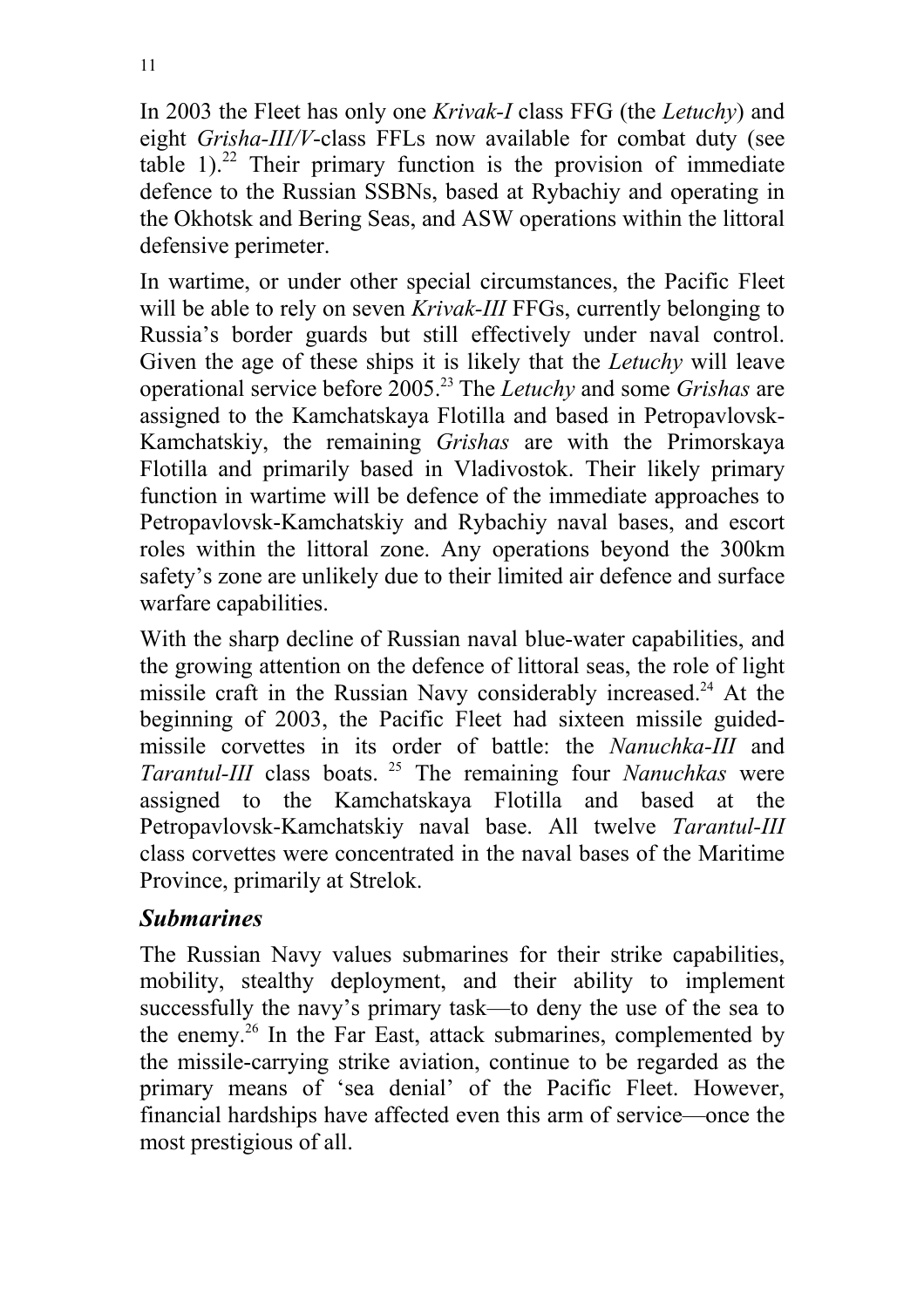| <b>Type/Class</b>                      | Name/Number                                                                                                                                                    |  |  |
|----------------------------------------|----------------------------------------------------------------------------------------------------------------------------------------------------------------|--|--|
| SSBNs: $4(1)$                          | Komsomolsk-na-Amure, Petropavlovsk-Kamchatskiy (K                                                                                                              |  |  |
| Delta-III class                        | 211), Podolsk (K 223), Svyatov Georgiy Pobedonosets (K                                                                                                         |  |  |
|                                        | 433), Zelenograd (K 506)                                                                                                                                       |  |  |
| SSGNs: 4(1)                            | Chelyabinsk (K 442), Krasnoyarsk (K 173), Omsk (K 186),                                                                                                        |  |  |
| Oscar-II class                         | Tomsk (K 526), Viliuchinsk (K 456)*                                                                                                                            |  |  |
| SSNs: $3(11)$                          |                                                                                                                                                                |  |  |
| Akula class<br><i>Victor-III</i> class | <i>Barnaul</i> (probably formerly <i>Kit</i> K 391),* <i>Bratsk</i> (probably<br>formerly Del'fin K 263),* Kuzbass (K 419), Magadan (K<br>331), Samara (K 295) |  |  |
|                                        | 8-9 laid up in reserve/refit/non-operational. All <i>Victor-III</i><br>class units will be scrapped in the near future.                                        |  |  |
| SSKs: 4(4)<br>Kilo class               | BN 345, BN 507, BN 521, BN 529 + 4                                                                                                                             |  |  |

*Table 2: Submarines of the Pacific Fleet Order of Battle 2002-2003.*

To manage the impact of its resource problems, the Pacific Fleet, in the early and mid–1990s, made a series of hard choices aimed at preserving its core submarine force capabilities. These included early retirements of older and less-capable units, strict controls on operating tempo, and maintenance on its most modern submarines.

With the decommissioning of the last *Delta-I* class SSBN in 2002, at the beginning of 2003 the sea-based component of Russia's strategic deterrent forces in the Far East consisted of *Delta-III* class SSBNs (see table 2). All *Delta-IIIs* are assigned to the 45<sup>th</sup> Submarine Division, part of the 2<sup>nd</sup> Red Banner Submarine Squadron (*eskadra*), successor of the  $2<sup>nd</sup>$  Submarine Flotilla.

In the 1990s, the operational tempo of Russia's SSBNs was reduced significantly compared to the previous decade. At present, the Sea of Okhotsk is the main area of Russian SSBN patrols in the Pacific, where the Russian Navy systematically deploys up to two strategic submarines. Additionally, at least one SSBN remains in a state of full alert and preparedness for strategic missile launch at the *Delta-III* home base at Rybachiy (the so-called pier-side alert). There are also reports of occasional SSBN deployments (one boat) to the Bering Strait.<sup>27</sup>

Compared to the period of the 1980s, the Pacific Fleet today has a smaller but more effective attack submarine force. These submarines give the Russian naval forces in the Pacific a substantially improved capability in anti-submarine and anti-ship warfare.

 $\overline{a}$ \* non-operational/in reserve/in refit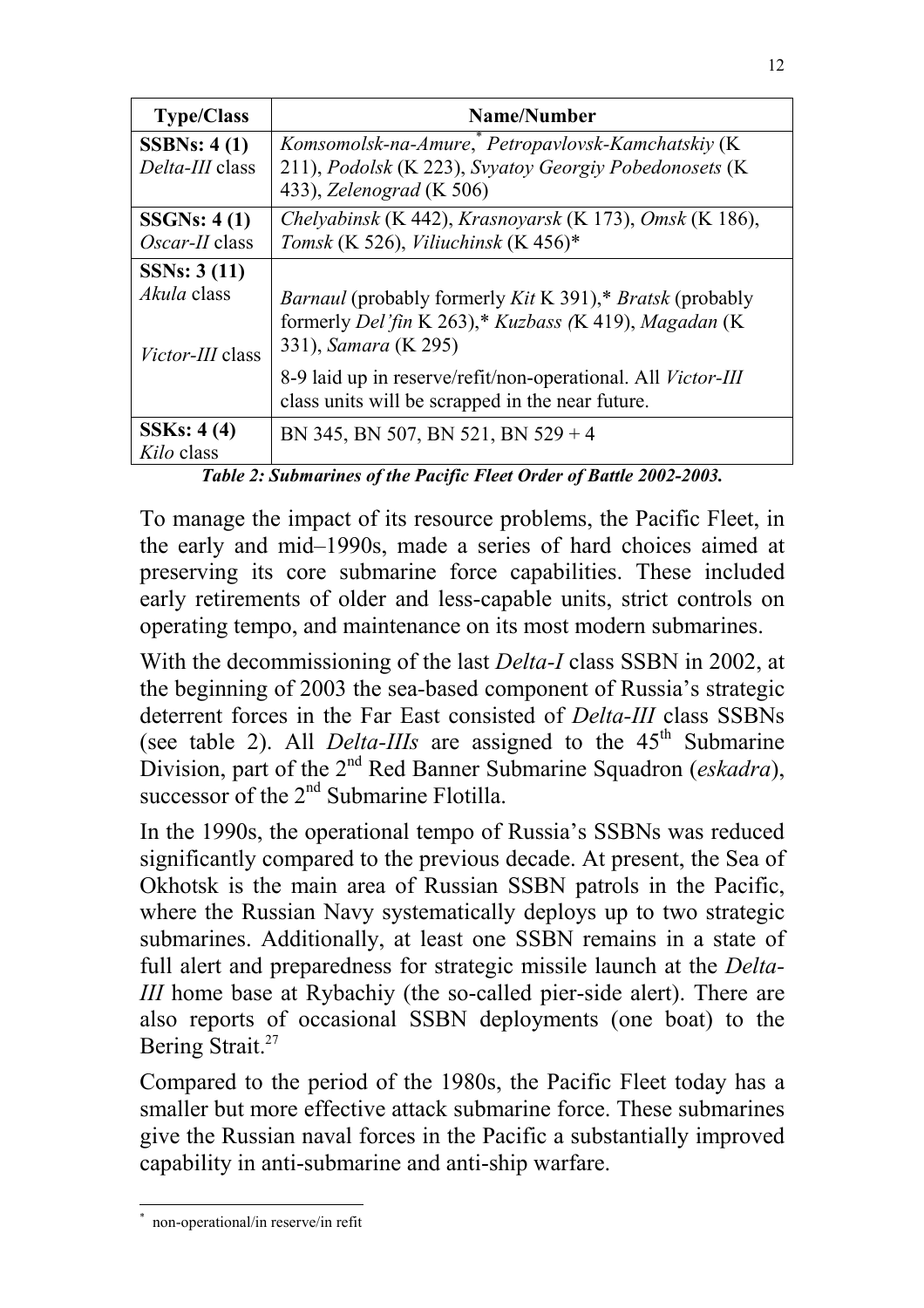

The most significant improvement of the Pacific Fleet sea-denial

*Figure 3: Delta-III Class SSBN near Kamchatka Peninsula. The Pacific Fleet retains its strategic capability through a small force of Delta-III SSBNs. The force is expected to remain operational in the Pacific Fleet until at least 2005.*

capabilities in the 1990s was the introduction and continuous deployment of the *Oscar-II* class SSGNs. While the *Oscar-II* is an attack submarine, its impressive size and striking capabilities single out this class from other Russian attack submarines. These huge submarines (nearly 14,000 tonnes in surface displacement) are the second largest submarines in the world (after the *Typhoon* class SSBNs) and a powerful and effective anti-shipping platform. Designed to attack CVBGs, *Oscars* are considered by the Russian Navy as vital elements of the maritime defence of the State.<sup>28</sup> A single *Oscar-II* is capable of damaging a strike aircraft carrier and destroying half of its escorts  $(4-6 \text{ warships})$  at the same time.<sup>29</sup>

Currently the *Oscar* class submarines are the main striking element of the Pacific Fleet. The first submarine of this class was introduced in the Pacific Fleet's order of battle on 21 September 1990.<sup>30</sup> Throughout the 1990s the number of *Oscar-IIs* was growing, despite the economic setbacks and radical reduction in the naval construction. Between 1991 and 1998 four *Oscar-II* class were transferred to the Pacific. These submarines are based at Rybachiy. Pacific Fleet *Oscars* remain relatively active and are routinely deployed. The availability of five SSGN units in the Pacific MTVD is almost optimal, allowing two submarines to remain deployed or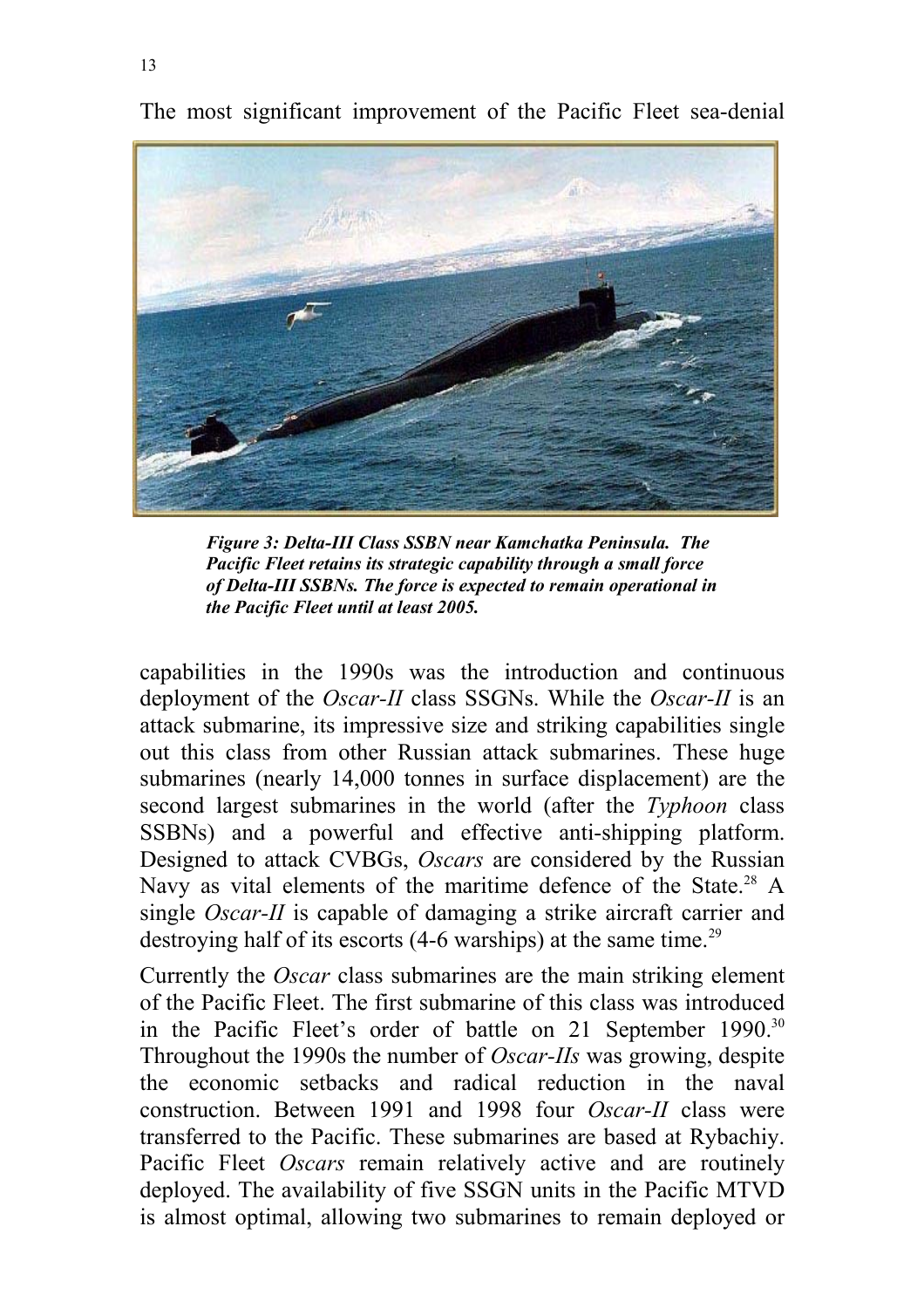ready for action at any given time, while maintaining a normal cycle for maintenance and training.<sup>31</sup>

Besides *Oscars*, the RPF currently operates two main types of attack submarines: the nuclear-powered *Akula* and the conventional *Kilo* class boats. With all *Victor-III* class submarines placed in reserve, *Akulas* remain the only operational SSNs of the fleet. Most of the Pacific Fleet *Akulas* were commissioned before the collapse of the Soviet Union,<sup>32</sup> with the exception of the seventh *Akula-class* (*Drakon*, pennant K267), which joined the Fleet on 29 July 1995.<sup>33</sup> The new *Akula-II* class SSN, *Nerpa*, under the construction in Komsomolsk-na-Amure since 1994, may be commissioned sometime in 2004. Like the *Oskars*, all *Akulas* are based at Rybachiy.

The Pacific Fleet has the largest contingent of *Kilos* in the Russian Navy. Formed into a brigade of conventional submarines, the eight Pacific *Kilos* consist of five older design (type 877EKM), whilst three boats are believed to be of an advanced (type  $636$ ) design.<sup>34</sup> It



*Figure 4: Akula-I Class SSN deploys to sea. The Oscar-II Class SSGNs and Akula Class SSNs are the main striking force of the Pacific Fleet and continue providing Russia with open-ocean sea denial capabilities. Both Oscars and Akulas routinely conduct long-range patrols.*

is believed that only four *Kilos* are operational, the rest are in reserve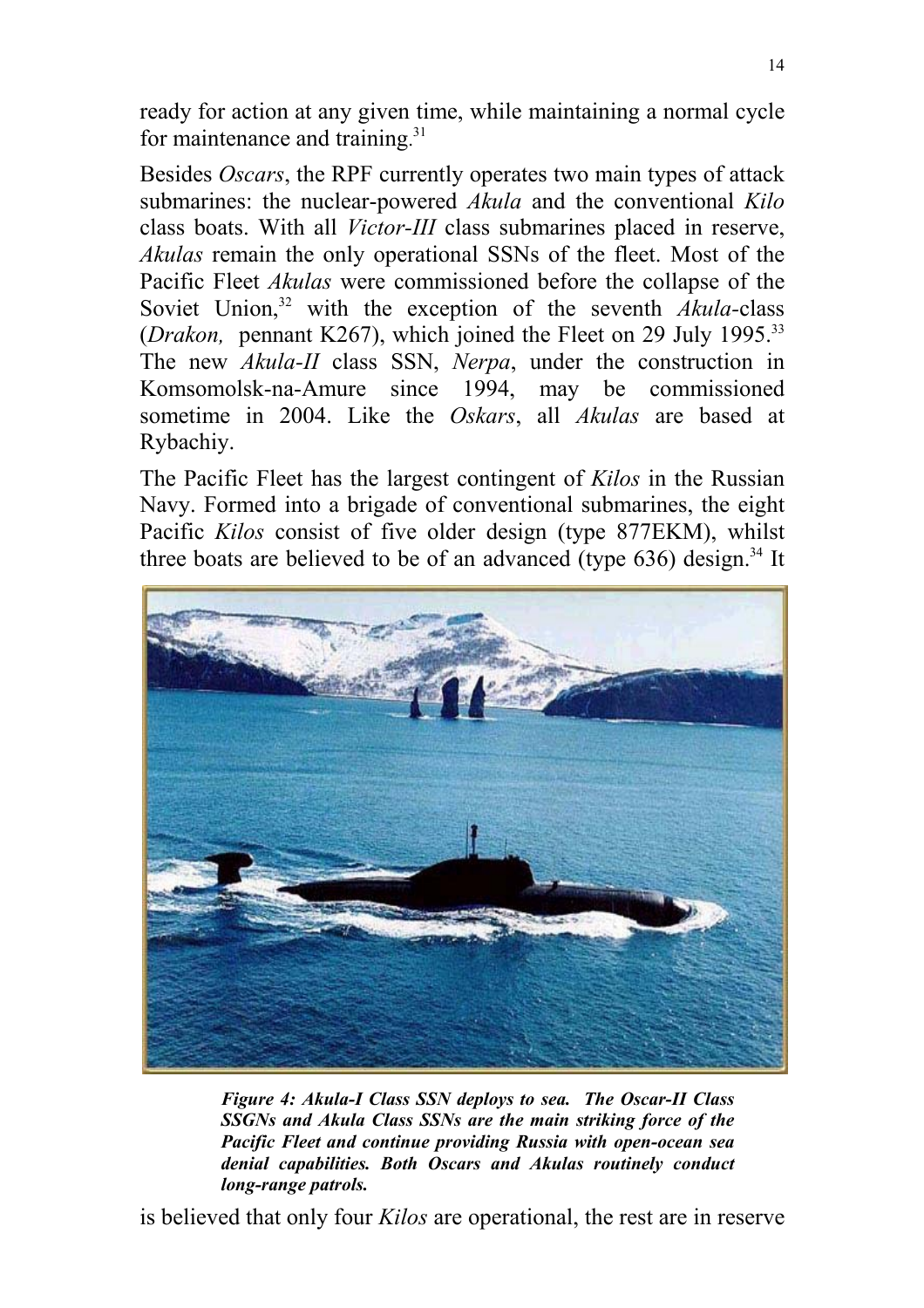15

(see table 2). *Kilos* operate at sea for up to 45 days and have a capability to penetrate a screen of US surface ships and get close enough to attack even a nuclear-powered carrier. The *Kilos* are primarily based at Strelok.

#### *Naval Aviation*

The Naval Aviation of the Pacific Fleet (PFNA) is an essential component of the Fleet's combat potential. The PFNA is completely subordinate to the Fleet Command. The air power of the Pacific Fleet at the beginning of 2003 consisted of some 55 fixed-wing combat aircraft and 26 combat helicopters, most of which are shorebased (table 3). It is organised into one division comprising a number of regiments and separate squadrons. While the majority of aircraft are suited for operations within the inner perimeter, some critical elements, including the Tu-22M-3 missile strike and the Tu-142 and Il-38 ASW aircraft, may be involved in long-range operations.

The air arm of the Pacific Fleet currently has five basic missions: anti-ship strike, fighter attack, reconnaissance and surveillance, antisubmarine warfare, and search-and-rescue. However, at present it largely performs only ASW and reconnaissance missions, which can be partially explained by the significant reductions in strength and size starting in 1992. The growing shortage of spare parts and the absence of funds to upgrade equipment led to the decommissioning of many aeroplanes and helicopters between 1992 and 1996. A number of regiments and squadrons were disbanded, other units decreased in size, and a number of air bases and airfields were abandoned or transferred to the civilian authorities.

The most powerful PFNA strike component is the missile carrying fixed-wing aircraft element. At the beginning of 2003 the PFNA had two regiments equipped with some twenty Tu-22M-3 aircraft (see table 3). Both regiments are based at the Alekseyevka air base. The PFNA also has one regiment of Su-24 tactical strike aircraft and two regiments of fixed-wing ASW aircraft: one is equipped with the long-range Tu-142, whilst the other has medium-range Il-38 aircraft at its disposal. The PFNA also operates a fleet of the shore-based and ship-borne Ka-27 and Mi-14 ASW helicopters. All remaining Tu-142s are based at Alekseyevka, while most of Il-38s are stationed near Petropavlovsk-Kamchatskiy. A number of Il-38 are also based at the Zolotaya Dolina naval air base, located some 35 kilometres away from Nakhodka, Maritime Province.<sup>35</sup>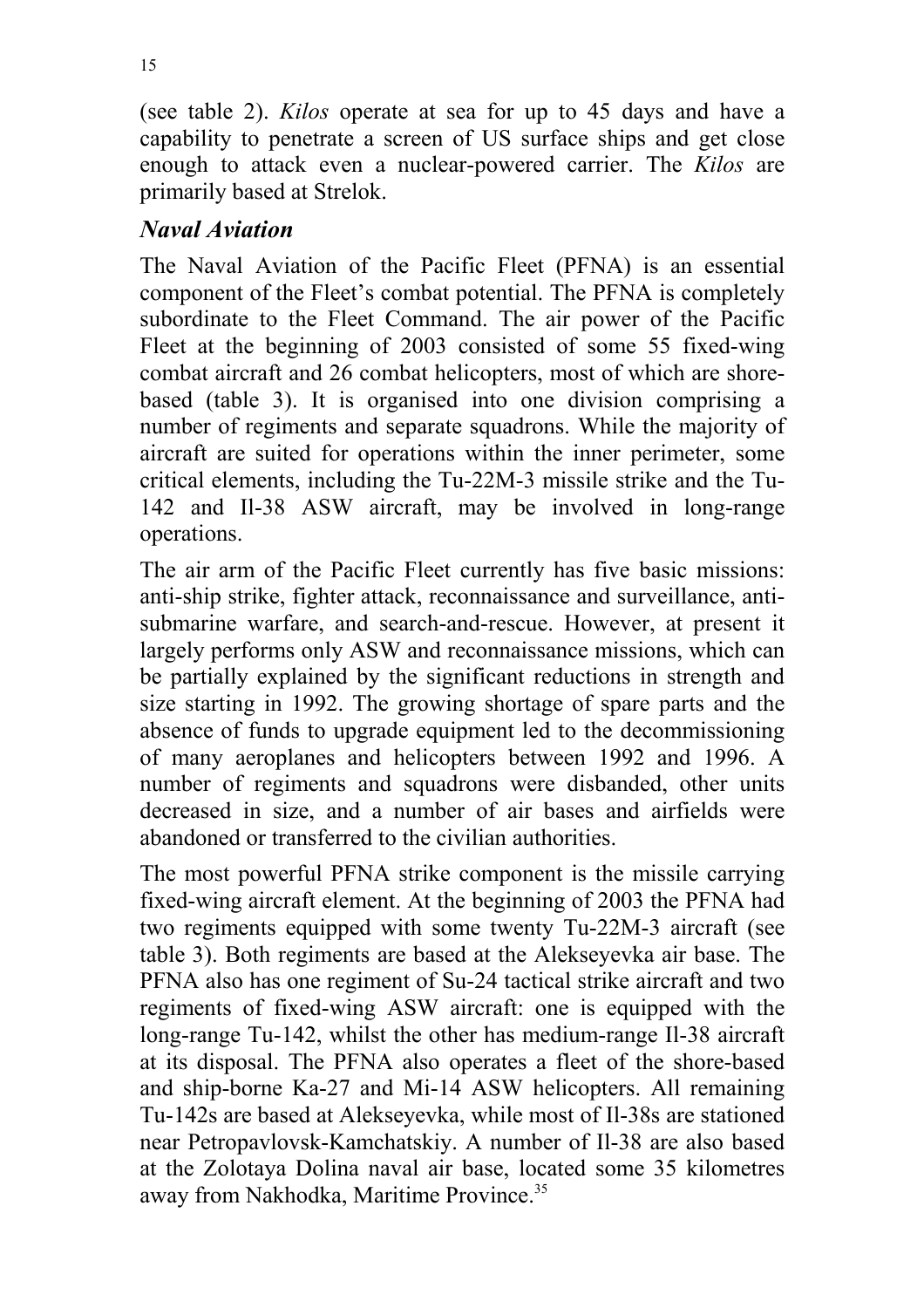A squadron of medium-range Su-24M/MR aircraft is responsible for aerial reconnaissance, whilst electronic reconnaissance is performed by the few remaining short-range An-12RR aircraft.<sup>36</sup> Given the limited capabilities of the Su-24s, medium and long-range reconnaissance missions are largely carried out by missile carrying and ASW aircraft, which do not truly satisfy the requirements of naval command  $37$ 

# **Joint Operations with the Air Force**

It is important to note that, in the event of any military conflict in the Pacific MTVD, the PFNA will stage joint operations with the strategic and tactical elements of the Russian Federation Air Force (RFAF) stationed in the Far East. In particular, the  $73<sup>rd</sup>$  Heavy Bomber Division of Russia's Long-Range Aviation (strategic



*Figure 5: Ka-27 Helix-A ASW helicopter. With the decommissioning of the Kiev Class VTOL carriers Minsk and Novorossiysk, the Fleet's ship-borne air capability rests with some 20 Ka-27 helicopters, which can be based on the cruiser Varyag, the Udaloy and Sovremenny Class DDGS, and Krivak-III Class FFGs. Some Helix are based ashore.*

bomber force), equipped with the Tu-95 MS and Tu-22-M-3 longrange bombers, based at the Ukrainka strategic air base (Far East). Is likely to join the missile-carrying aircraft of the PFNA in operations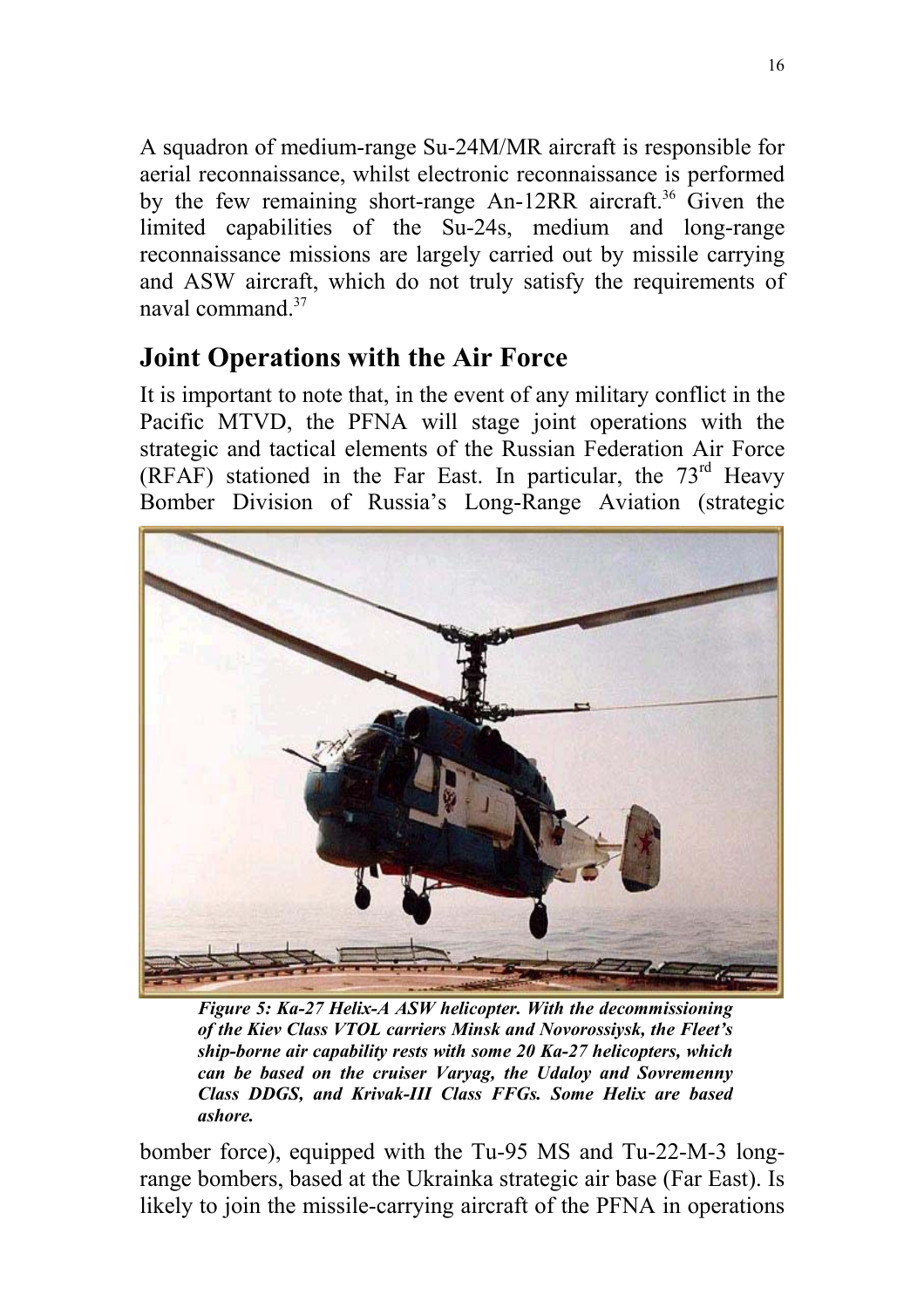against enemy CVBGs or amphibious forces.<sup>38</sup> Russian long-range bombers have been increasingly involved with PFNA forces in simulated air attacks against carrier and surface warfare battle groups, as illustrated by their joint training exercises staged in September 1999, September 2001, and May 2003.

| <b>Type</b>                  | <b>Number</b>                                  |  |  |
|------------------------------|------------------------------------------------|--|--|
| <b>Strike</b>                |                                                |  |  |
| Tu-95MS Bear H/Tu-22M-3      | 42 -units of the 73 <sup>rd</sup> Heavy Bomber |  |  |
| Backfire C                   | Division (Ukrainka).                           |  |  |
| Tu-22M-3 Backfire C          | 20                                             |  |  |
| Su-24 Fencer E               | $97*$                                          |  |  |
| Su-25 Frogfoot               | $60*$                                          |  |  |
| <b>ASW</b>                   |                                                |  |  |
| Tu-142 Bear $F$              | 10                                             |  |  |
| Il-38 $May$                  | 15                                             |  |  |
| Ka-27 Helix A                | 20                                             |  |  |
| Mi-14 Haze                   | 3                                              |  |  |
| <b>Fighters/Interceptors</b> |                                                |  |  |
| Su-27 Flanker, MiG-31        | $111*$                                         |  |  |
| Foxhound                     |                                                |  |  |
| <b>Reconaissance/EW</b>      |                                                |  |  |
| Su-24MR Fencer D             | $51*$                                          |  |  |
| An-12RR Club B               | 10                                             |  |  |
| <b>Combat Assault</b>        |                                                |  |  |
| Ka-29 Helix B                | 3                                              |  |  |
| Mi-24 Hind                   | unknown                                        |  |  |
| <b>Transport</b>             |                                                |  |  |
| $Mi-8$ $Hip$                 | unknown                                        |  |  |

*Table 3: Naval Aviation of the Pacific Fleet Order of Battle 2002-2003.*

The  $11<sup>th</sup>$  AF/AD Army provides the principal air defence to the Pacific Fleet bases and its ground installations. Throughout the 1990s the  $11<sup>th</sup>$  Air Army modernised, replacing large numbers of outdated aircraft with smaller numbers of modern planes.<sup>39</sup> In early 2003 the Army had 97 Su-24M tactical bombers, 60 Su-25 ground attack aircraft, 111 Su-27 interceptors, and 51 Su-24MR reconnaissance aeroplanes (see table  $3)$ .<sup>40</sup> Many air bases with fighter aircraft are located near main bases of the Pacific Fleet.<sup>41</sup> Besides providing air cover and air defence of the fleet forces and ground network, fighter aircraft of the  $11<sup>th</sup>$  Air Army will participate also in PFNA airborne offensive operations. In particular, fighters will accompany naval missile-carrying and bomber aircraft in their raids against maritime and shore-based targets. Tactical strike

 $*$  form order of battle of the  $11<sup>th</sup>$  AF/AD Army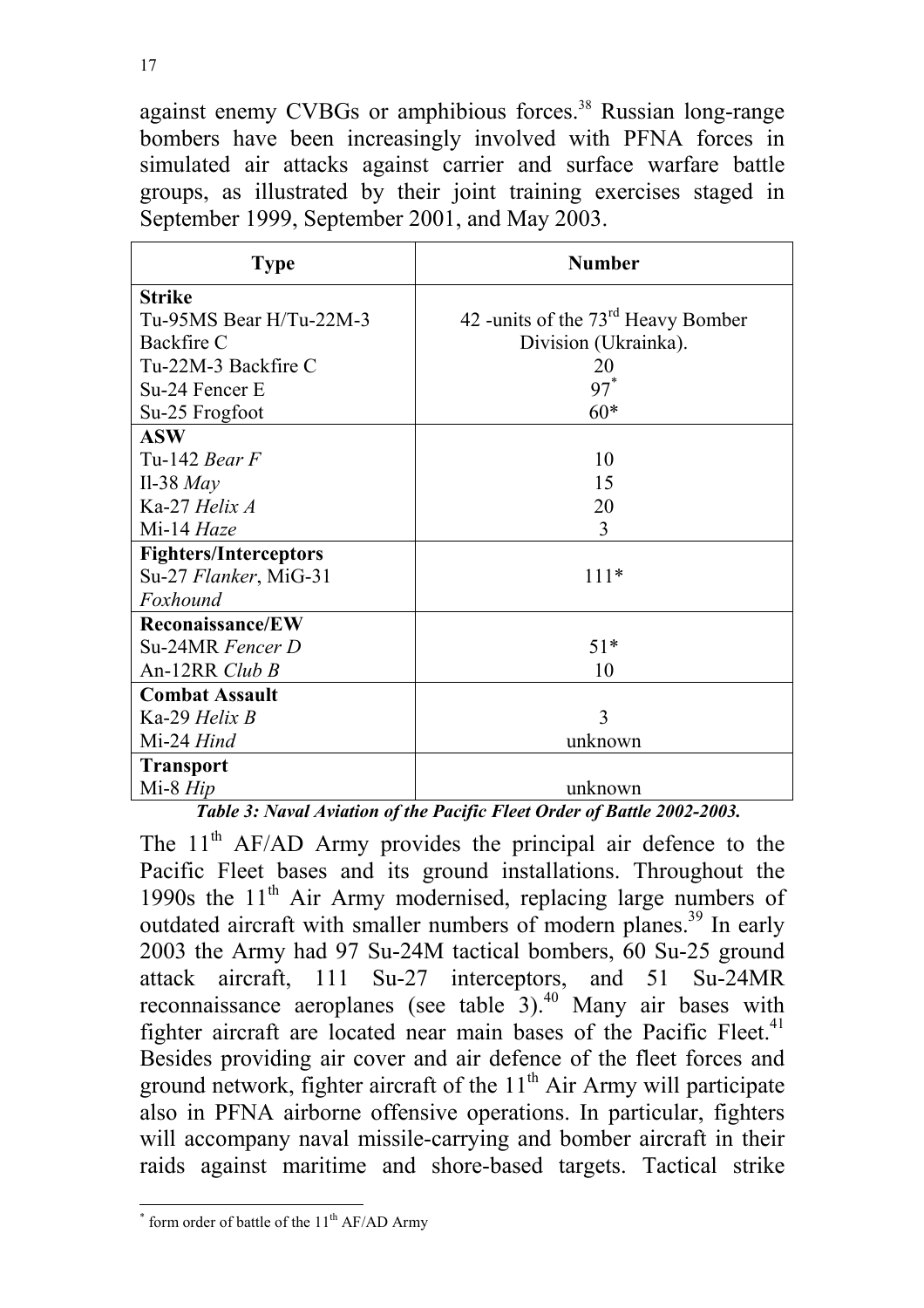aircraft of the  $11<sup>th</sup>$  Air Army (Su-24 bomber and Su-25 ground attack) are likely to be used against enemy naval forces in the inner perimeter defensive zone, and to provide airborne support to Russian amphibious operations. Elements of the  $11<sup>th</sup>$  Air Army are also involved in medium-range maritime reconnaissance. For example, on 17 October 2000 two pairs of the Su-24MR reconnaissance aircraft escorted by Su-27 fighters intercepted the carrier *USS Kitty Hawk* and its escorts in the Sea of Japan and photographed the *Kitty*  $Hawk$  CVBG. $42$ 

# **Amphibious and Special Forces**

The amphibious and special operations component of the Pacific Fleet currently includes three major elements: the naval infantry (marines) and naval special forces (naval *spetsnaz* and other specialpurpose units), coastal missile artillery, and the amphibious sealift element. The amphibious forces, comprising units of naval infantry and their sealift assets, are the main element of Russian power projection capabilities in the Pacific.

Russian naval infantry (RNI) in the Pacific is represented by one nominal Naval Infantry Division (the  $55<sup>th</sup>$  Division), which mostly plays a defensive role. Pacific marines are assigned to participate in sea-borne assault operations, guerrilla warfare behind enemy lines on its maritime approaches, the defence of vital coastal installations, and operations against enemy amphibious assaults. RNI is the core of Russia's Mobile Forces in the Far East.

According to the open sources, the estimated current strength of the 55th Division is approximately 2,500 personnel, with three naval infantry cadre regiments (probably of a battalion size), a tank battalion, and an artillery battalion. The division's airborne component consists of at least one assault battalion. Pacific Fleet marines are heavily armed, possessing around 30 T-72 MBTs, 215 pieces of artillery (among them BM-21 MRLs and 100mm MT-12 *Rapira* anti-tank guns), and 18 152-mm 2S3 *Akatsya* heavy selfpropelled howitzers.<sup>43</sup> Companies of the infantry regiments are equipped with approximately 200 fighting vehicles, including amphibious BTR-80 APCs, BMP-2 IFVs, and MT-LB APCs. Division has independent AD capabilities, provided by the shortrange ZSU-23-4 *Shilka* self-propelled anti-aircraft guns and SA-9 *Gaskin* SAMs, and supplemented by 20 short-to-medium-range SA- $8$  SAMs<sup>44</sup>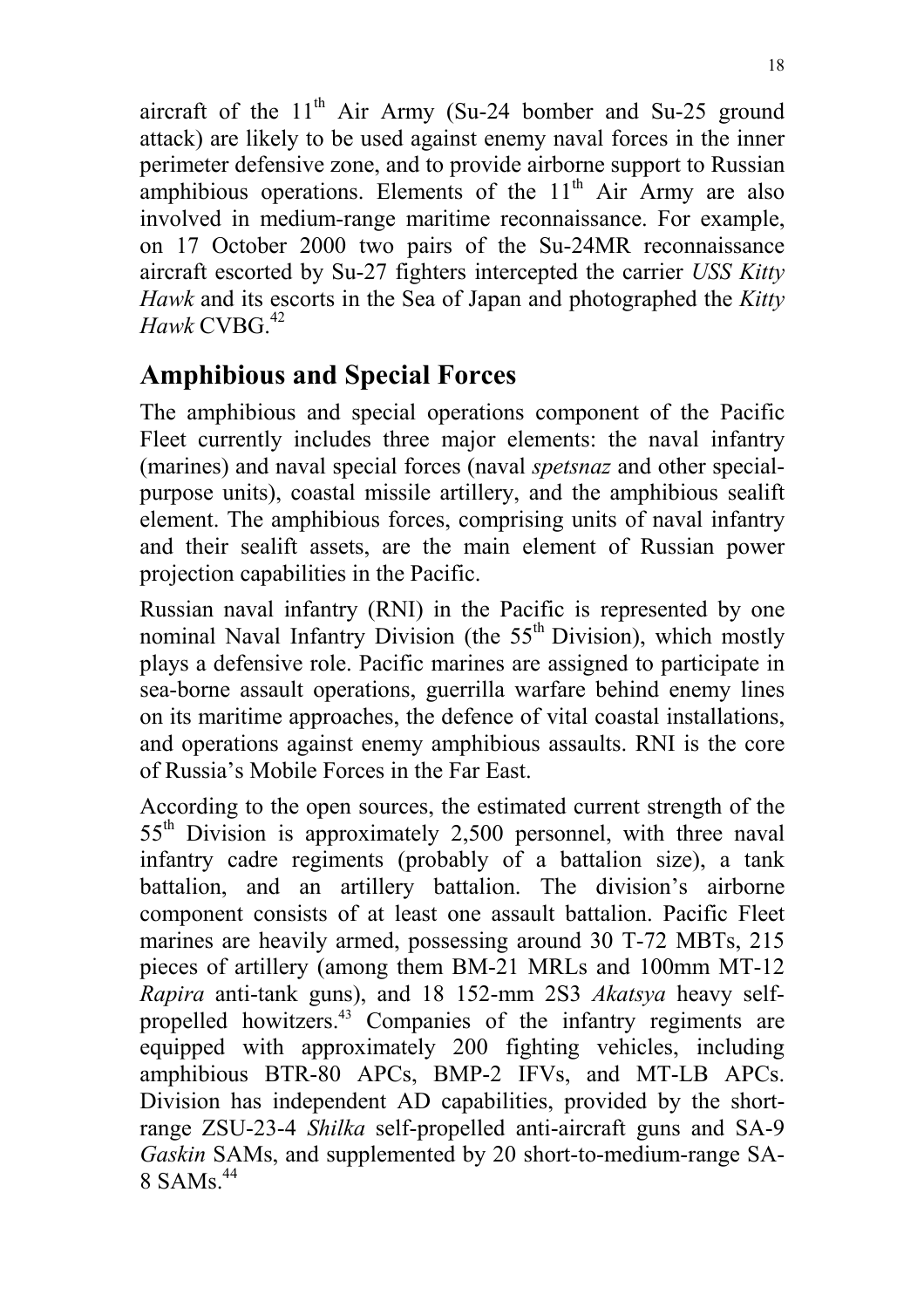The Coastal Defence Force, or coastal troops, comprises field army infantry formations, missile and gun units. Until mid-2002, the largest component of the Pacific Fleet coastal defence force was the  $22<sup>nd</sup> Motor-Riffe Division. However, in June that year it was reduced$ and reorganised into a motor-rifle brigade.<sup>45</sup> The core capabilities of the coastal defence arm of the Pacific Fleet lies with its missile and gun units, responsible for defence of major naval bases and selected areas of the coastline against enemy amphibious assault forces. By the mid-1990s, most of fixed coastal gun batteries were retired.<sup>46</sup> leaving the coastal troops of the Pacific Fleet with missile battalions armed with the *Redut* stationary missile complex comprising the P-35 (SS-C-3 *Styx*) ASCM and a launcher capable of engaging enemy forces at a distance of up to 300km.47 Several divisions (*diviziony*) are equipped with mobile *Rubezh* missile complexes armed with the P-15M *Termit* ASCM (80km range). Every mobile missile launcher carries a container with two missiles. *Rubezh* is designed to provide flexible anti-amphibious defence to the naval bases and important



*Figure 6: Amphibious landing operation of the Pacific Fleet marines. About one-third of Russia's naval infantry force is concentrated in the Pacific. Russian marines are heavily armed and have various amphibious equipment at their disposal, such as the BTR-80 APC (pictured). The Pacific Fleet has a more limited power projection capability than existed during the Soviet period.*

parts of the coast,<sup>48</sup> allowing the fleet to concentrate a number of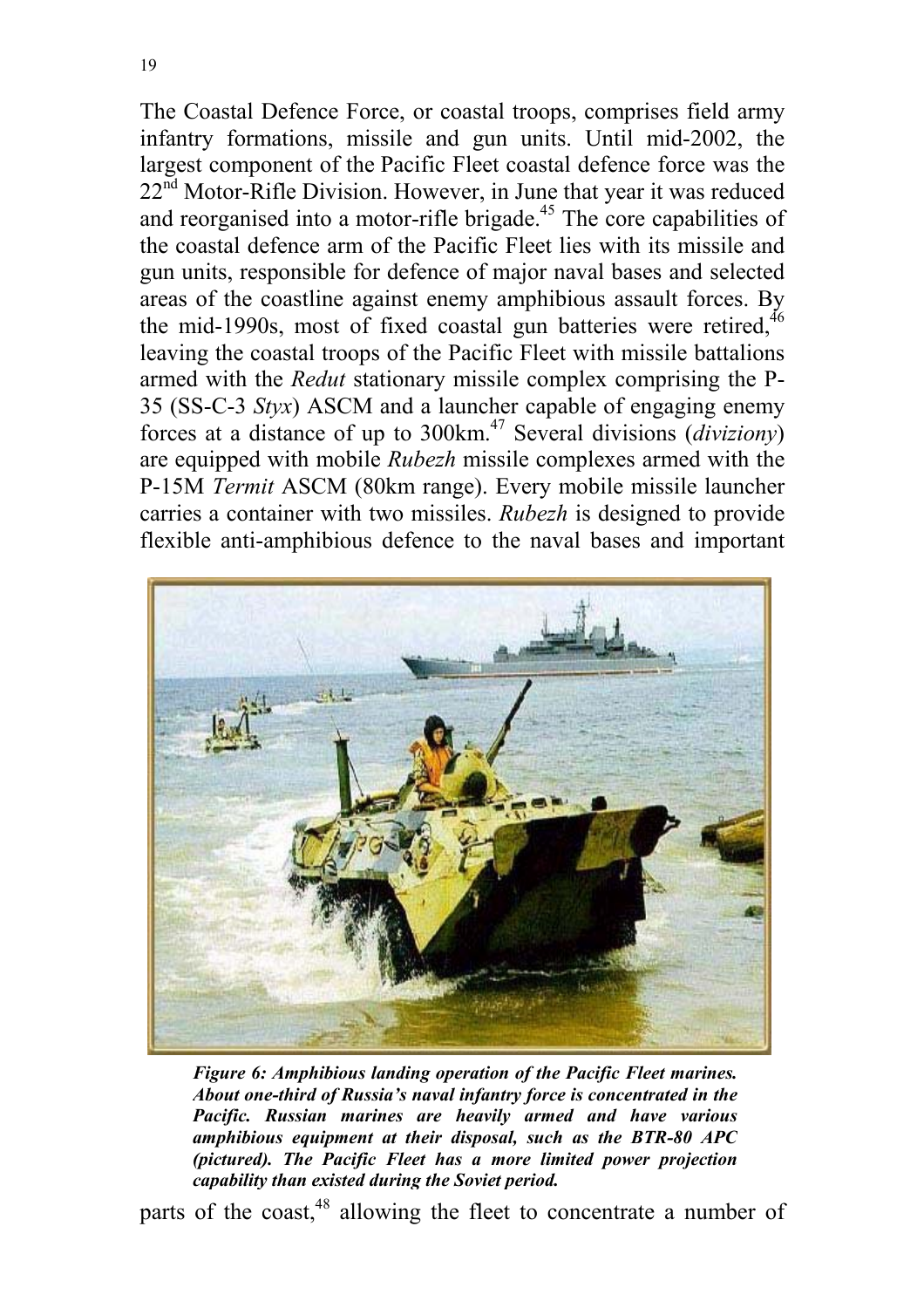these mobile complexes in one place if the need arises. The Pacific Fleet Coastal Defence Force has a number of regiments equipped with the *Redut* and *Rubezh* complexes, disposed between the Maritime Region and the Kamchatka Peninsula.

Apart from a contingent of naval infantry, the Pacific Fleet also has units of special-purpose forces such as the reconnaissance-diversion teams (naval *spetsnaz*), and the detachment of the PDSS (*protivodiversionnye sily i sredstva*), counter-diversion unit. While both units consist of the so-called combat swimmers (*boyevye plovtsy*), their tasks are quite different. The PDSS detachment (estimated strength 100 men) is assigned to protect naval bases, surface combatants and submarines against the enemy's sabotage teams (SEAL units for example). Naval special forces are sometimes mistakenly identified with either PDSS units, or reconnaissance marine units. However, naval special forces (also known as frogman units) play a very special role in the Russian Navy. Members of the naval *spetsnaz* are highly trained and motivated. Personnel are equipped with special underwater weapons, including a number of small underwater delivery vehicles (ie. midget submarines).<sup>49</sup> It is likely that the main missions of the naval *spetsnaz* include deep reconnaissance of strategic targets, destruction of strategically important command-control-and-communications  $(C^3)$  facilities, destruction of strategic weapon delivery systems, demolition of important bridges, transportation routes and hydraulic networks, destruction of naval and merchant ships, and other tasks as allocated.50 The base of the Pacific Fleet *spetsnaz* is on Russkiy Island near Vladivostok.<sup>51</sup>

In early 2003 the total number of large amphibious ships in the Pacific was six: four *Ropucha I/II* and one *Alligator* class (*Nikolai*  $Vilkov$ <sup>52</sup>. The existing amphibious capability allows the RPF to deploy overseas approximately a reinforced battalion of naval infantry comprising 500 marines, 20 MBT, and 24 IFVs. Even at this limited size Russia has an invaluable instrument for supporting its national interests in the region during crisis situations.<sup>53</sup> It should be also kept in mind that in wartime the Russian naval command would inevitably mobilise the merchant fleet, which would give the Pacific Fleet additional transport capacity for amphibious operations, especially in areas adjacent to Russia. Merchant ships, many of which were designed with military specifications, will be probably used for transporting the second-wave ground troops during amphibious assaults.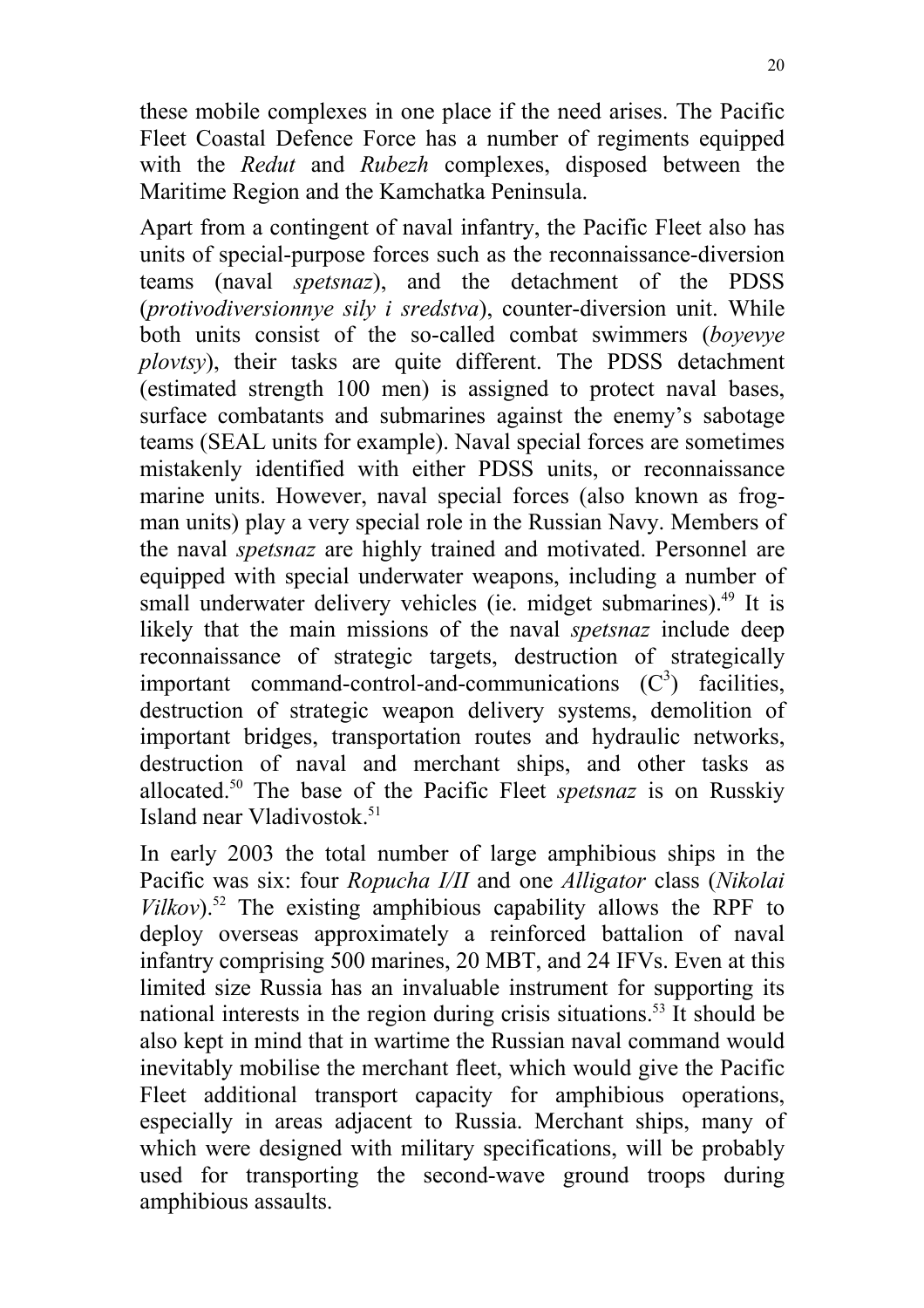## **Secondary and Auxiliary Forces**

Secondary forces of the Russian Navy have always occupied a special place in the Russian Navy. The activities of the secondary forces make a substantial contribution to the everyday activities of the Russian fleets. They can be divided into two main categories: support combatants and special and supply vessels. The first category includes mine warfare and border guards units, whilst the second category embraces intelligence gatherers, cargo ships and icebreakers, general maintenance ships and missile transports, repair, salvage and store vessels, tugs, and other vessels.

At the beginning of 2003 the Pacific Fleet had eight mine warfare ships (three *Nadia-I* class ocean-going and five *Sonya* class coastal minesweepers). The Fleet's activities are supported by some 22 intelligence-gatherers (AGI) and specialised research ships, among them the *Vishnya* class AGI *Kurily* (pennant SSV 208), the 24,500 ton *Marshal Nedelin* missile range ship, three light training ships, and some 25 support and replenishment units. The most significant operational support units are: two 23,450 ton *Boris Chilikin* class replenishment ships (*Boris Butoma* and *Vladimir Kolechitskiy*) and the hospital ship *Irtysh*. The Pacific nuclear submarine force is supported by two *Amga* class missile-support ships (*Vetluga* and *Daugava*), assigned to the Kamchatskaya Flotilla, and the *Malina* class nuclear submarine support ship PM 74.54 All auxiliaries are distributed among the principal naval bases and stations of the Pacific Fleet: Vladivostok, Strelok, Sovetskaya Gavan, and Petropavlovsk-Kamchatskiy.

Part of the auxiliary support force forms the search-and-rescue (SAR) service of the Pacific Fleet,<sup>55</sup> which in 2002-2003 consisted of specialised units such as the long-range submarine-rescue ship *Alagez*, 56 and the *Mikhail Rudnitskiy* class salvage vessels *Georgiy Kuzmin* and *Sayany*. 57 The *Kursk* tragedy showed how badly the Russian naval SAR service was affected by constant under funding. To overcome the limited abilities of Russian naval SAR, in August 2000 President Putin ordered the creation of specialised SAR centres for all Russian fleets.58

More than half of the Pacific Fleet auxiliaries are over 20 years old, and more than 20 percent of the support vessels have already exceeded their service life, which in the Russian Navy is 30 years.<sup>59</sup>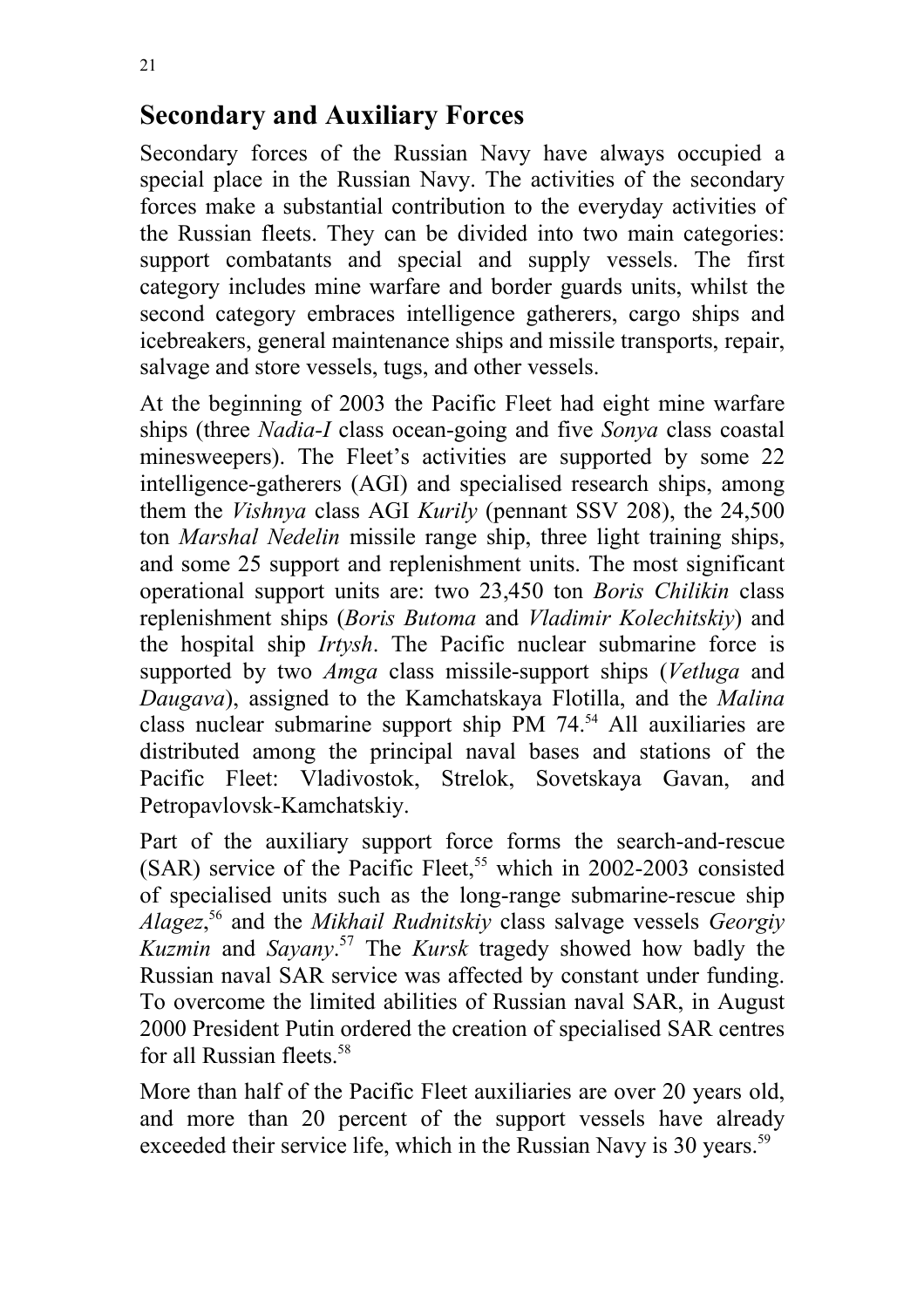# **Creation of the Kamchatka Operational Strategic Group**

In 1997 and 1998 the first two operational strategic groups were created in Russia's most remote and yet strategically important regions: the Kaliningrad enclave in the west, and the Kamchatka Peninsula in the east. The primary objective of the Kamchatka Group is the protection of the Pacific SSBNs, stationed in the area of Petropavlovsk-Kamchatskiy. As the then Navy Chief of Staff Admiral Igor Kasatonov emphasised, the reason for the creation of the Kamchatka Group of forces was the "assurance of the combat stability of the sea-based strategic nuclear forces, and besides that, more reliable and firm management of all troops and forces, concentrated there."<sup>60</sup> The basing of all operational Pacific SSBNs at Rybachiy and their operations in the Sea of Okhotsk had played a decisive role in preventing any significant reductions in the past nine years, during which the overall strength of the Russian military was squeezed to the limit.

The Kamchatka Group, like the Kaliningrad Group, is directly subordinated to the command of the local naval force, the Pacific Fleet Headquarters (PFHQ) in Vladivostok. The Commander of the Kamchatka Flotilla holds responsibilities as the Group Commander and has three deputies/chiefs of troops to command: the naval forces, the ground and coastal defence troops, and the air force and air defence of the area.<sup>61</sup> After its creation, the Kamchatka Group united warships of the Kamchatskaya Flotilla, the 2<sup>nd</sup> Submarine Squadron, the  $40<sup>th</sup>$  Motor-Rifle Brigade, an independent AF/AD Division (*divizia VVS i PVO*), coastal defence missile units, and logistic and other different-purpose elements. The centralisation of management structures under naval command certainly raised the status of the Pacific Fleet as the operational-strategic entity of the Russian Armed Forces in the east of the country. There is little doubt that the creation of the operational strategic group in the Russian north-east increases the role and place of the Pacific Fleet in the system of the country's security in the Far East.

## **Main Bases**

With the closure of Cam Ranh Bay in 2002, the main naval bases of the Russian Navy in the Far East were Vladivostok, Strelok, Petropavlovsk-Kamchatskiy, Rybachiy, Sovetskaya Gavan', and Magadan. The bulk of the surface fleet (including the majority of its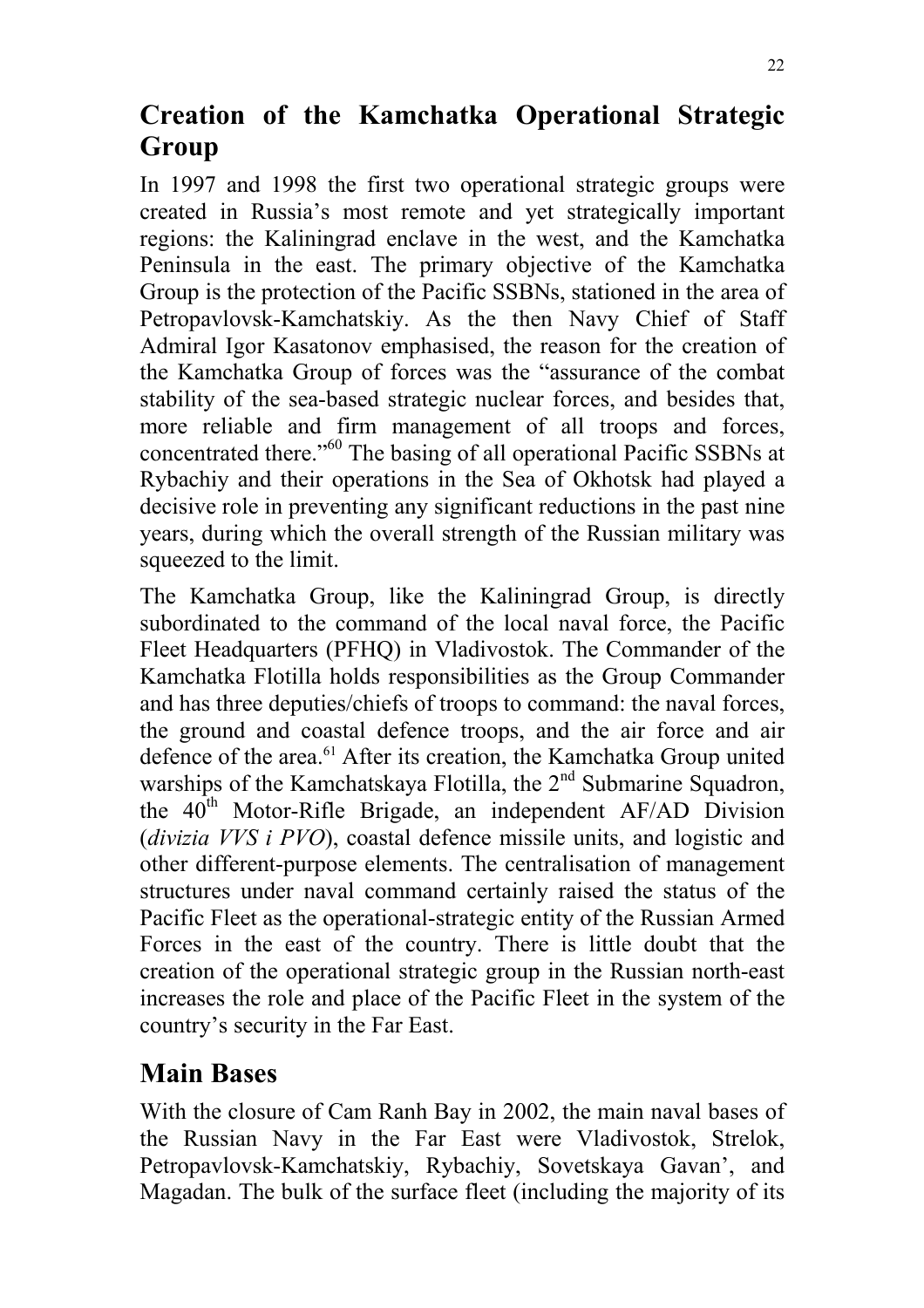major surface combatants) is dispersed in bases located in the Maritime Province, whilst almost all its nuclear-powered submarines are concentrated at Rybachiy. More bases, of lesser significance, are located in the Khabarovsk Region, including two main naval river bases in Khabarovsk and Komsomolsk-na-Amure (the Amur River).

To the present day, Vladivostok remains the main naval base of the Pacific Fleet. The city accommodates PFHQ, and it continues to function as the home port of some major surface combatants, such as the *Udaloy* class destroyers (all *Udaloys* are based at the 33rd Pier, near the Fleet's HQ), some amphibious warfare ships, maritime guard units, and other miscellaneous and auxiliary vessels. Several



*Figure 7: Russian Udaloy Class DDGs at Cam Ranh Bay, early 2001. Throughout the 1990s Russia retained its forward support base at Cam Ranh Bay (Vietnam). With Russia's rare deployments to South-East Asia and the Indian Ocean, the base remained largely inactive (with the exception of the SIGINT complex). The Russian Navy utilised Cam Ranh in 2001 during a deployment of the Pacific Fleet task force to the Indian Ocean. Russia abandoned the base in mid-2002.*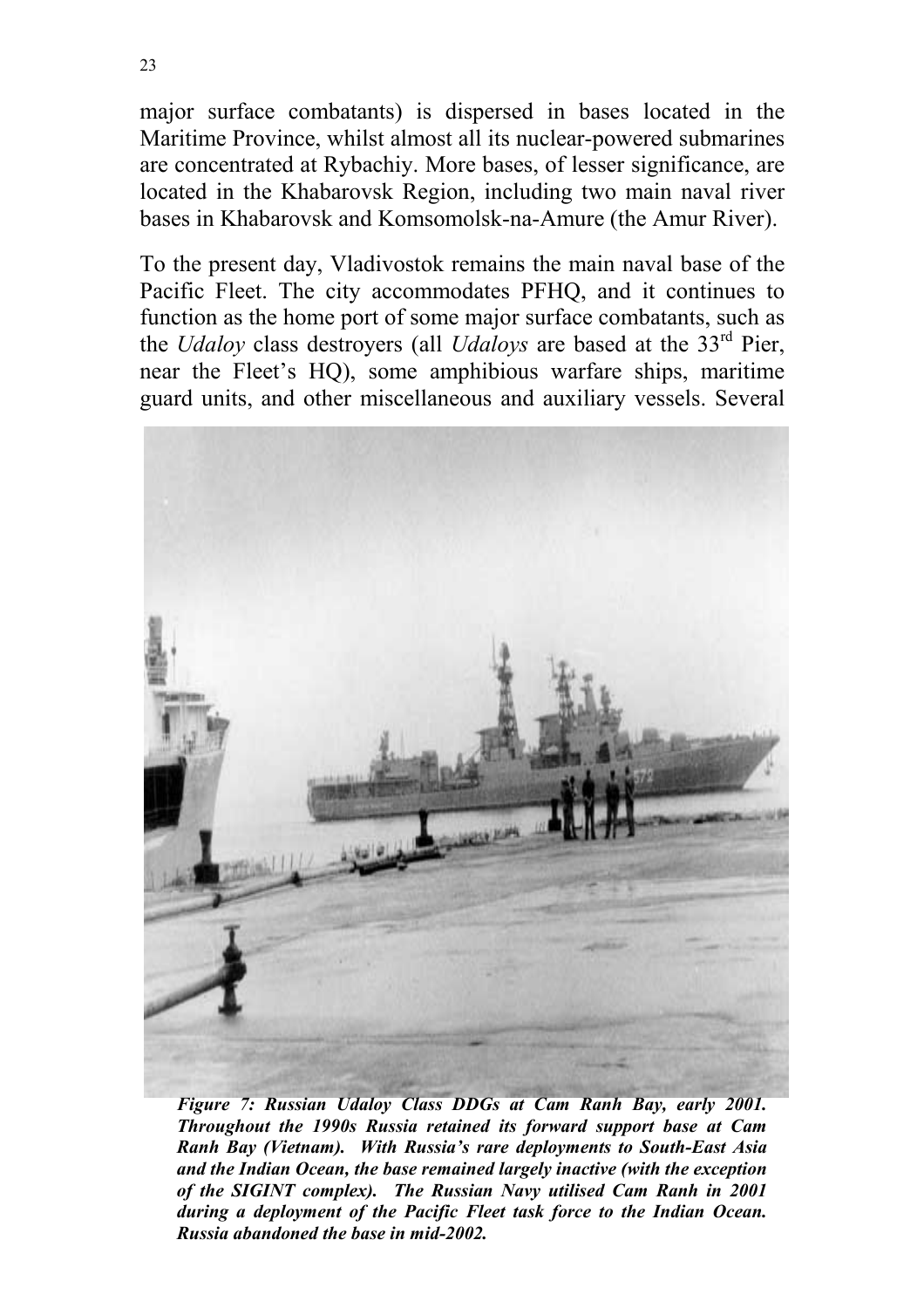bays of Vladivostok are used to station dozens of decommissioned warships and support vessels, classified by the Russian Navy as the so-called sediment ships (*korabli otstoya*)—a common factor in many Russian naval bases. For example, in 2002 there were at least twenty sunken decommissioned warships in the bays of Vladivostok. $62$  In fact, the visible presence of numerous decommissioned rusting hulls at Russian naval bases contributes to a false impression about the state of disrepair of the Russian Navy. Vladivostok has a well-developed shore support infrastructure, including the *Dalzavod* shipyard, capable of refitting major surface combatants and diesel-electric submarines, and a number of other shipbuilding and repair facilities.

The second most important Russian naval base in the Maritime Region is the Strelok naval base (sometimes identified in Western sources as Racovaya), located some 65km south-west of Vladivostok and 10km south-west of Bol'shoi Kamen' in the bay of Strelok. The base is attached to the enclosed city of Fokino (also referred to as Shkotovo-17) located on the Shkotovo Peninsula and is part of the large and comprehensive Strelok naval complex. The Strelok naval base itself has at least two major points of basing for warships. They are Abrek Bay (at the northern end of the Bay of Strelok) and Pavlovskogo Bay (at the eastern end). Currently, the guided-missile cruisers *Varyag* and *Admiral Lazarev*, the *Sovremenny* class destroyers, *Tarantul-III* class corvettes, some *Grishas* and several amphibious warfare ships are home ported there. A number of *Kilos* are also stationed at Strelok.

Whilst many Western and Russian sources usually identify Petropavlovsk-Kamchatskiy as the second most important base of the Pacific Fleet, this classification is not entirely accurate. Russian naval forces, stationed in Kamchatka are dispersed across several bays of the large Avachinskaya Bay. Petropavlovsk naval base is the home port of a group of surface combatants, including the remaining *Krivak-I* class *Letuchy* and all *Nanuchkas*, minor combatants and auxiliaries. The main nuclear submarine base of the Pacific Fleet is located some 15km south-west of Petropavlovsk-Kamchatskiy, across Avachiskaya Bay at Rybachiy (Vilyuchinsk-3).63 Rybachiy is one of suburbs of the closed city of Vilyuchinsk (Petropavlovsk-50), the so-called submarine capital of Kamchatka, and is located on the shores of Krasheninnikova Bay (referred to in the West as Tarya Bay). The submarine base at the Krasheninnikova Bay has at least four major points of basing. Units based here include all the *Delta-*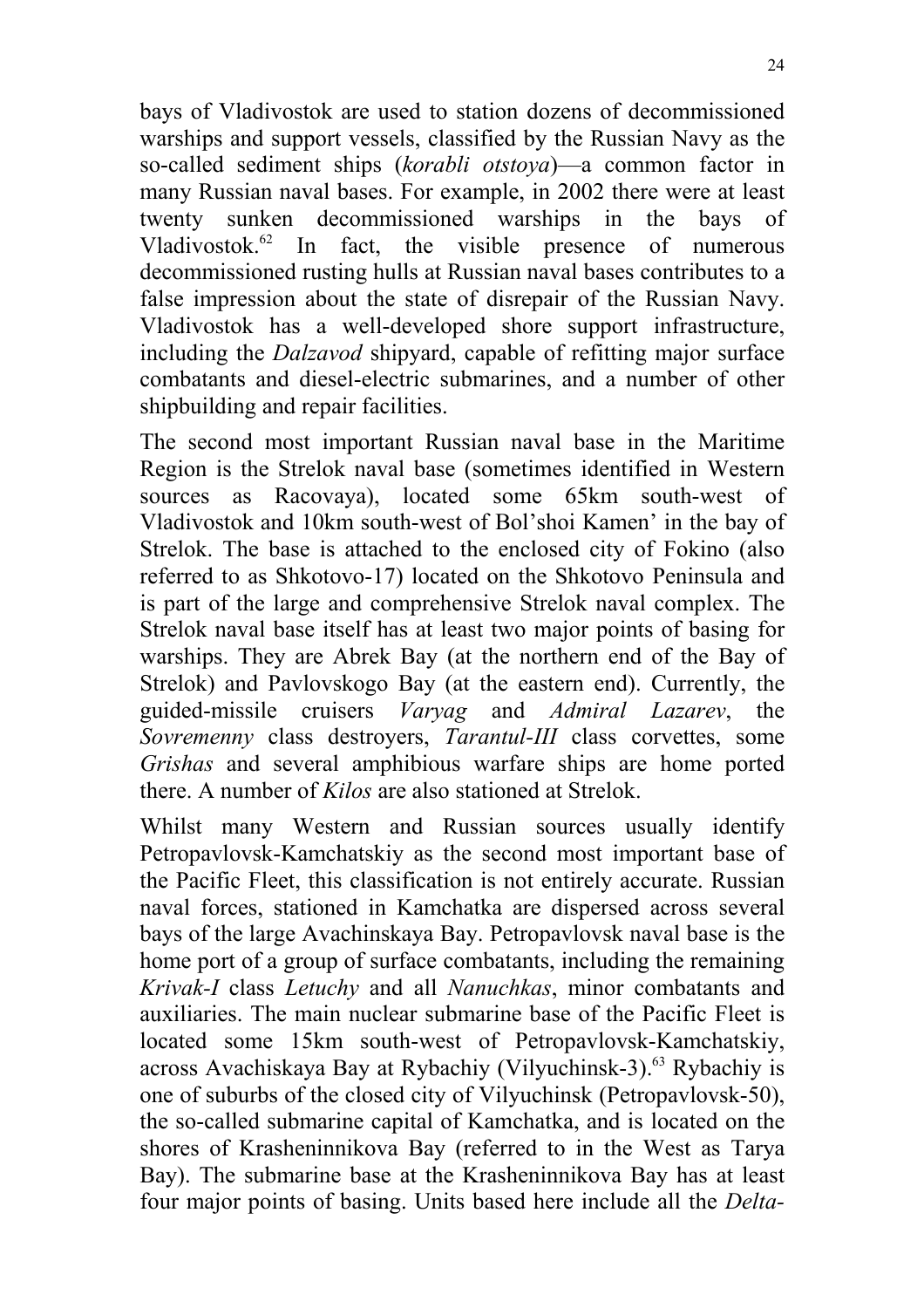*III* class SSBNs, the *Oscar-II* class SSGNs and the *Akula* class SSNs. The submarine support shipyard *Gornyak* NRP is located in Primorskiy (Petropavlovsk-35), in Vilyuchinsk. *Gornyak* is responsible for the refuelling and repairs of all nuclear-powered submarines based in Rybachiy.<sup>64</sup> Rybachiy is an inspectable submarine base under the START-I Treaty. A growing number of decommissioned nuclear submarines are docked at the base. Other bays and harbours of Avachinskyaya Bay became anchorages for decommissioned naval units, with the largest concentration in Yuzhnaya Harbour.<sup>65</sup>

## **Problems with Decommissioned Nuclear-Powered Submarines**

One of the major concerns of the Pacific Fleet today is the problem of dismantling nuclear submarines. Russia has faced an economic crisis with a number of lingering issues that were of little concern to the former Soviet leadership. One such issue was the safe management of radioactive waste and spent fuel derived, in particular, from the decommissioning of nuclear-powered submarines. By 1998, Russia had decommissioned 152 nuclearpowered submarines, with 62 units taken out of the Pacific Fleet.<sup>66</sup> By the end of the year 2000, this figure increased to 184 (74) (see table 4).

Such a large number of decommissioned submarines has overwhelmed the Russian Navy's limited funds and its capacity for processing them. In 1991 the US Congress directed the Department of Defence to help secure former Soviet weapons of mass destruction and speed up their decommissioning. Since 1991 Congress has provided \$US 2.3 billion to support the Cooperative Threat Reduction (CTR) efforts, also known as the Nunn-Lugar Program.<sup>67</sup> CTR's main goal is to assist in dismantling 31 Russian SSBNs: seventeen from the Northern and fourteen from the Pacific fleets. They include one *Yankee*, 26 *Deltas* (primarily *Delta-I/II* classes), and five *Typhoons*. <sup>68</sup> In 1998, the Far Eastern *Zvezda* Naval Repair Plant (NRP) in Bolshoi Kamen was able to decommission two retired *Delta-I* class SSBNs under the CTR Program. The 1999 contract presumed the scrapping of another four SSBNs. The first out of the planned four submarines was towed to *Zvezda* in early October 1999.69 By August 2001, five decommissioned *Delta-III* class SSBNs were undergoing the dismantlement process at *Zvezda*.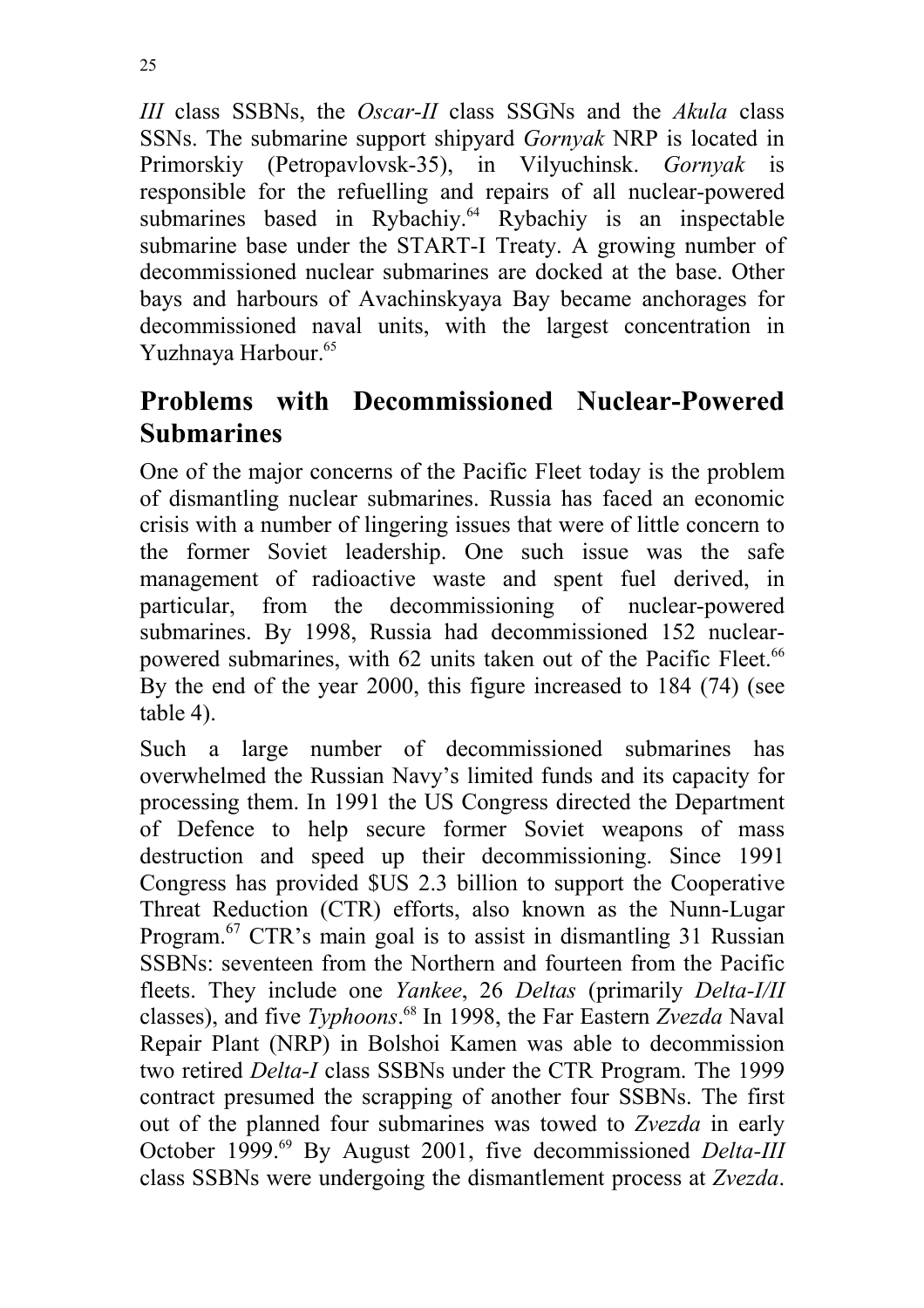|                     | <b>Total Russian</b><br><b>Fleet</b> | <b>Northern</b><br><b>Fleet</b> | <b>Pacific Fleet</b> |
|---------------------|--------------------------------------|---------------------------------|----------------------|
| Decommissioned      | 184                                  | 110                             | 74                   |
| submarines          |                                      |                                 |                      |
| Decommissioned      | 73                                   | 44                              | 29                   |
| defueled submarines |                                      |                                 |                      |
| Decommissioned non- | 111                                  | 62                              | 49                   |
| defueled submarines |                                      |                                 |                      |
| Scrapped submarines | 53                                   | 35                              |                      |

Currently, the *Zvezda* NRP has the capacity to scrap up to eight decommissioned strategic submarines a year.70

*Table 4: Decommissioned Russian nuclear-powered submarines at the end of 2000.*

In October 1999 Japan announced that it too could help Russia to dismantle laid-up nuclear-powered submarines of the Pacific Fleet. The support program includes the de-fuelling of decommissioned submarines, a feasibility study for a nuclear fuel retrieval facility, dismantling studies for a *Victor-III* class SSN at the *Zvezda* NRP, and the rehabilitation and the conversion of the *Belyanka* Class special tanker *Pinega* for use in transporting containers of spent nuclear fuel.71 Japan has also funded the construction of a specialised floating facility for processing liquid radioactive waste from nuclearpowered submarines.72 Built by the *Amurskiy* Shipyard in Komsomolsk-na-Amure at a cost of \$US 25 million, the complex became operational in August 2001. The *Zvezda* NRP will run the facility.73 It is anticipated that the shipyard will be involved in the dismantling of the decommissioned strategic submarines for the next six to seven years.<sup>74</sup>

### **Current Trends In Naval Training – Exercise Activity in 2001-2003**

Due to the severe financial restrictions and the subsequent lack of logistic support, there was a continuous decline throughout the 1990s in a number of days ships spent at sea in training. By 2000 a Russian warship spent 1-2 days at sea practicing a particular drill, compared to 10-15 days in the previous decade.<sup>75</sup> Overall, in 2000 Russian warships spent on average 6.4 days at sea per ship, including 4.4 days of exercise training for individual naval units, 1.5 days of training for tactical groups, and 0.5 days of training for multi-purpose task forces.<sup>76</sup> By comparison, each Soviet warship spent at least two weeks at sea every year. In 1999 warships of the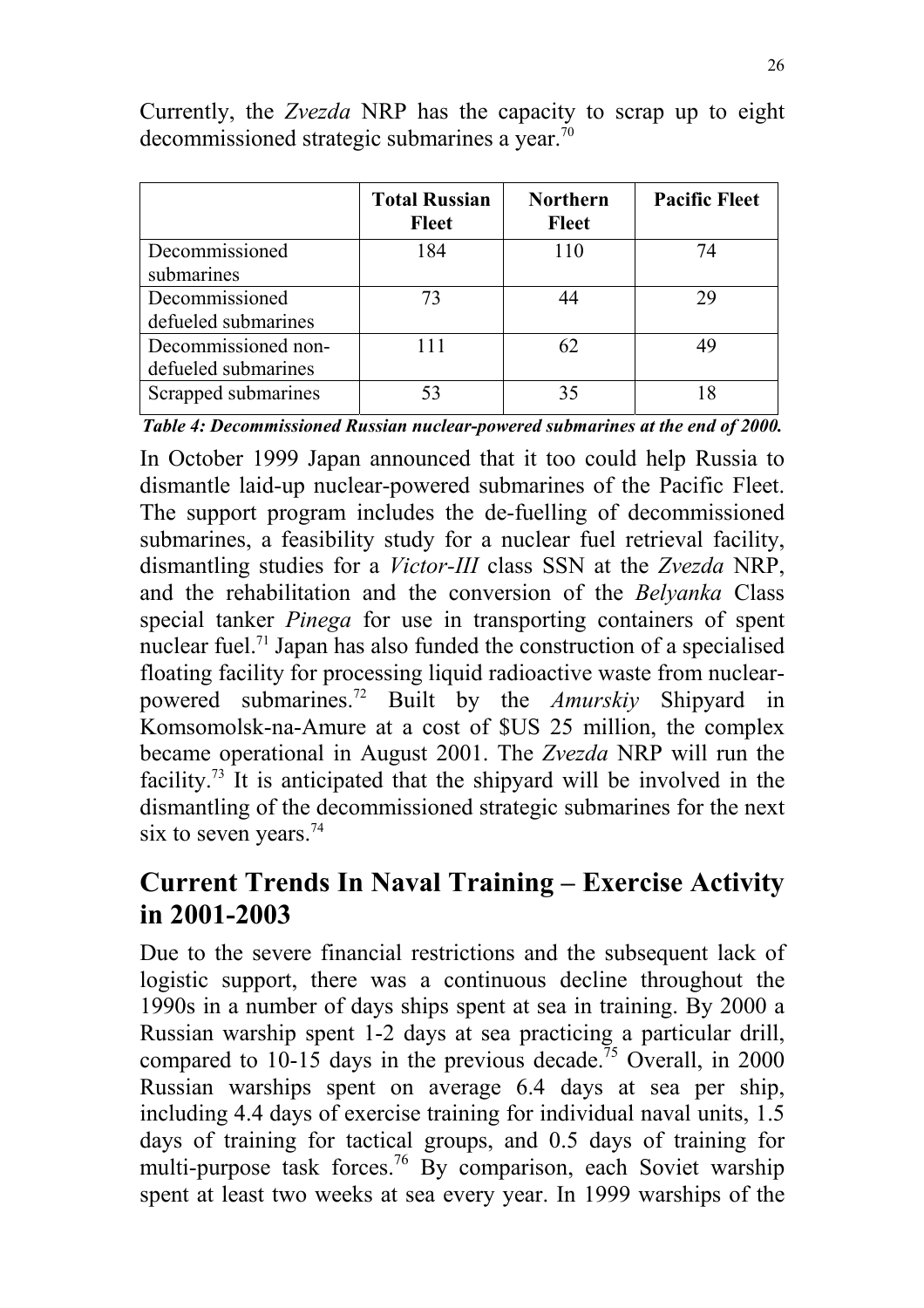Pacific Fleet spent on average 3-6 days at sea, but some naval units and formations, like those attached to the Sovetskaya Gavan' naval base, were only able to send their ships to sea for one day a year.<sup>77</sup>

Growing financial and economic problems and a change from three to two years in the term of conscription in the navy in 1992, created a situation where the navy had to adjust their practices of combat training in an effort to prevent a dangerous decline in the combat readiness of its forces. Emphasis was given to so-called base training (*bazovaya podgotovka*), where crews develop their skills through classroom learning, and with a more detailed study than previously taught of the ship's equipment and weaponry. A special system of base training, developed by the Russian Navy in the 1990s, somehow compensated for the dramatic reduction of time crews could spend at sea. In 1994 all Russian fleets introduced the practice of multi-purpose deployments of their operational units in which ships are able to exercise independently or in tactical groups. Since 1996 the navy has increased the intensity of multi-purpose deployments by adopting a policy of so-called *sbor-pokhod* – largescale deployment of different fleet formations.78 During *sbor-pokhod* the naval command has the opportunity of creating more complexity in the fleet's combat training by the use of engagement situations between several tactical groups, or by organising coordinated operations of different-purpose formations such as major surface strike and ASW combatants, light missile craft, attack submarines and naval aviation. *Sbor-pokhod* usually takes place in spring and autumn, at the culmination of base-training periods of winter and summer respectively.

According to the Deputy Chief of Combat Training of the Pacific Fleet, Captain First Rank Yury Koshelev, *sbor-pokhod* is usually organised in three main stages:

- $1<sup>st</sup>$  Stage preparation (3-4 week period), which usually includes the preparation of staff and forces at the naval base. This involves repeated check ups of the state of readiness of individual ships, their crews, naval units and formations, and their staff. It also includes detailed preparation of plans of forthcoming exercises.
- $2<sup>nd</sup>$  Stage preliminary tests in the near vicinity of the naval base (1.5-2 days). At this stage the fleet's forces are brought into a state of high combat readiness. Ships practice in the base harbour and at the roadstead. Practice usually includes the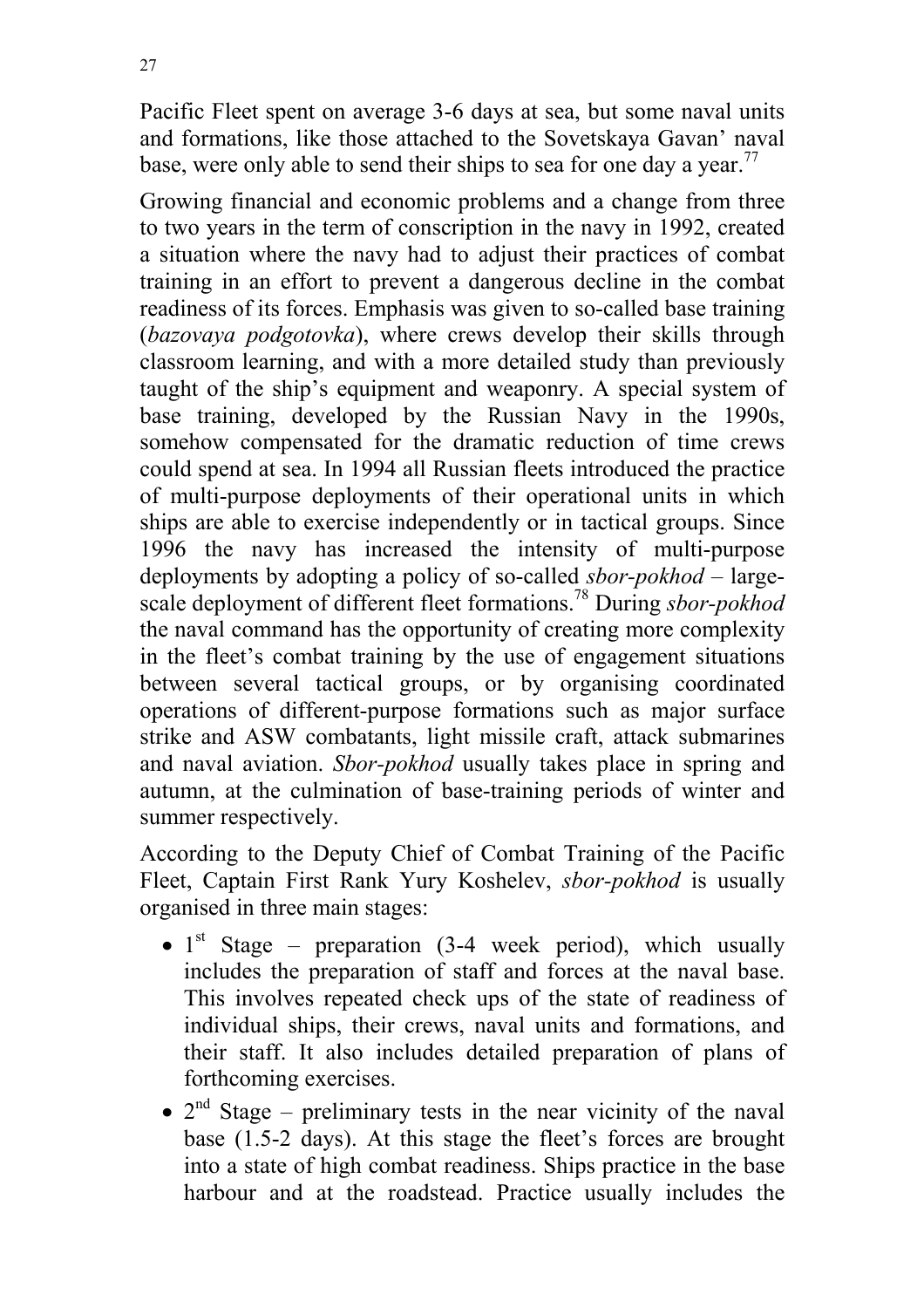testing of all elements of the ship's defences and communication systems, and local ASW exercises. Ships are then gathered into areas for the coming exercises.

 $\bullet$  3<sup>rd</sup> Stage – *sbor-pokhod* (2-3 days) is the most active phase of *sbor-pokhod*, when naval units perform individual and group exercises, and tactical groups and multi-purpose forces are engaged in various simulated combat situations.<sup>79</sup>



*Figure 8: TU-22M-3 Backfire C strike aircraft. Together with multipurpose attack submarines, the missile-carrying aircraft of the Pacific Fleet Naval Aviation provide the Fleet with powerful striking capabilities. The main mission of the Tu-22M-3 is to attack enemy carrier battle groups. In wartime, the PFNA will stage joint assault operations with units of the 73rd Heavy Bomber Division (Ukrainka) of the 37th Air Army.*

In comparison with 2000, in 2001 Russian exercise activity in the Pacific intensified. In mid-February PFNA Tu-22M-3 aircraft were involved in the strategic command-and-post exercise (CAP), together with elements of the  $37<sup>th</sup>$  Air Army, practicing simulated air strikes against CVBGs in the north-eastern Pacific near Japan. The exercise was marred by Japan's accusations that Russian aircraft violated its national airspace.<sup>80</sup> The first major naval exercise of the 2001 training year was held at the end of March, and involved five warships and submarines of the Primorskaya Flotilla, alongside two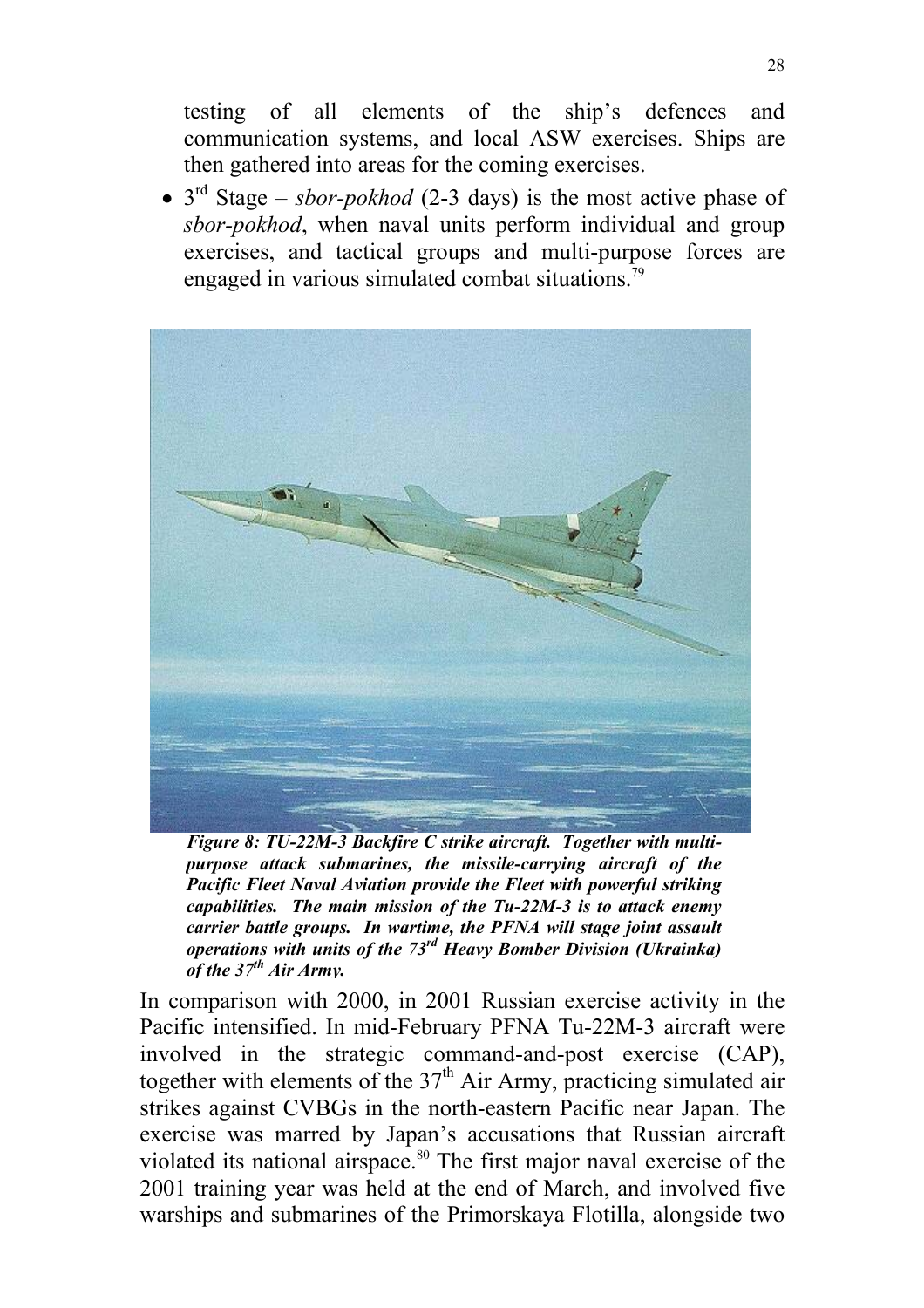destroyers, the *Admiral Vinogradov* and *Admiral Panteleev*, that were returning from deployment to the Indian Ocean. Naval aircraft and units of the  $11<sup>th</sup>$  AF/AD Army and coastal defence troops were also involved in the exercise. $81$  At the same time, a number of nuclear- powered submarines of the Kamchatskaya Flotilla were also exercising at sea.<sup>82</sup> At the end of April the Primorskaya Flotilla staged another naval exercise.<sup>83</sup> The second major deployment was staged at the end of August by forces of the Primorskaya Flotilla. The summer *sbor-pokhod* involved more than ten surface combatants and submarines, including the destroyers *Admiral Vinogradov* and *Admiral Tributs*, naval aviation, and amphibious forces.84 In the first half of September PFNA missile strike aircraft, together with elements of the  $11<sup>th</sup>$  Air Army, took part in a largescale exercise by the  $37<sup>th</sup>$  Air Army in the Kamchatka area. As part of the exercise in the Pacific, naval Tu-22M-3 fired cruise missiles at practice targets designated as enemy carriers. This exercise followed the August large-scale exercise of the Kamchatskaya Flotilla.<sup>85</sup> On 18 September 2001 the *Delta-III* class SSBN *Podolsk* conducted a strategic missile test, part of the annual check up of the readiness of Russia's strategic deterrent forces.86 The *Oscar-II* class *Tomsk* was successful in conducting SLCM test, and received a special trophy from the C-in-C of the Russian Navy.<sup>87</sup> Altogether, in 2001 the Pacific Fleet staged two large-scale exercises, which included forces of the Primorskaya Flotilla and the Kamchatka Group (including the Kamchatskaya Flotilla), more than seventy smaller-scale exercises, sixty ASW and seven hundred artillery and missile drills.<sup>88</sup> Carefully planned training activities of the Fleet's forces enabled it to maximise the use of available fuel and other supplies and achieve positive results in combat training. As a result, in 2001 the Pacific Fleet was considered the best-prepared fleet in the Russian Navy.<sup>89</sup>

In 2002 the positive trends of the previous year continued to develop. Improvements in organisation and conduct of combat training were supported by increased allocations of fuel and other vital supplies which enabled the Fleet's command to expand the scale of training by involving more personnel and force elements.<sup>90</sup> In early July that year forces of the Primorskaya Flotilla staged large-scale CAP exercises in the Sea of Japan involving a large number of warships and auxiliaries, including the destroyers *Admiral Tributs* and *Marshal Shaposhnikov,* and several *Kilo* class submarines.<sup>91</sup> In the autumn annual period of combat training the Primorskaya and Kamchatskaya flotillas each staged large-scale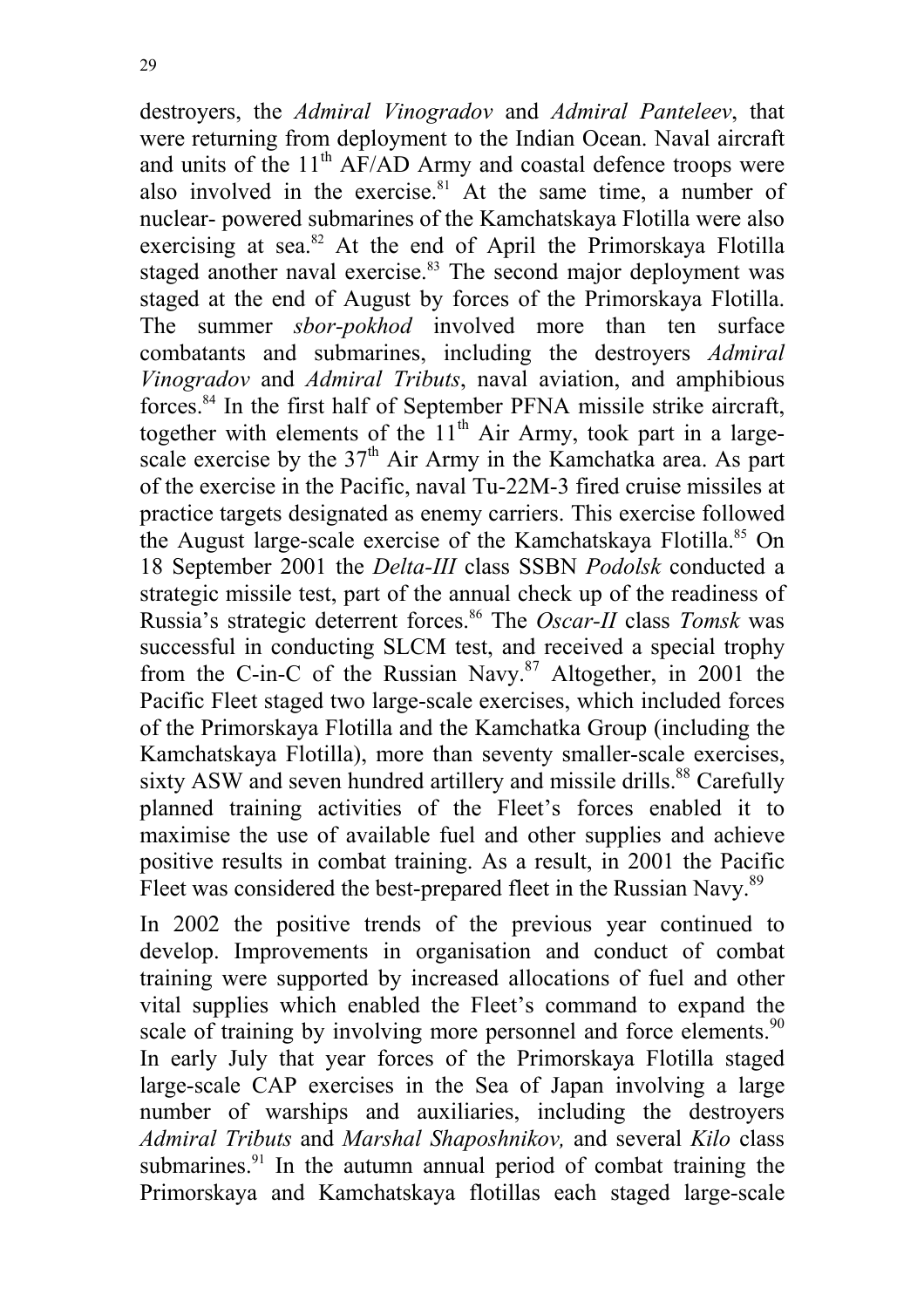*sbor-pokhods* involving dozens of warships, aircraft, and shorebased units. The forces involved conducted more than 150 various exercises. In 2002 the Fleet experienced the highest intensity of combat training in many years.<sup>92</sup> The 2002 training year demonstrated that the Fleet was able not only to maintain the positive tendencies of intensification of naval combat training that emerged in 1999, but also to significantly improve the tempo and scale of its exercise activities, which were planned to further improve in 2003.

A further intensification of training activities of the Pacific Fleet was observed in the first half of 2003. In mid-April the Primorskaya Flotilla staged large-scale manoeuvres in the Sea of Japan. The forces involved included the cruiser *Varyag*, the destroyer *Admiral Tributs*, two *Sovremenny* class destroyers, four minesweepers, four *Grisha-V* frigates and *Tarantul-III* class corvettes, *Kilo* class



*Figure 9: Kilo Class SSK. Designed for medium-range sea denial operations, the Kilo Class submarines play an important role in maritime defences of the Russian Far East. The Pacific Fleet has the largest contingent of Kilos in the Russian Navy. In 2002 Kilos commenced long-range deployments in the Pacific.*

submarines, naval aviation and amphibious forces. These manoeuvres were shortly followed by large-scale exercises of the Kamchatskaya Flotilla. In May Russia's LRA and the PFNA conducted joint exercises in the Western Pacific involving two pairs of the Tu-22-M-3 missile-carrying aircraft. They practiced coordinated attacks against the USN *Carl Vinson* CVBG.<sup>94</sup>

Apart from traditional objectives, the main purpose of these manoeuvres was to prepare fleet forces for the large-scale manoeuvres codenamed *Vosktok-2003* scheduled for 18-27 August this year. These manoeuvres will comprise 45 various tactical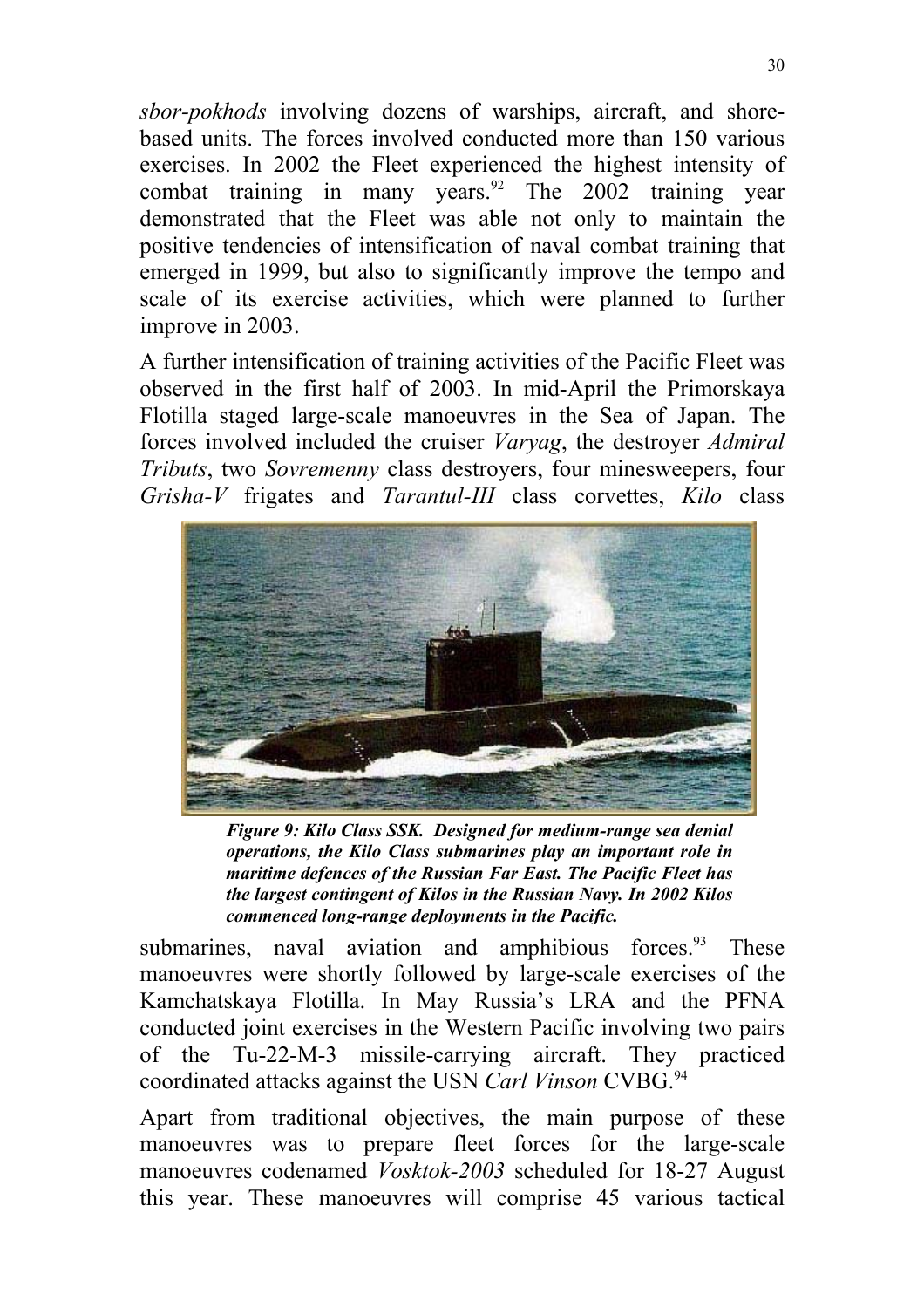episodes, and involve 68 warships and 42 auxiliaries, units of the PFNA, the  $11<sup>th</sup>$  AF/AD Army, LRA, border guards, internal troops and emergency personnel.<sup>95</sup> Altogether, approximately  $30,000$ personnel will be involved. These will be the largest naval manoeuvres in the past fifteen years.

# **Major Trends in Operational Activity 1992-2002**

Currently, two of the most effective ways to maintain the state of combat readiness of Russian naval forces in peacetime are combat service at sea and combat duty (*boyevoe dezhurstvo*) of ships and aircraft at basing and station points. The main components of combat service are combat patrols (*boyevoe patrulirovanie*) and combat duty at a naval base. Combat service is performed by seabased strategic nuclear forces (SSBNs) and by general-purpose forces (surface combatants and attack submarines). Combat naval aircraft are also involved in combat duty.

In the 1990s, the scale and intensity of combat service in the Pacific theatre dramatically declined. The Pacific Fleet currently does not have the resources to deploy its battle groups to distant areas on a permanent basis. Nevertheless, it would be premature to believe that combat service, as a form of operational activity of the Fleet, is no longer effective. Ships continue to perform missions related to combat service. Attack submarines were periodically deployed to distant areas throughout the 1990s, and the operations of intelligence gatherers and special-purpose ships remains relatively high. For example, at the end of 2002 Fleet Command acknowledged the good performance of crews of the *Oscar-II* class SSGN *Tomsk,* the *Delta-III* class SSBN *Zelenograd*, the *Udaloy* class DDG *Marshal Shaposhnikov*, and the intelligence gatherer *Kurily*, all of which were involved in combat service activities that year.<sup>96</sup>

Currently, missions related to combat service usually include the screening of major exercises of foreign navies and 'showing the flag' activities. The latter is conducted by surface combatants and special auxiliaries, and involves visits to foreign ports and participation in international naval exercises outside Russian territorial waters. Both types of deployment have recently been conducted as part of international peacekeeping forces. The most vivid examples of such deployments are the Russian naval activity in the Persian Gulf and adjacent areas in the first half of the 1990s, as well as visits to ports of East Asian and North-East Asian countries.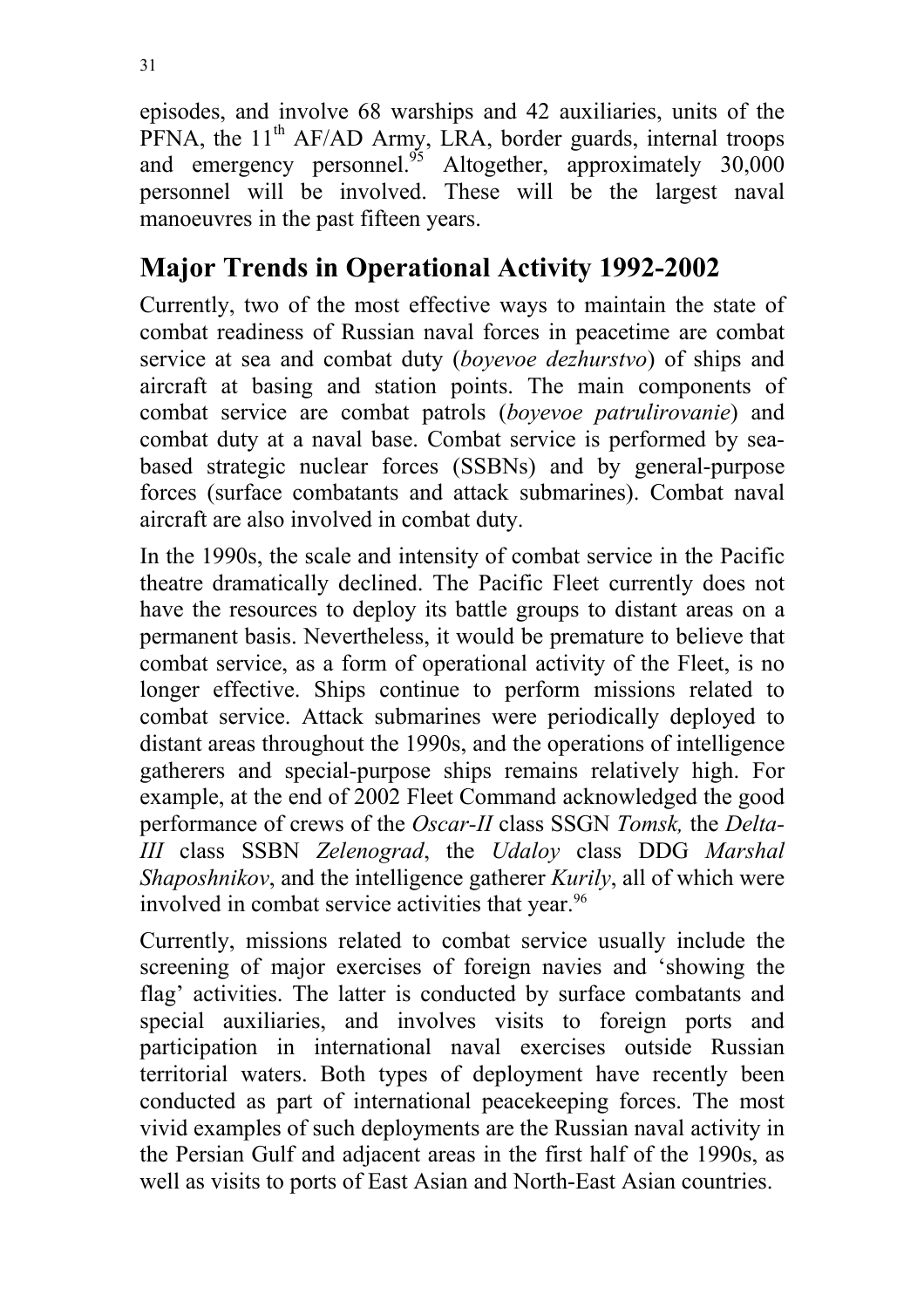#### *Long-range Submarine Operations in the Pacific*

In 1997, the US Chief of Naval Intelligence, Rear Admiral Michael Cramer, reported to the US Senate Armed Services Committee that the Russian submarine force "was not suffering at all" the same hardships as other assets of Russia's Armed Forces. According to Cramer's testimony, Russian submarines are being deployed to the sea more often than the surface fleet. $97$  His judgement about the Russian submarine force was probably partially based on the reports about the increased activity of Russian nuclear-powered attack submarines in both the Atlantic and the Pacific oceans and, in some cases, in the relative vicinity of the American coast. In recent years Russia has returned to the blue-water deployment strategy, moving submarines deep into the ocean. According to the First Deputy Chief of the Russian Naval Staff, Vice-Admiral Vladislav Ilyin, at the beginning of 2001 approximately 10-12 multi-purpose nuclearpowered submarines (including SSBNs) were either on combat patrols at sea or on combat duties at their home bases. This comprises fifteen percent of the entire Russian submarine force.<sup>98</sup>

From 1994 nuclear-powered attack submarines of the Pacific Fleet resumed the practice of routine long-range deployments, mainly to screen USN CVBGs. At least once a year one *Oscar-II* class vessel has been sent to the western or central Pacific. The Russian submarines are usually engaged in intelligence collection operations, as well as ship targeting. Most of these deployments coincided with the Pacific Ocean transit of an USN CVBG. In July-August 1994 the *Oscar-II* class submarine *Chelyabinsk* (pennant K-442) conducted a long-range patrol in the Pacific.<sup>99</sup> According to USN information, an unidentified *Oscar-II* tracked the *Independence* and *Abraham Lincoln* CVBGs in September-November 1995 in the western and central Pacific. These battle groups were operating at a distance of more than 7,000km from the Russian eastern coast.<sup>100</sup> USN officials also confirmed the reports that in December 1995 a Pacific Fleet *Akula* was monitoring the *Trident* class SSBNs at their base at Bangor, from international waters in the north-western Pacific.<sup>101</sup> In July 1997 the *Chelyabinsk* shadowed several US carriers off the western coast of the USA. Later in September another *Oscar-II* screened the deployment of the *Constellation* CVBG in the northeastern Pacific. In 1999 the *Oscar-II* class SSGN *Omsk* (then pennant K-150, renumbered 186 in 2002) staged a long-range deployment. As had happened in 1995, the long-range operations of the Pacific Fleet *Oscar* coincided with similar deployment of the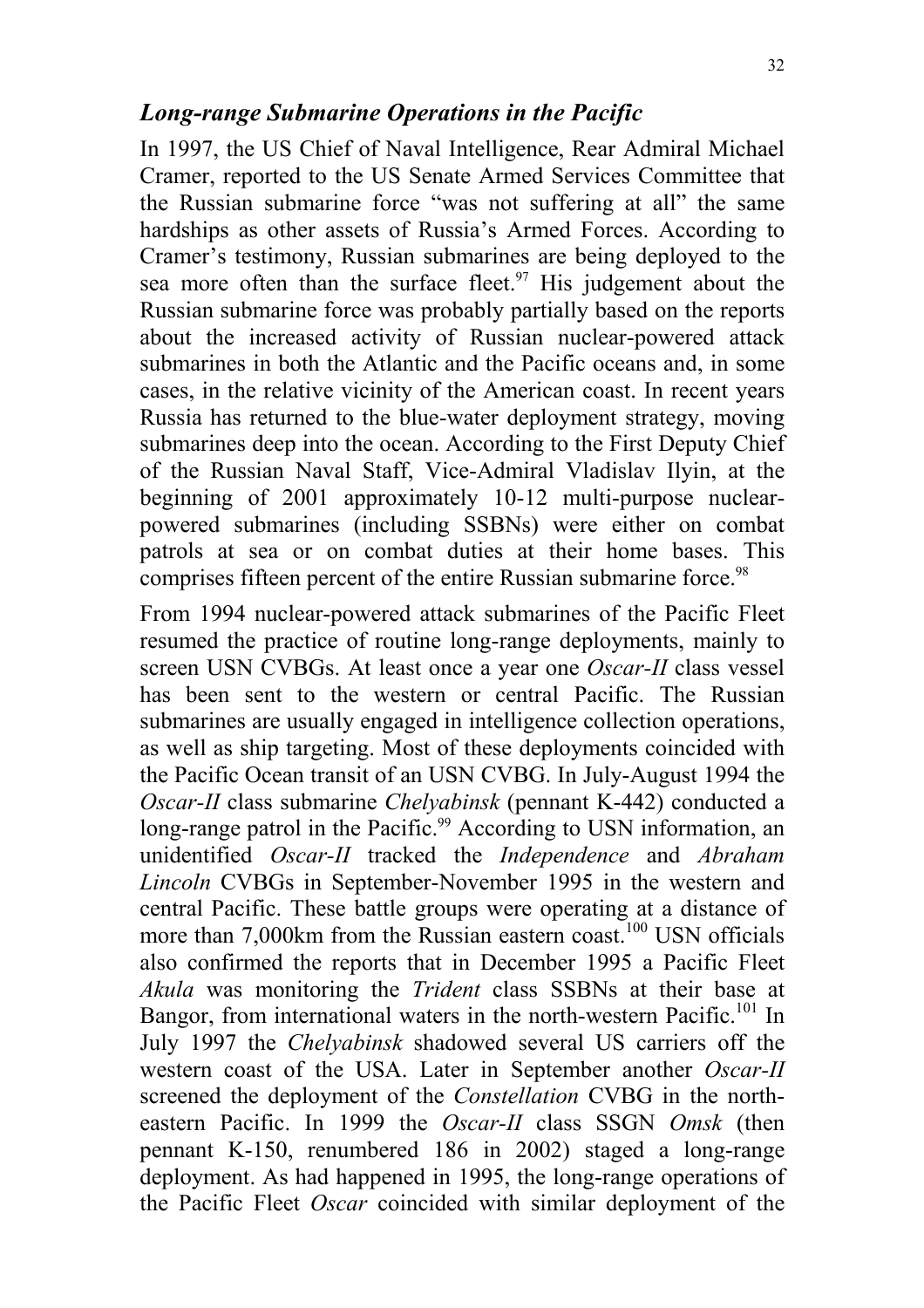Northern Fleet *Oscar-II* class submarine *Kursk* (pennant K-141) to the Mediterranean Sea.102 *Omsk* reportedly operated in the vicinity of Hawaii and then spent a week off San Diego following the carrier *USS John C. Stennis* and the amphibious landing ship *USS Essex*. 103 In 2002, after a six-year break the Pacific Fleet resumed long-range SSK patrols. In the second half of 2002 a *Kilo* class submarine conducted a long-range patrol.104 This deployment of a *Kilo* class SSK, as well as routine long-range deployments of the *Oscars* and *Akulas,* shows the relative high intensity, as well as the growing diversification, of Russian submarine operations in the Pacific.

#### *Naval Operations in the Indian Ocean and Persian Gulf*

Between 1991 and 1995 warships of the Pacific Fleet were routinely



*Figure 10: Oscar-II Class SSGNs. In recent years the Oscar-II submarines of the Pacific Fleet have conducted routine long-range patrols in the western and central Pacific, collecting intelligence and shadowing US carrier battle groups. These large submarines possess a potent sea denial capability and, together with the Akula Class SSNs, comprise the main striking force of the Pacific Fleet.*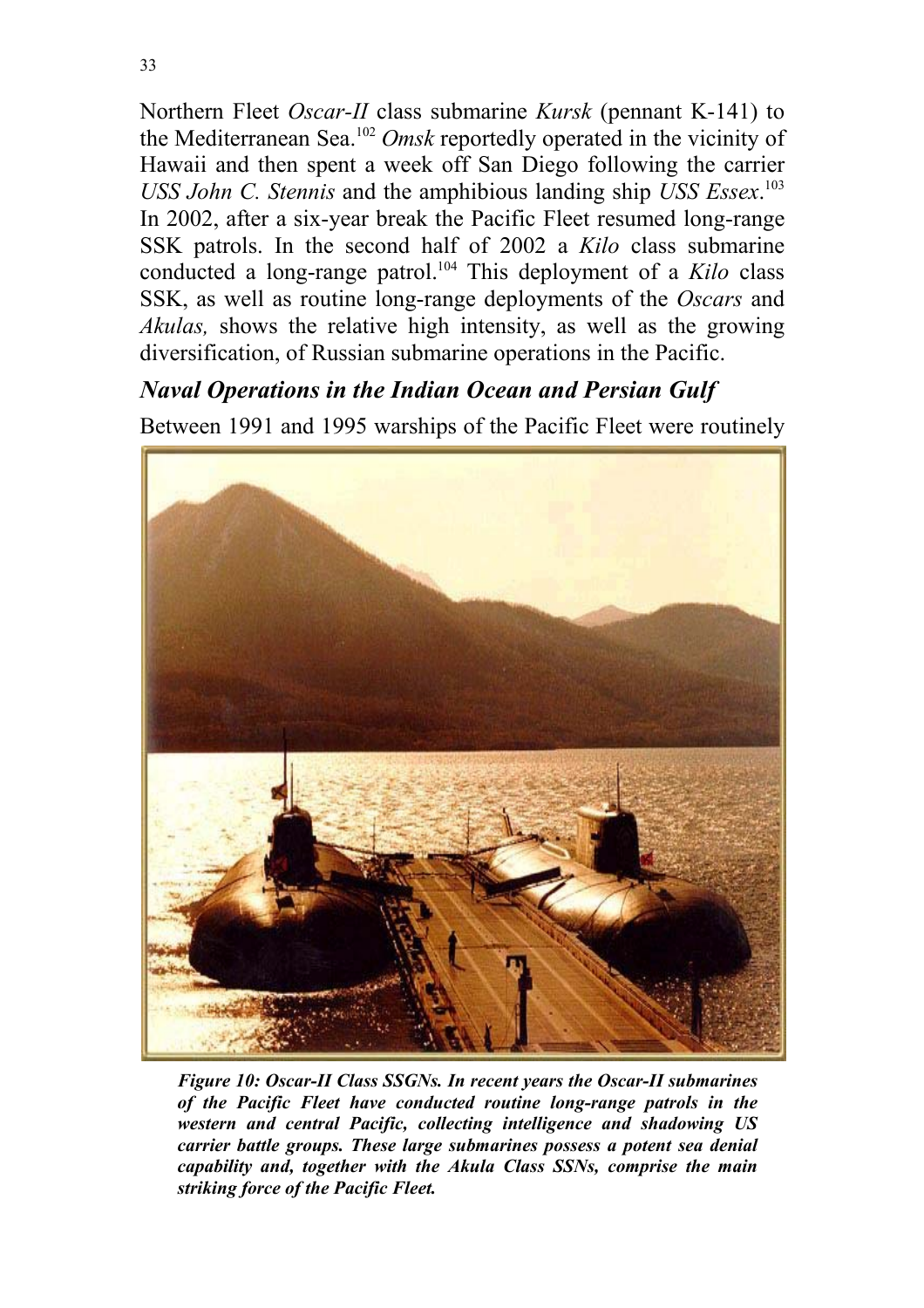deployed to the Indian Ocean and the Persian Gulf. The main reason for their deployment at that time was to support the implementation of the UN sanctions against Iraq and to protect Russian merchant shipping in the area. The period 1996-2000 saw the virtual end of Russian naval activity in the area. In 2001 the Fleet sent another task group to the Indian Ocean, thus signalling the recommencement of periodic deployments to this area.

In October 1992 the Pacific Fleet sent its first naval group to the Gulf since the demise of the permanent Soviet naval presence in the Indian Ocean region. The group, which consisted of the destroyer *Admiral Vinogradov* and the auxiliary *Boris Butoma*, spent 122 days in the area. During its operations in the Gulf *Admiral Vinogradov* took part in the multinational naval exercise *Gulfeks-15*, and twice visited ports in Bahrain and the United Arab Emirates. In December 1992 another destroyer, the *Admiral Tributs*, was sent to the Gulf to replace the *Admiral Vinogradov* and *Boris Butoma*. <sup>105</sup> By the end of 1993 another Pacific Fleet naval group comprising the destroyer *Admiral Vinogradov*, the amphibious ship *Nikolai Vilkov*, and the replenishment ship *Vladimir Kolechitskiy* were deployed to the Gulf. During the deployment Russian warships participated in several naval exercises with foreign navies. On 25-29 December 1993 Russian warships held their first joint naval exercise with the naval forces of Kuwait. At the end of the exercise Russian warships visited the Kuwaiti capital, Al Kuwait.106 On 7-9 February 1994 the *Admiral Vinogradov* took part in the multinational naval exercise *Gulfeks-22*, together with warships from the USA, the United Kingdom and France. After the end of *Gulfeks-22* the Russian naval group sailed to the Indian naval base of Mumbai (Bombay), near which on 18-19 February Russian and Indian warships staged their first joint naval exercise.<sup>107</sup> In 1995 another task force, comprising the destroyers *Admiral Tributs* and *Admiral Vinogradov* and the amphibious ship *Nikolai Vilkov*, was deployed to the area.<sup>108</sup> After the 1995 deployment the Russian Navy virtually had ceased its naval activity in this area.

However, resumption of a Russian naval presence in the area remained one of Russia's priorities. In the first half of 2001 Russia resumed the practice of long-range deployments to the Indian Ocean region. On 15 January 2001 a Pacific Fleet task force, comprising the destroyers *Admiral Panteleev* and *Admiral Vinogradov* and the replenishment ship *Vladimir Kolechinskiy*, left Vladivostok for an extended deployment to the area. During the 74-day deployment the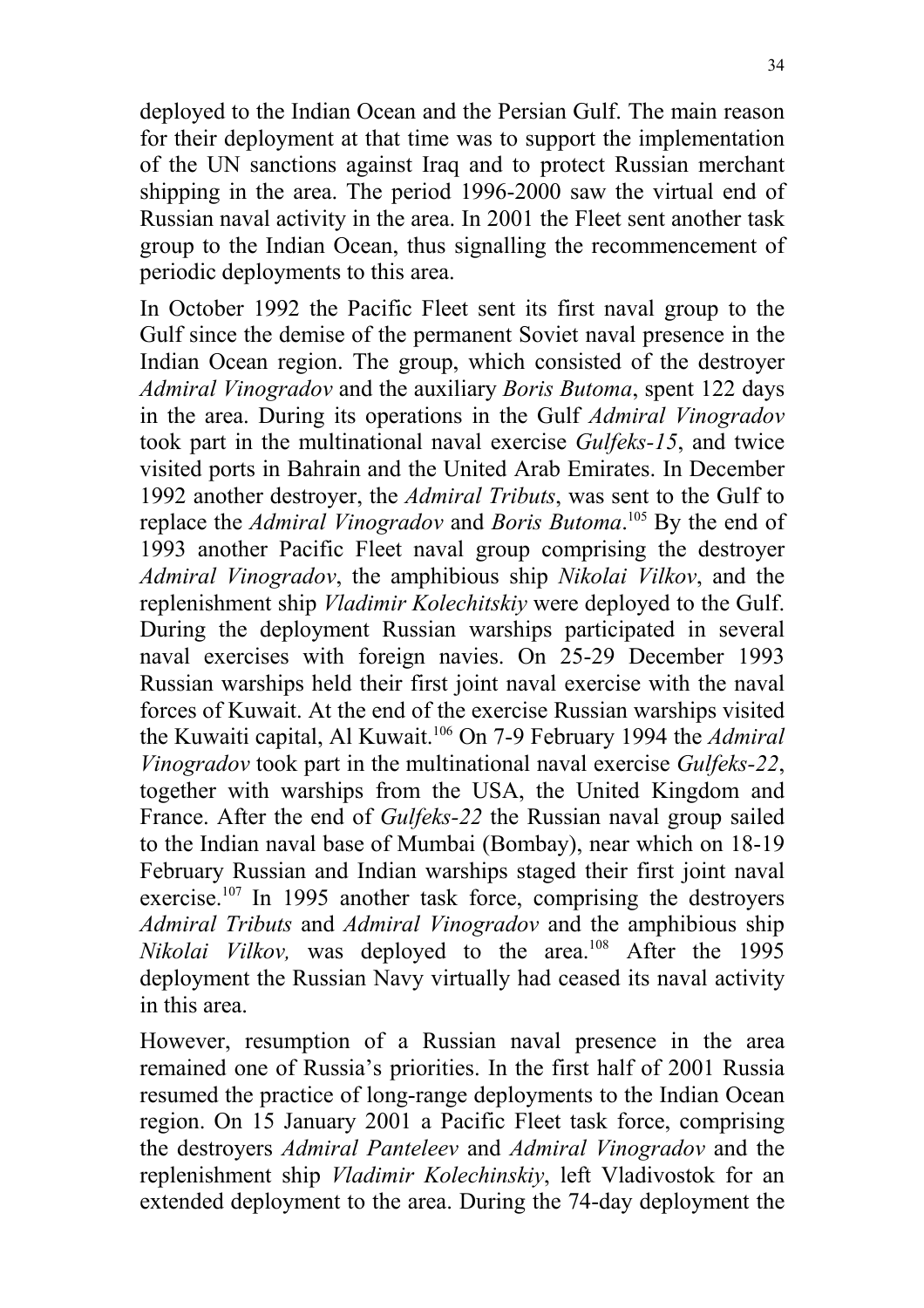task force paid official visits to Mumbai in India and Danang in Vietnam.<sup>109</sup> Russian warships staged a number of exercises during the deployment and, on their way back to Vladivostok, screened operations of the *Kitty Hawk* CVBG.110

Two years later in April-June 2003 the Russian Navy again returned to the Indian Ocean. This was the largest post-Soviet naval deployment to the area. It involved nine warships and auxiliaries of the Black Sea and Pacific Fleets, among them the missile cruiser *Moskva*, the destroyers *Admiral Panteleev* and *Marshal Shaposhnikov*, the frigates *Pytlivy* and *Smetlivy*, and the amphibious ship *Tsezar Kunikov*. Between 11-17 May Russian naval forces in the Arabian Sea staged exercises in conjunction with units of the LRA (two Tu-160 and four Tu-95MS strategic bombers), which conducted missile launches.<sup>111</sup> In late May a Russian task force conducted joint exercises with the Indian Navy. While the resumption of periodic naval operations in the Indian Ocean region remains one of the high priorities for the Russian Navy, the reestablishment of a permanent naval presence in the area is now not on agenda. 112

#### *Visits to Ports of East Asian Neighbours as Part of Combat Service*

Apart from deployments to the Indian Ocean and the Persian Gulf area, the Pacific Fleet conducted several long-range deployments to other areas such as South-East Asia and the Western Pacific, as part of its policy of expanding international links and supporting bilateral agreements and programs with foreign counterparts. However, most significant were the visits to ports of Russia's East Asian neighbours: China, Japan and South Korea.

In the 1990s the practice of visits to foreign ports of East Asian neighbours began. In late August-early September 1993 Russian warships visited the South Korea ports of Pusan and Tsyndao<sup>113</sup> for the first time as a mark of the growing ties between the two countries.114 The task group included the destroyers *Bystry* and *Admiral Panteleev* and the replenishment tanker *Pechenga*. In February 1997 the Pacific Fleet sent the cruiser *Varyag* on a friendly visit to the South Korean port of Inchon.<sup>115</sup> In June 1997 the destroyer *Admiral Vinogradov* paid an official visit to Tokyo.<sup>116</sup> In September 1999 another destroyer, the *Admiral Panteleev*, visited Yokosuka naval base, the first visit of a Russian warship in 260 years.117 In early October 1999 a group of Pacific Fleet combatants,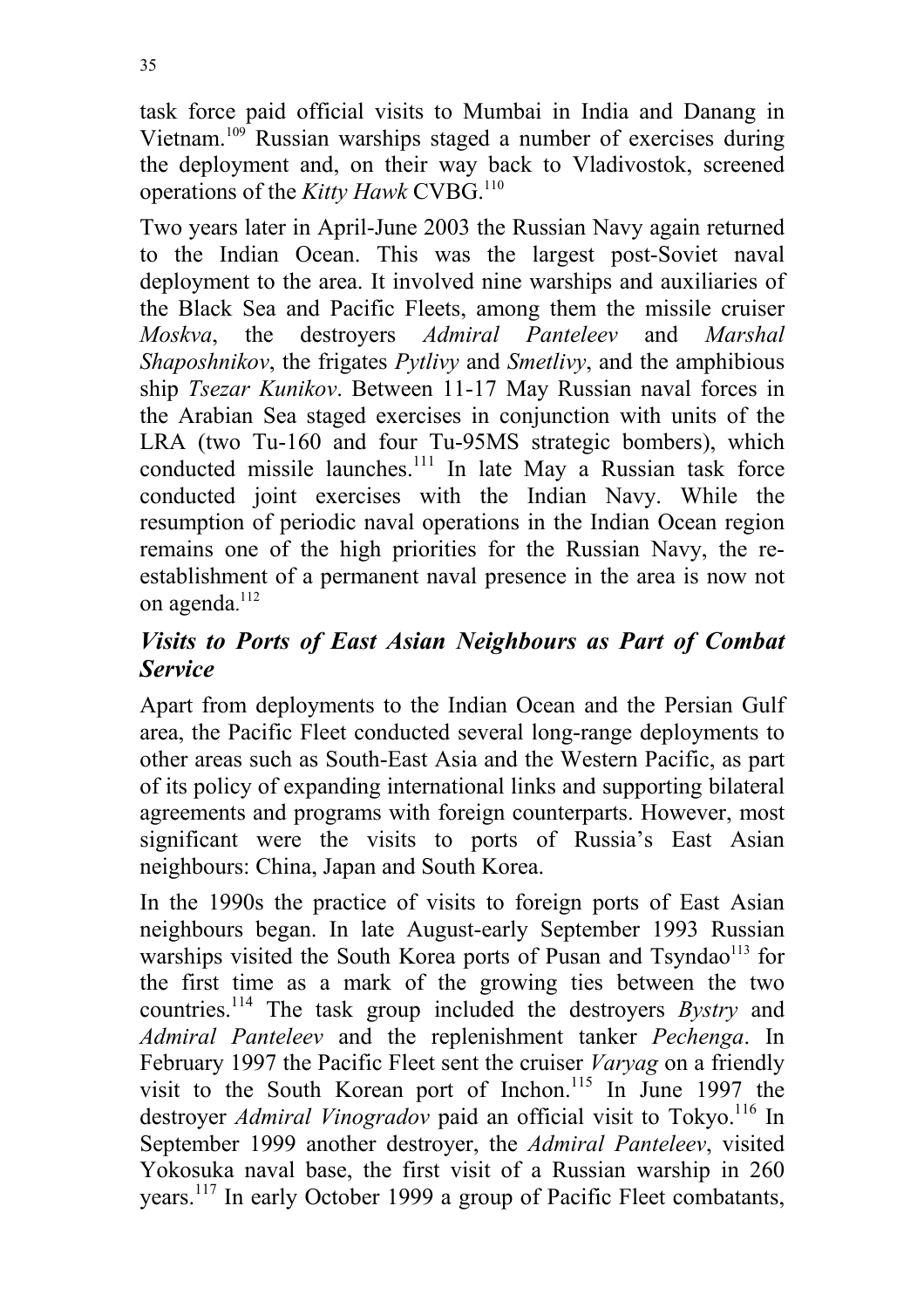including the flagship *Varyag* and the destroyer *Burny*, under the flag of Admiral Zakharenko, visited the Chinese port of Shanghai for the first time since  $1956$ <sup>118</sup> Russian ships participated in a joint exercise with warships from China's Eastern Fleet, the first Sino-Russian naval exercise since 1949. In September 2001 the destroyer *Admiral Tributs* visited the Japanese naval base in Sasebo.<sup>119</sup> In October 2002 the Pacific Fleet sent a detachment of warships comprising the cruiser *Varyag*, the *Kilo* class SSK *BN-345* and the *Tarantul-III* class corvette *R-18* to Japan to take part in the Japanese Maritime Self-defence Force's  $(JMSDF)$  50<sup>th</sup> anniversary celebrations.120 Furthermore, at the end of 2002 the destroyer *Marshal Shaposhnikov* and a *Tarantul-III* class corvette visited the South Korean port of Pusan.<sup>121</sup>

#### *Russian Naval Operations against Pirates in the Pacific*

In the 1990s the combat service provided by Pacific Fleet warships in distant areas also included special operations against local pirates. Since 1992 the number of pirate attacks in the area had increased sevenfold.<sup>122</sup> In 1993 Russian merchant ships were threatened or attacked by pirates sixteen times out of twenty piracy incidents in total, fourteen of these incidents occurred near Chinese territorial waters.<sup>123</sup> In response to these attacks, the Pacific Fleet deployed a task force to the East China Sea consisting of the *Kara* class cruiser *Petropavlovsk*, the training ship *Borodino,* and several auxiliaries, with orders to protect merchant shipping in the area.<sup>124</sup> The antipiracy operations of the Russian naval group were considered successful, with three pirate vessels allegedly destroyed.<sup>125</sup> Since then the number of pirate attacks against Russian merchant shipping have dramatically declined. On 20 March 1994 the Pacific Fleet conducted a joint exercise with the USN in the East China Sea to practice joint operations against local pirates. The exercise involved the destroyer *Admiral Vinogradov* and USN P-3C *Orion* maritime patrol aircraft.126 Participation in the above-mentioned activities allowed the Pacific Fleet command to gain valuable expertise in combating local piracy.

These efforts were an efficient, if temporary, deterrent to piracy in the region and demonstrated the potential of the Russian Navy as an effective partner in a wider regional effort to contain local pirates. To combat piracy on a wider scale, the Pacific Fleet could assemble, for example, a special task force, consisting of an *Udaloy* class destroyer with two helicopters and a *Ropucha* class amphibious landing ship with several hundred marines aboard. Such a force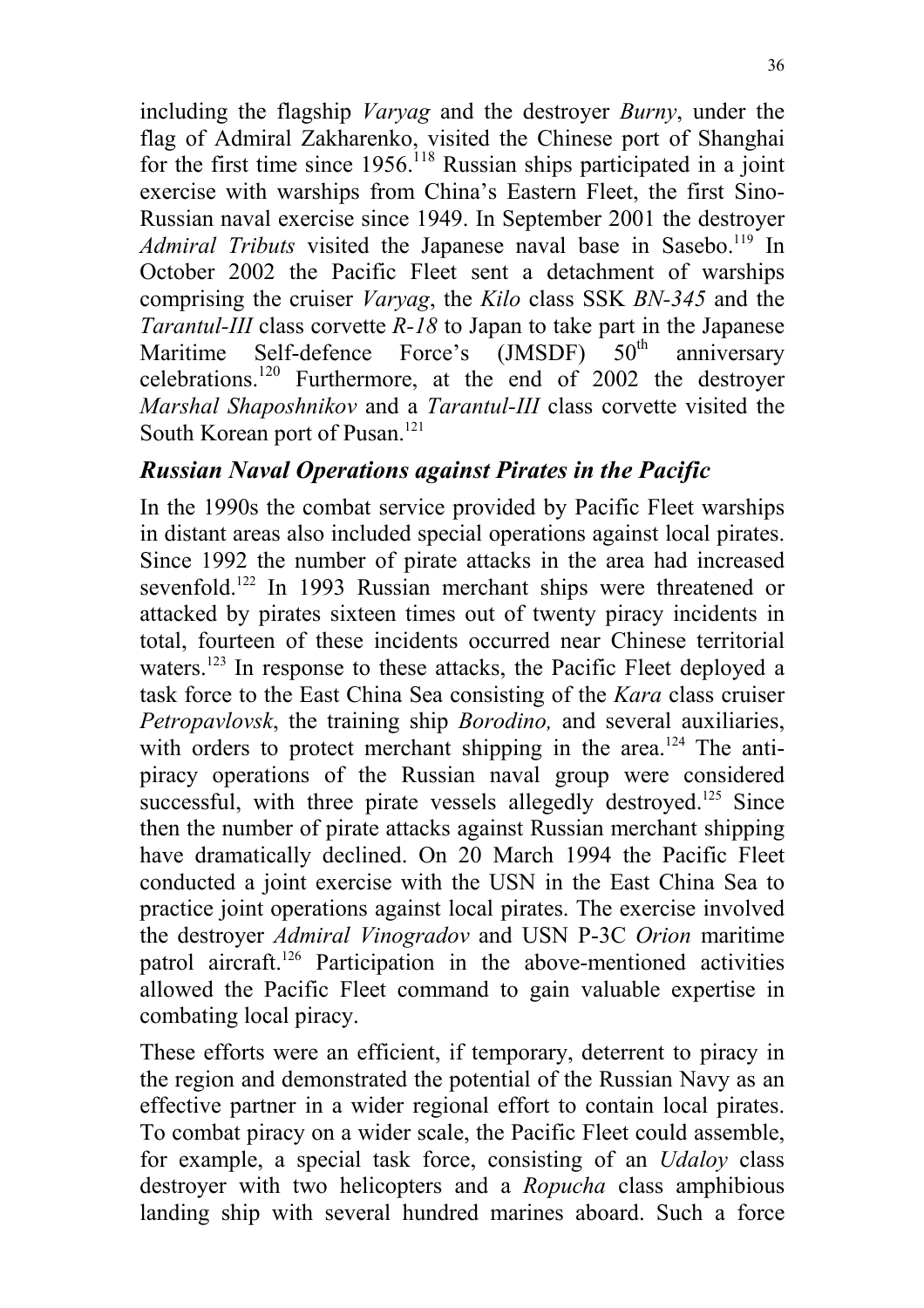would be an effective deterrent tool for patrolling one of the regional trouble spots, including the Hainan-Luzon-Hong Kong triangle, if given an international mandate to protect commercial shipping. With the mounting war on terror, the possible growth of special counterterrorist operations in the Asia-Pacific region (one of key areas of activities of the *Al-Qaeda* international terrorist network and its associated organisations and groups) and the growing danger of maritime terrorism. It is quite possible that the Russian and American navies, possibly in cooperation with regional counterparts, may resume their joint anti-piracy exercises, or become involved in joint maritime anti-terrorist operations.

Changes in the security environment in the Asia-Pacific region after 1991 raised new objectives for the Pacific Fleet. The force is trying to play a more active, cooperative role in regional affairs by participating in international maritime activities. As discussed earlier, Russian naval forces in the Pacific have participated in the UN peacekeeping operations in the Persian Gulf and in special operations against local pirates. The Pacific Fleet has also intensified bilateral and multilateral dialogue with regional navies, and encouraged various forms of cooperation, such as the exchange of warship visits, joint communications and SAR exercises, exchanges of delegations of naval personnel, and the introduction of hotlines. One of the most vivid examples of new forms of cooperation is the visit of foreign warships to Vladivostok. Between 1992, when the city was opened to foreigners, and 2002 warships of Australia, France, Japan, Mexico, South Korea, the United Kingdom, the USA and other countries have visited the base.<sup>127</sup> The most intensive naval cooperation in the 1990s was with the US, Chinese, Indian, Japanese and South Korean navies. For example, since 1996 the Russian Navy and the Japanese Maritime Self Defence Force have initiated a practice of annual exchanges of warship visits.

## **Future Trends**

The Russian Navy's near-term strategy during the transition period in the Pacific is to preserve its sea-based strategic deterrent forces, to keep significant levels of operational readiness in its attack submarine force, and to maintain the ocean-going component of the surface fleet. The overall reductions of the Russian Navy's personnel will affect the Pacific Fleet by 2005 its peacetime numerical strength will decrease but will probably stay above the 30,000 personnel level. In wartime, however, the fleet will be able to double or even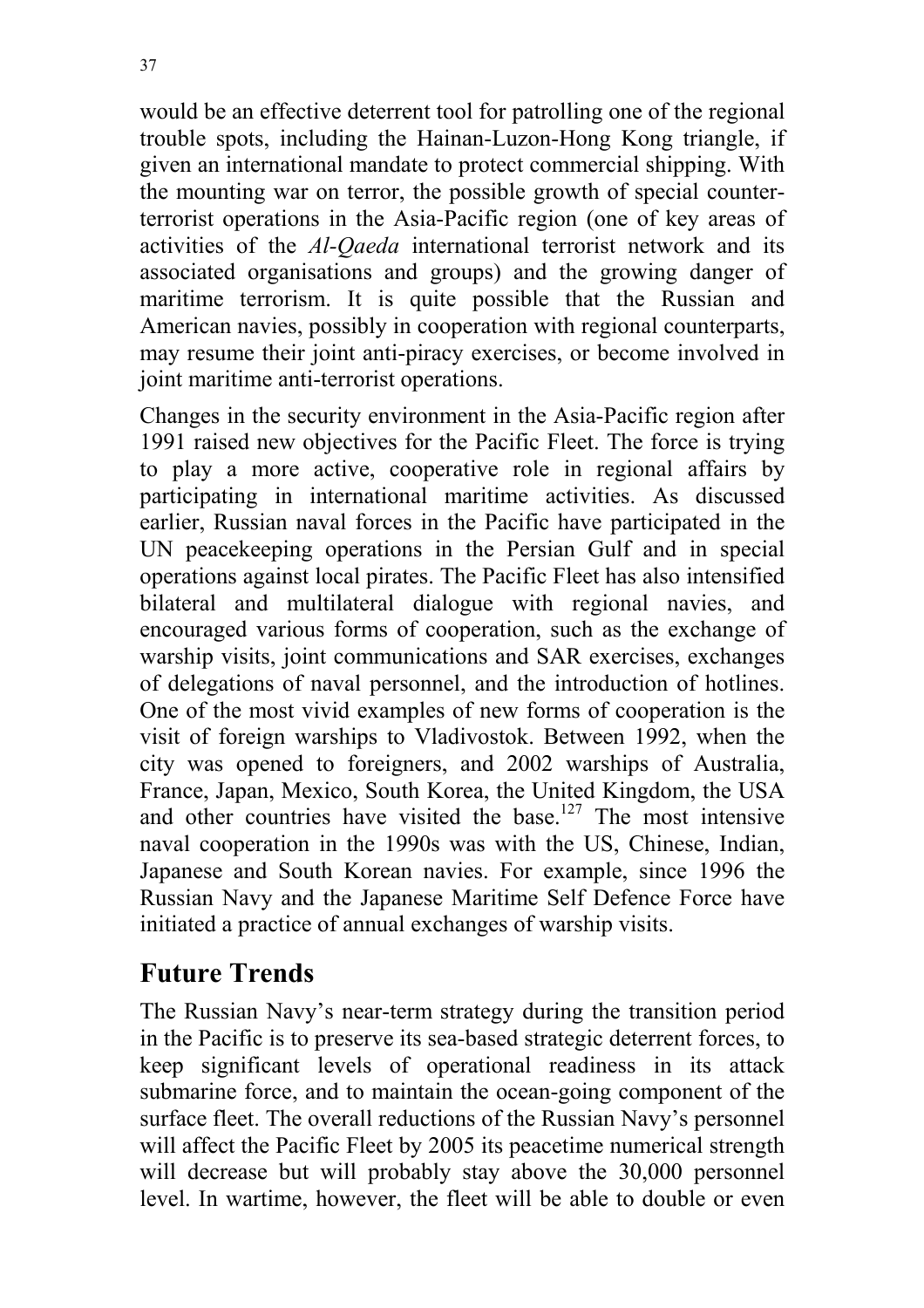triple its personnel strength through the mobilisation of its organised reserve. No dramatic changes should be anticipated in the composition of the Pacific Fleet and its order of battle before 2005. The fleet will retain its current organisational structure of sea-based strategic nuclear forces (SSBN), surface fleet, submarine forces (SSN and SSK), naval aviation, coastal defence troops (including amphibious forces), air force and air defence units, and ground troops. While the Pacific Fleet will retain significant combat potential to influence the strategic balance of forces in North-East Asia, its power projection capability in other areas of the Pacific and the Indian Ocean will remain limited.

In the next few years the strategic nuclear component of the Pacific Fleet will be concentrated at Rybachiy. The planned modernisation of all operational *Delta IIIs* and the extension of their service will keep the Pacific Fleet SSBNs active until 2005. The nucleus of the general-purpose forces will remain practically unchanged, although some units placed in reserve may be scrapped. The most noticeable addition in the next few years will probably be the commissioning of the *Akula-II* class SSN *Nerpa*. In addition, if plans to refit and modernise the CGN *Admiral Lazarev* were implemented, the combat potential of the surface fleet would significantly increase. Single units of the new-generation Type 20380 (*Steregushchiy* class) and Type 12300 (*Scorpion* class) corvettes, Type 667 SSK (*St. Petersburg* class) and Type 885 SSN (*Severodvinsk* class) may be fielded with the fleet before 2010. Nevertheless, these additions will not largely affect the overall combat potential of the Pacific Fleet.

## **And Further Ahead?**

There is no doubt that the state of the Russian economy will affect the pace and scale of the future development of Russian naval power in the Pacific. Hoping for an improvement in the national economic situation, Russia's naval command had planned in 1995 to restore and even expand the Pacific Fleet capabilities:

The basis of the fleets in the North and the Far East, from our point of view, would comprise multi-purpose nuclear submarines, aircraftcarrying and missile-carrying combatants, naval aviation and coastal troops. The specifics of the Pacific theatre require more scaled development of mobile forces for operations in the strait and island zones, in particular, specifically-designed amphibious assault ships.<sup>128</sup>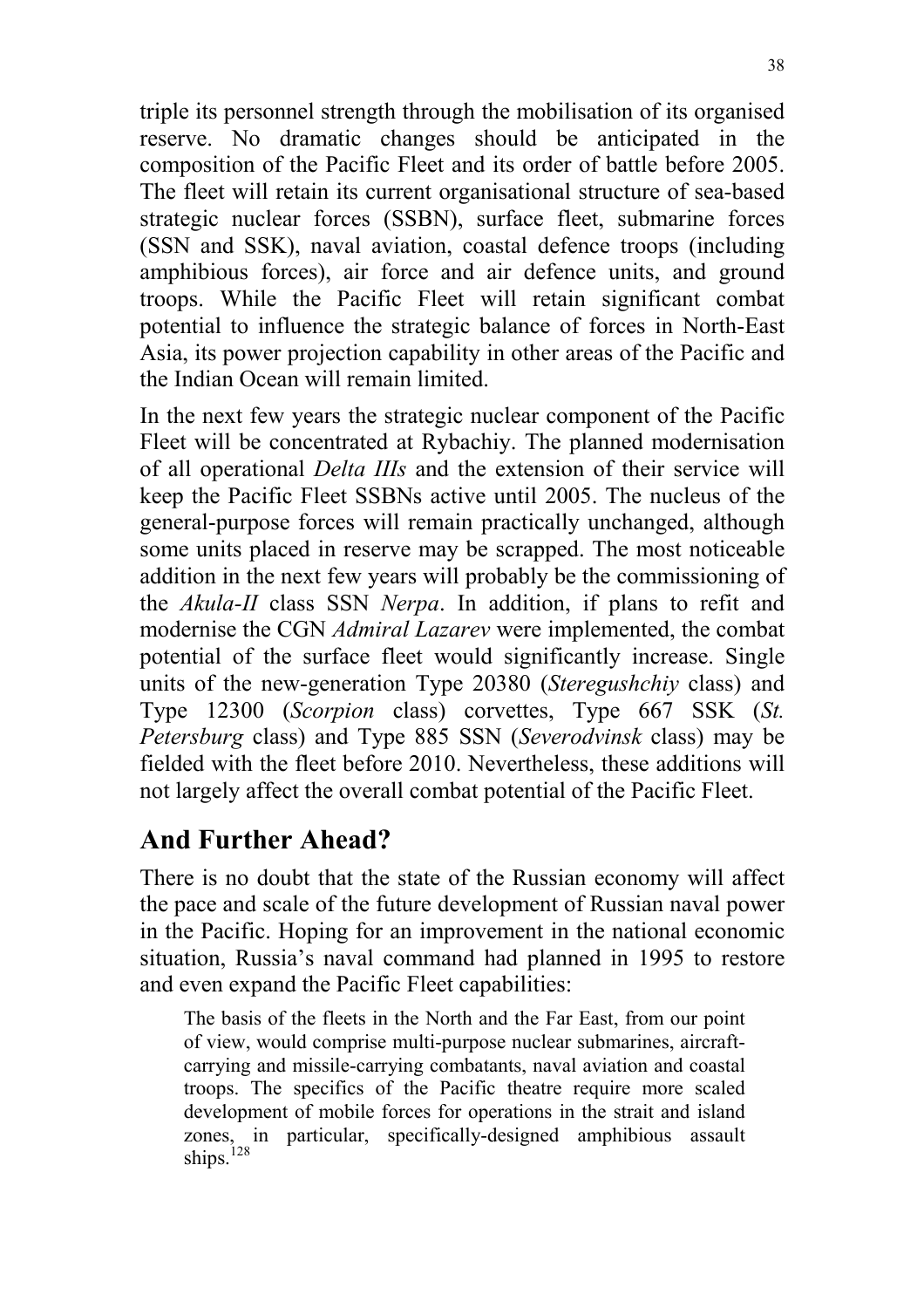Russian naval experts believe that the Pacific Fleet should have at least the same number of strategic and non-strategic multi-purpose submarines as it now has. In 1995 Admiral Aleksin and Captain 1<sup>st</sup> Rank Shevelev presented their views on the possible composition of the surface component of the Pacific Fleet. Saying that it should include two aircraft carriers, 12 cruisers, 2-3 destroyers, and 2-3 frigates, complemented by a significant number of light missile, ASW, patrol and minesweeping craft.<sup>129</sup> At the end of 2000 Rear-Admiral Sidorenko gave a more detailed outline of the future Pacific Fleet. In his view, the future order of battle of both the Northern and Pacific fleets should consist of 8-10 SSBNs, 20-25 SSGNs/SSNs, 85-95 major surface combatants (including 2-3 carriers), and up to 300 naval aircraft.130 Given the scale and circumstances of the Pacific theatre, the operational zone of responsibility of the fleet, and the growing importance of the Asia-Pacific region for Russia in terms of its economic prosperity and military security. It is quite reasonable to assume that at least one-third of future Russian naval forces would be based in the Far East. However, in the near-term and interim-term futures this goal will be impossible to realise for Russia.

Several factors will inevitably impact on the fleet's future posture and capabilities. They include:

- Realisation of the growing strategic importance of the country's Far Eastern regions and the Pacific.
- Assessment of geo-strategic challenges in the Asia-Pacific, especially in its north-eastern part, and adequate response measures.
- Foreign policy interests and priorities in the area.
- The need to protect sea-based strategic nuclear forces, the Russian EEZ, mineral and biological resources.
- The economic capacity of the state to support naval development.

Under the current socio-economic circumstances, however, the funding problem is likely to be the principal determinant of the future of Russian naval power in the Pacific, unless sudden changes in the geo-political and geo-strategic environment in the area call for drastic responsive measures. Two main scenarios of the future development of the Pacific Fleet can be elaborated: a pessimistic and a cautiously optimistic scenario.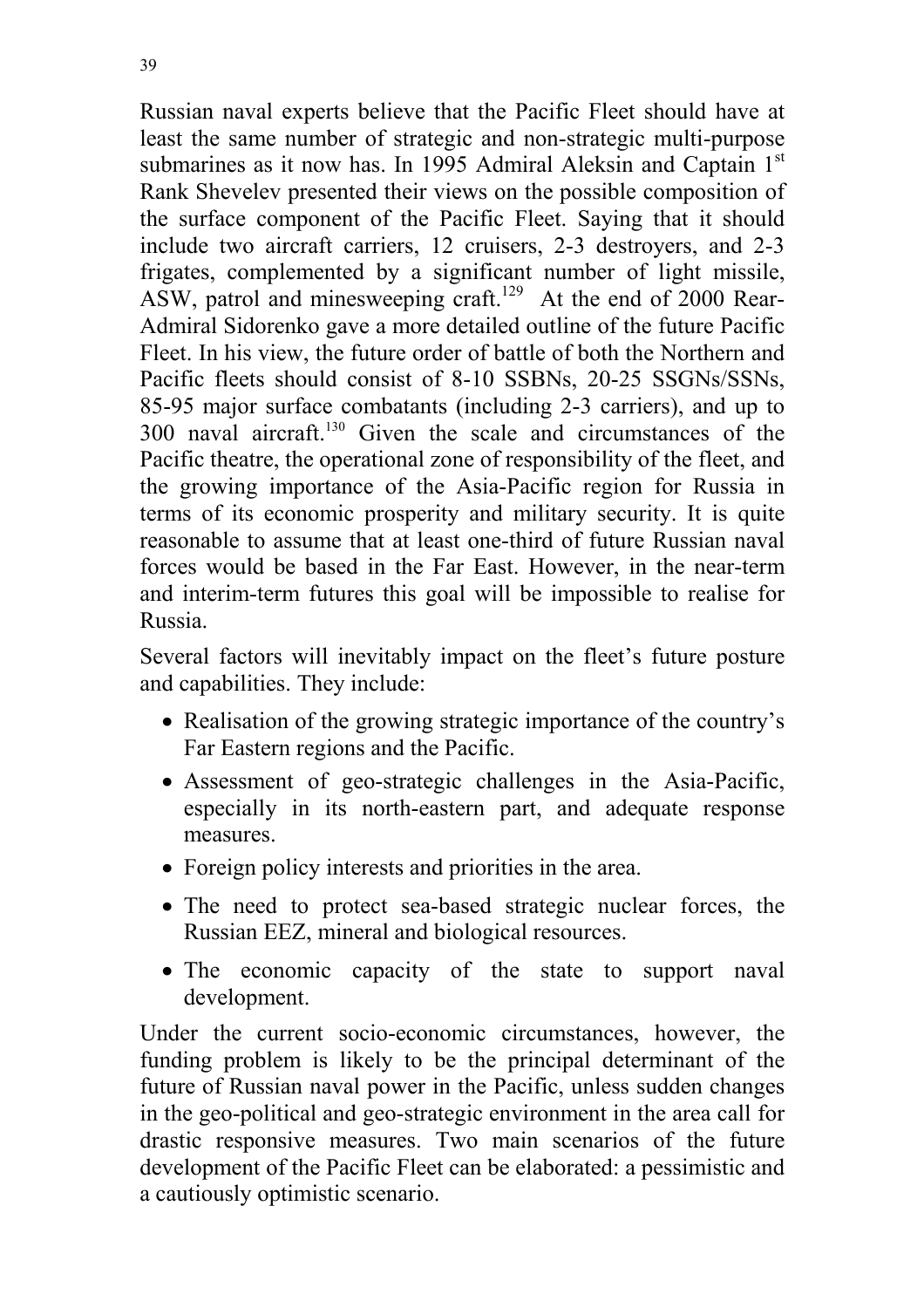#### *Pessimistic Scenario*

If the Russian Navy continues to be financed at the levels of 1998 and 1999 (13 and 9 percent respectively), Russian naval power will deteriorate further in the first decade of the 21<sup>st</sup> Century. For the Pacific Fleet, by 2005 the operational life of the majority of major surface combatants and submarines, built in the 1980s, will come to an end. Unless the financial situation in the Russian Navy improves in the next few years, the strength of the Pacific Fleet will be significantly reduced. Even to the point when the remainder of the fleet will have limited capabilities to provide coastal defence of selected areas around Vladivostok, Nakhodka and, perhaps, Petropavlovsk-Kamchatskiy. While it may retain the status of being the fleet, and not being downgraded into a flotilla. Its ability to effectively control and defend such vast Far Eastern coastlines and large water areas, such as the Japan, Okhotsk and Bering Seas, will be out of reach for the weakened Russian naval forces in the Pacific. Policing of local waters and the EEZ will be left to the maritime border guard. The remains of the Pacific Fleet would then lose its blue-water capability, with the exception of few operational nuclearpowered attack submarines, and would be unable to operate outside its home waters.

#### *Cautiously Optimistic Scenario*

If President Vladimir Putin and his government continue to provide support to the navy and even, as planned, increase it, Russian naval power will be eventually restored. The adoption of the 'World Ocean' program, *Russian Naval Policy – 2000*, and the development and approval by the president of the Maritime Doctrine in 2001, sets up legal foundations for the serious reconstruction of Russian naval power. Since it is unlikely that large-scale naval construction will be resumed before 2010, in the next ten years or so the fleet's order of battle will remain largely unchanged. Even if a massive rearmament of the navy commenced in 2010, its first results would be felt in the Pacific no earlier than 2020, since it usually takes 7-10 years to build a single naval unit and bring it to operational status. The arrival of new-generation large surface combatants, such as destroyers, cruisers and aircraft carriers, should not be expected before 2025. Consequently, any substantial improvements in strength and capability should be expected in the second half of  $21<sup>st</sup>$  Century.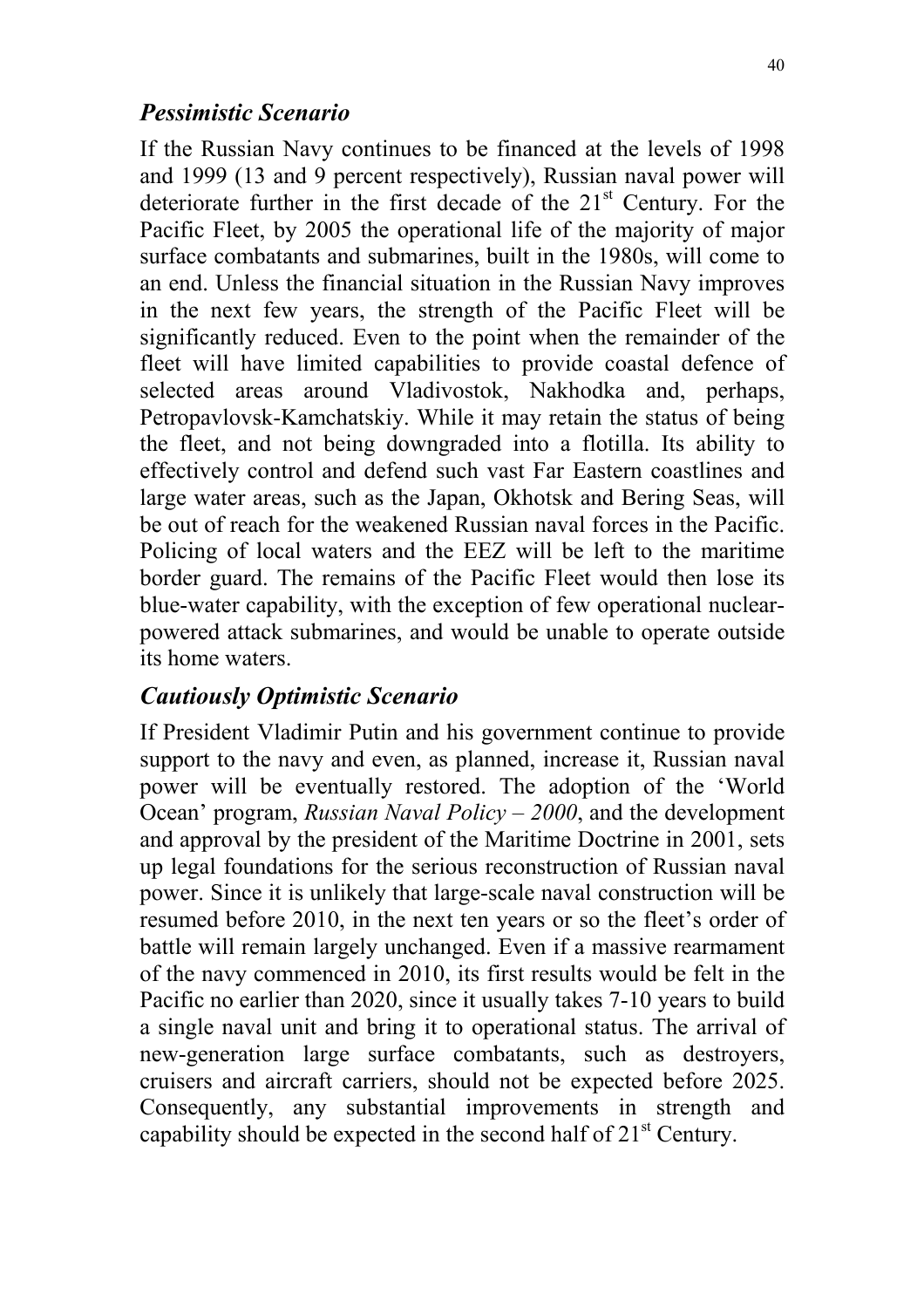## **CONCLUSION**

Throughout the 1990s the Russian Pacific Fleet was continuously reformed as part of the overall reforms of the Russian Armed Forces. The Fleet is much smaller today than it was even ten years ago. In the past ten years the force was halved due to a number of factors discussed earlier in this paper. While many naval units were taken out of service since they were outdated or had outlived their operational lives, many other warships and auxiliaries were lost due to lack of funds to maintain and service them and to conduct much needed refits. Major surface combatant force, naval aviation, and secondary and support forces of the Pacific Fleet have also suffered some significant losses. As a result many unnecessary management structures have been dissolved. At the same time, a large number of combat units, some of which had been the pride of the Pacific Fleet for decades (eg. the  $10<sup>th</sup>$  Operational Squadron) were disbanded.

Despite these reforms and reductions, in early 2003 the Pacific Fleet was ranked second in terms of strength and combat potential among Russia's four naval fleets. The almost unstoppable process of reducing the fleet's strength has come to an end. The primary combat arms of the Pacific Fleet were restructured and optimised. Currently, the Fleet is build around a force of smaller but more modern and combat-capable combatants. Whilst a significant number of warships and aircraft were decommissioned, those that remained operational were relatively young (10-15 years old) and possess some significant fighting capabilities. They form the socalled 'combat nucleus' of the fleet. Some new acquisitions of armaments and equipment have taken place, although on a limited scale. The most noticeable qualitative growth has occurred within the attack submarine force. It is clear that the Pacific Fleet remains a vital element of the defensive system of the Russian Far East. The Fleet's units, naval infantry in particular, form the core of Russia's mobile forces in the Far Eastern TVD. The creation of the Kamchatka Operational Strategic Group provided the fleet command with enhanced mobility and extended command and control flexibility to carry out military operations in the area, thus raising the overall profile of the Fleet within Russian military posture in the Pacific.

Russian naval strategy in the Pacific calls on more littoral-oriented activities in peacetime and wartime. The defence of immediate maritime approaches to Russia's Far Eastern shores, protection of its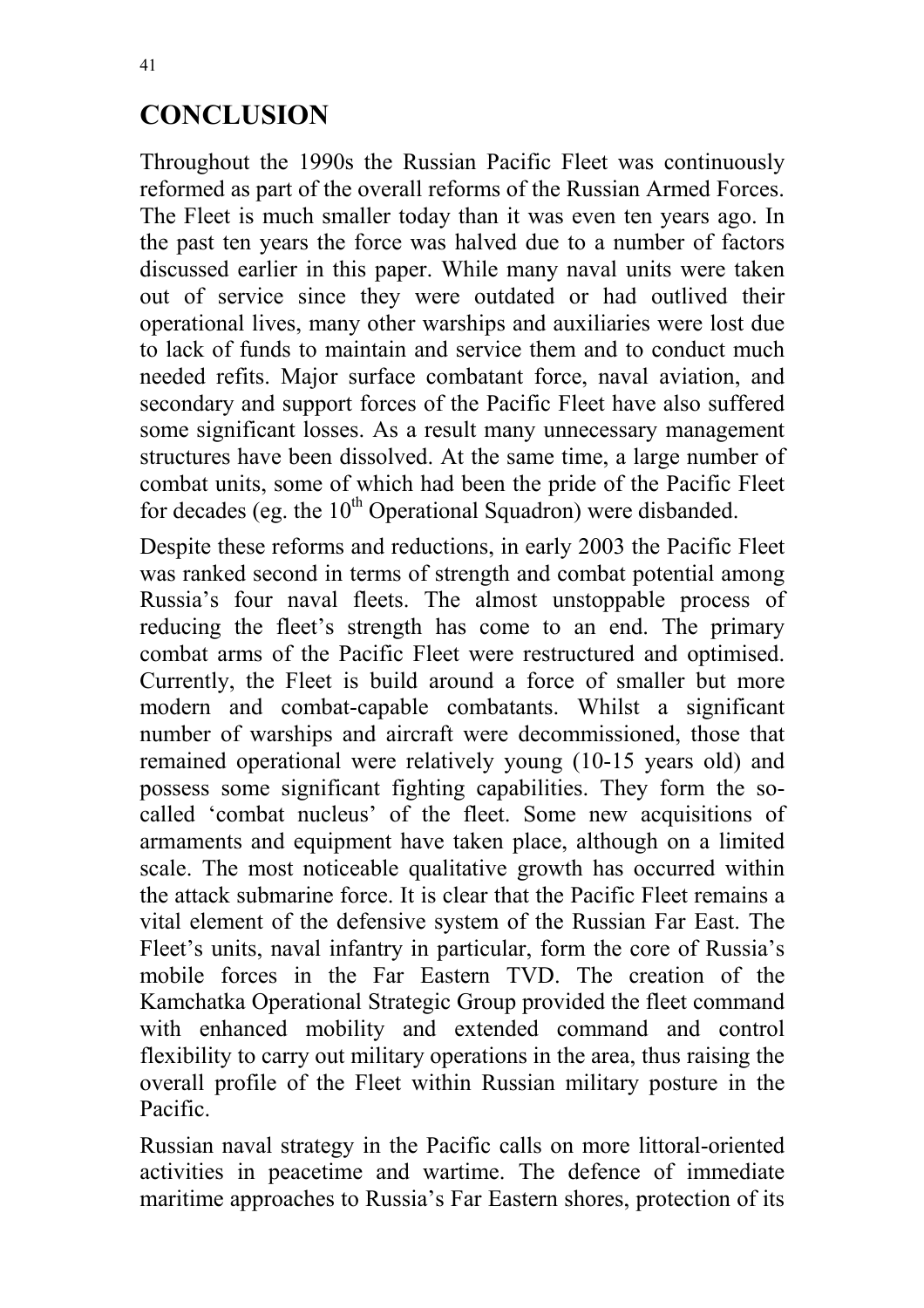economic interests, safeguarding maritime borders and Russia's EEZ, showing the flag and participation in peacekeeping operations are now primary missions of the Pacific Fleet. At the same time, realisation by Russian defence planners of a potential long-distance maritime threat, on par with others also coming from the Pacific and the Indian Ocean theatres, demands that the fleet have the capability to counter this threat in areas of its origin. The Pacific Fleet has the largest area of responsibility of around 90 million square kilometres, covering the entire Pacific and Indian Oceans, and extending to the Persian Gulf. It maintains the capability to carry out 'defence of the homeland' operations and retains the force structure for out-of-area submarine and surface combatant operations. Additionally, the Fleet continued to bolster its long-range sea-denial capabilities by commissioning new *Akula* and *Oscar-II* class nuclear-powered attack submarines. They continue to demonstrate proven capabilities in test SLBM launches and long-range attack submarine patrols of the Pacific Ocean.

The new socioeconomic realities have made the fleet command reassess its priorities. Since State support was insufficient to keep the fleet intact and ready for duty, the naval command was forced to seek alternative ways of raising money for its activities. Many ships, especially auxiliaries, have been operating in commercial or charter freight or passenger service, raising much-needed funds. At present, the fleet is allocating all its available resources to maintain the naval units and aircraft of the 'combat nucleus' in operational order. Funding priority has also been given to the strategic component of the Pacific Fleet, its SSBN force, which has been kept on a minimum-required level. The anticipated retirement of all the Pacific SSBNs did not occur. Instead, the operational status of *Delta-III* class submarines was prolonged until the year 2005. The fleet has a number of warships, including major fleet units, which are currently non-operational and laid up pending refit. However, these naval units are listed since they could return to service if funding became available. Overall, despite the numerical reductions and the reduced funding for naval activity, the Pacific Fleet remains operational. While the number of 'out-of-area' deployments remains limited, the fleet has intensified its exercise activity in littoral waters.

There are plans to rebuild Russian naval might in the first half of the  $21<sup>st</sup>$  Century. However, without an immediate influx of substantial funding it is difficult to see how the Russian Navy will be able to achieve these goals. Despite the obvious progress made in the long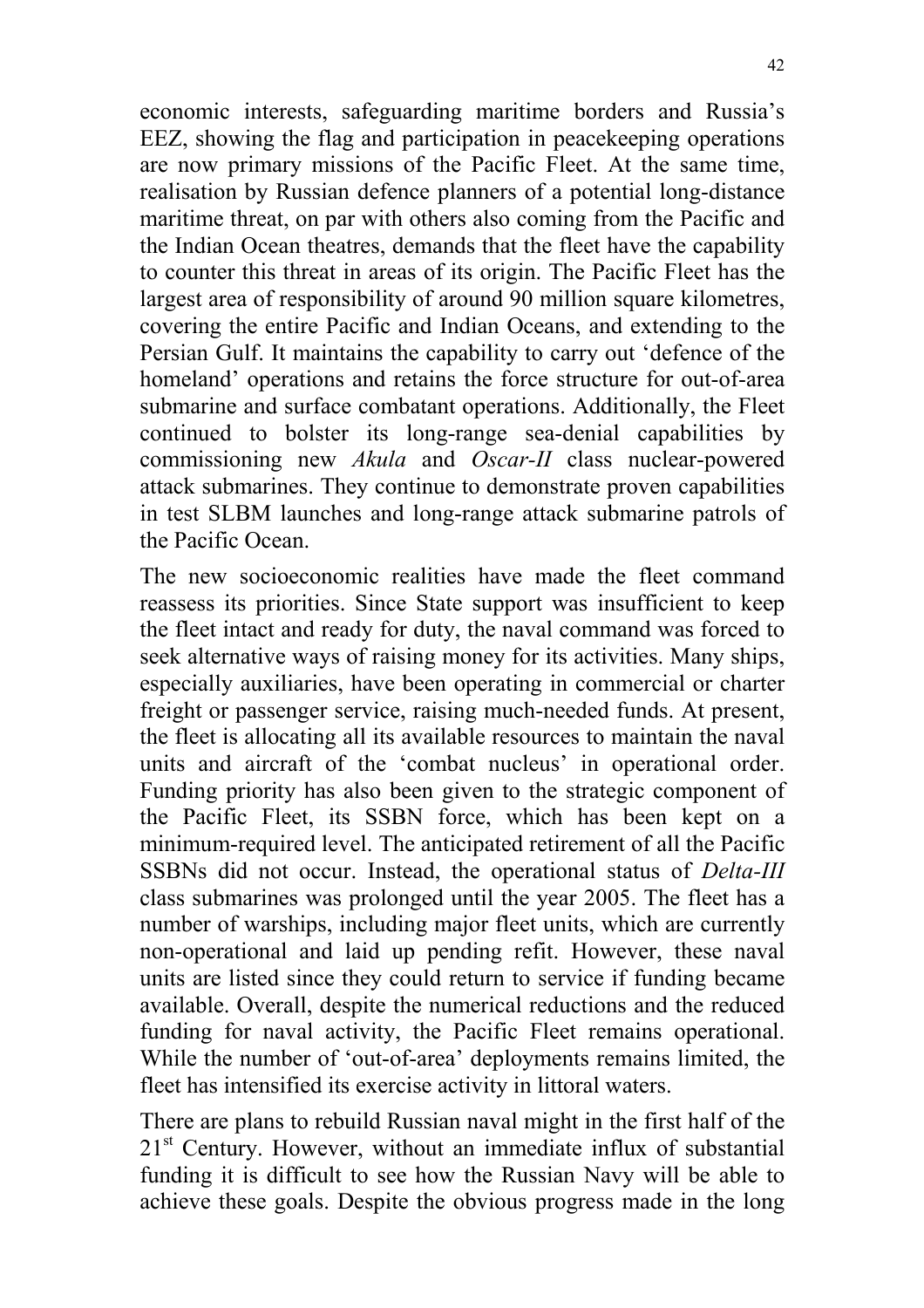43

process of the Russian economic recovery after 1999, the continuous inadequate funding of defence programs, including naval construction, will certainly postpone the near-future realisation of some projects and will force a re-evaluation of strategies and development programs. What happens politically in the next five years will affect the future configuration and mission of the Pacific Fleet. If the Russian military-political leadership decides to continue SSBN operations in the Pacific MTVD after 2005, and starts fielding new-generation SSBNs with the Pacific Fleet, its general-purpose forces will have to be strengthened to ensure survivability of the strategic nuclear component. If, on the other hand, Russia's seabased strategic nuclear forces are to be concentrated only in the Arctic theatre, the Pacific Fleet will not be on the high priority force development list, unless a sudden deterioration of the geo-political situation in region requires an immediate response. Even without its strategic nuclear component the fleet will retain its strategic significance due to the critical role it plays in the system of Russia's security in the Far East. Russia's economic and geo-strategic interests in the Asia-Pacific region should ensure the Pacific Fleet retains its blue-water capability and continues, with the Northern Fleet, to be one of Russia's ocean-going fleets.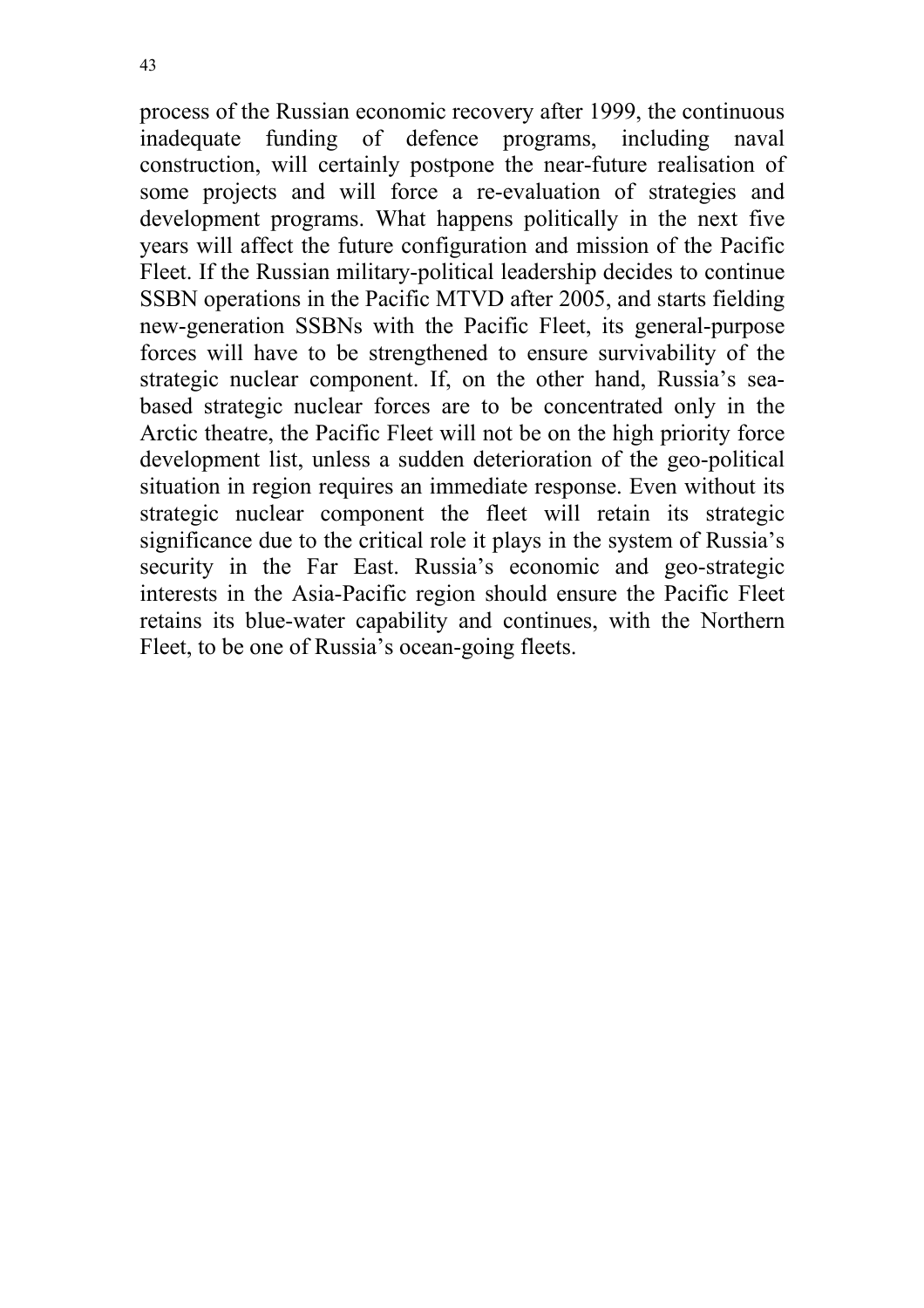#### **Notes**

- $\frac{1}{1}$  S.E. Zakharov, V.N. Bagrov, S.S. Beve, M.H. Zakharov, M.P. Kotukhov, *Krasnoznamenny Tikhookeanskiy Flot* [Red Banner Pacific Fleet], 2<sup>nd</sup> ed., Moskva: Voennoe Izdatelstvo, 1973, pp. 6, 12, Admiral Mikhail Zakharenko, 'Na Dal'nevostochnykh Rubezhakh Rossii' [On Russia's Far Eastern Shores], *Morskoi Sbornik* (*MS*), No. 9 2000, p. 20.
- 2 Kensuke Ebata, 'CIS Spells Out Defensive Plan', *Jane's Defence Weekly*, (*JDW*), 20 June 1992, p. 1050.
- 3 'Vodit' Korabli v More - Komandirskaya Privilegiya' [It is a Commander's Privilege to Navigate Ships to Sea], *MS*, N 4 1997, p. 10.
- 4 Richard F. Staar, 'Russia's Navy Remains in Decline', *Proceedings*, Vol. 124/8/1, 146, August 1998, p. 46.
- 5 Zakharenko, 'Na Dal'nevostochnykh Rubezhakh Rossii', p. 21.
- 6 Richard F. Staar, *The New Military in Russia. Ten Myths That Shaped the Image*, Annapolis: Naval Institute Press, 1996, p. 52, G. Jacobs, 'Growth in Strength of Soviet Pacific Fleet', *JDW*, 8 July 1989, p. 34.
- 7 Admiral I. Khmelnov, 'Sokhranenie Boevogo Yadra TOF - Fundament Ego Dal'neishego Razvitya' [Preservation of the Pacific Fleet Combat Nucleus is the Foundation of its Further Development], *MS*, N 4 1996, p. 4, Admiral Vladimir Kuroyedov in 'Vizhy Tikhookeankiy Flot Obnovlennym' [I See the Pacific Fleet Restructured], *MS*, No. 9 1996, p. 19.
- 8 The fact that the Russian fleets still have zones of responsibilities, covering areas well-beyond home waters indicates Russia's ongoing intention to preserve its status of global maritime power, even if under current circumstances this status is more nominal now rather than realistic.
- 9 Boris Makeev, 'Naval Aspects of Russia's National Security', *European Security*, 4 (1), Spring 1995, p. 103.
- 10 Ebata, 'CIS Spells Out Defensive Plan', p. 1050.
- <sup>11</sup> Rear-Admiral V. Aleksin, captain  $1<sup>st</sup>$  Rank (ret.) E. Shevelev, 'Sud'by Rossii i Flota Nerazdelimy' [Fates of Russia and the Navy are Inseparable], *MS*, N 6 1996, p. 11, Admiral Kuroyedov, 'My – Derzhava Okeanskaya', *Krasnaya Zvezda* (*KZ*), 27 July 2002, p. 1.
- <sup>12</sup> Since mid-1996 the Pacific Fleet routinely deployed its nuclear-powered attack submarines to the western Pacific, which signalled about Russia's attempts to somehow counter these growing threats.
- $13$  Data is collected by the author.
- <sup>14</sup> *Jane's Fighting Ships 2002-2003*, Jane's Information Group, 2002, pp. 567-616, *The Military Balance 2002-2003*, International Institute for Strategic Studies, 2002, p. 92, data collected by the author from Russia's open defence sources (*Krasnaya Zvezda*, *Morskoi Sbornik*: issues 2002- 2003).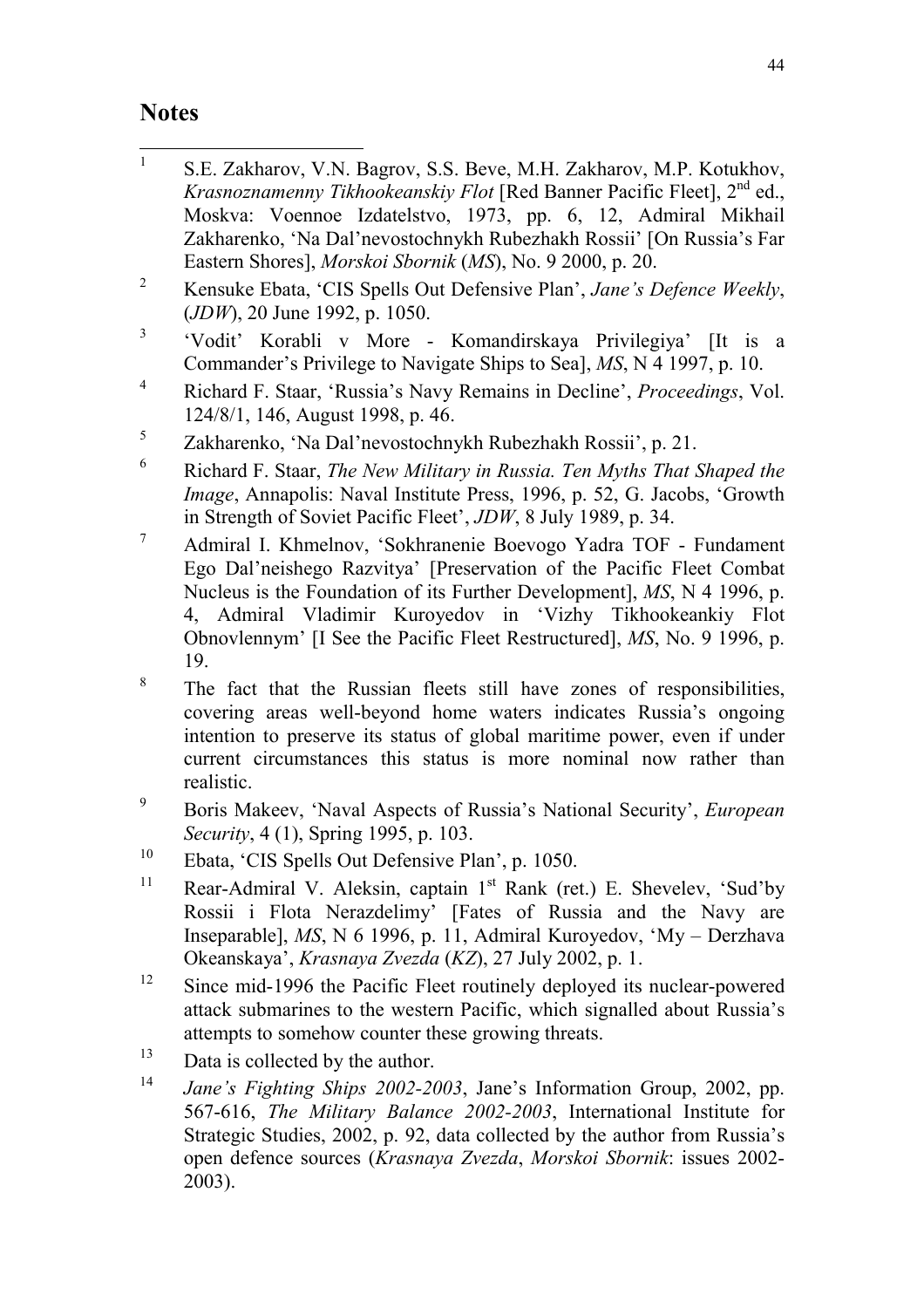15 15 The Russian naval designation is *tyazhely atomny raketny kreiser* (TARKR). *Admiral Lazarev* was renamed in 1992 by the special Presidential Decree after the collapse of the USSR. *Lazarev's* sister-ships received the following names: *Kirov* - *Admiral Ushakov*, *Kalinin* - *Admiral Nakhimov*, *Yuri Andropov* - *Piotr Velikiy*. The *Ushakov* class is a new name given to the former *Kirov* class.

<sup>16</sup> One of the most difficult and painful problems the Pacific Fleet is currently facing is the uncertain future of the *Admiral Lazarev*. The ship was taken out of operational service in 1992 and placed in reserve. The nuclear-powered cruiser needs refuelling and a major refit and modernisation, which would cost the navy several billion rubles. Despite a severe lack of financial resources for the service and refits of operational ships, the Pacific Fleet continues to make efforts to fund the *Lazarev's* refit. According to Rear-Admiral Tsvirko, it is more cost effective to bring the ship back to operational service rather than to scrap it and re-allocate funds to repair, for example, several destroyers, "It is efficient to refit the cruiser from the point of view of its economy and range. It is a nuclear-powered [cruiser], thus does not require much fuel". Nikolai Litkovets, 'Remont v Dolg' [Refit on Credit], *KZ*, 19 May 2000, p. 2. Prior to 1999, it was almost certain that *Admiral Lazarev* would be decommissioned and scrapped together with its sister-ship *Admiral Ushakov* in the Northern Fleet. In 1999, however, repair work began on two Northern Fleet CGNs *Admiral Ushakov* and *Admiral Nakhimov*, raising the possibility that a refit of *Admiral Lazarev* would commence shortly. Alexey Muraviev, 'Second Wing for the Russian Kirov Class', *Jane's Intelligence Review*, Vol. 12, No. 1, January 2000, pp. 20-21. In July 1999, Russia's Deputy Prime Minister Ilya Klebanov, responsible in the Russian government for the military-industrial complex, supported the proposal to provide state funding for *Lazarev's* refit. 'Kreiser 'Admiral Lazarev' Budet Vozvrachshen v Stroi' [Cruiser 'Admiral Lazarev' Will Return to Operational Service], *KZ*, 24 July 1999, p. 1. The idea of refitting the cruiser also found some public support. One non-government organisation, known as the all-Russia Movement for Support of the Army and Navy, organised a public fund-raising to help the navy to bring *Lazarev* back to operational service. Nonna Chernaykova, 'Group Passes Hat to Save Nuclear Batlleship', *Vladivostok News* (el.), 12 November 1999. In 2000, the Fleet was able to allocate several dozen million rubles to start the repair work. Litkovets, 'Remont v Dolg' p. 2. However, at this stage, it is still uncertain whether the government and the navy will be able to provide stable funding for completion of *Lazarev's* major refit.

- 17 The ship is the former *Chervona Ukraina* and has the honour title of 'Guards', which means that a unit of the same name distinguished itself in the Great Patriotic War of 1941-45.
- 18 Currently, *Varyag* is the most powerful surface unit in the Pacific Fleet's order of battle.
- 19 The Russian naval designation is *raketny kreiser* (RKR). **P.S.** Unlike the older *Moskva* and the *Marshal Ustinov* sister-ships (with a main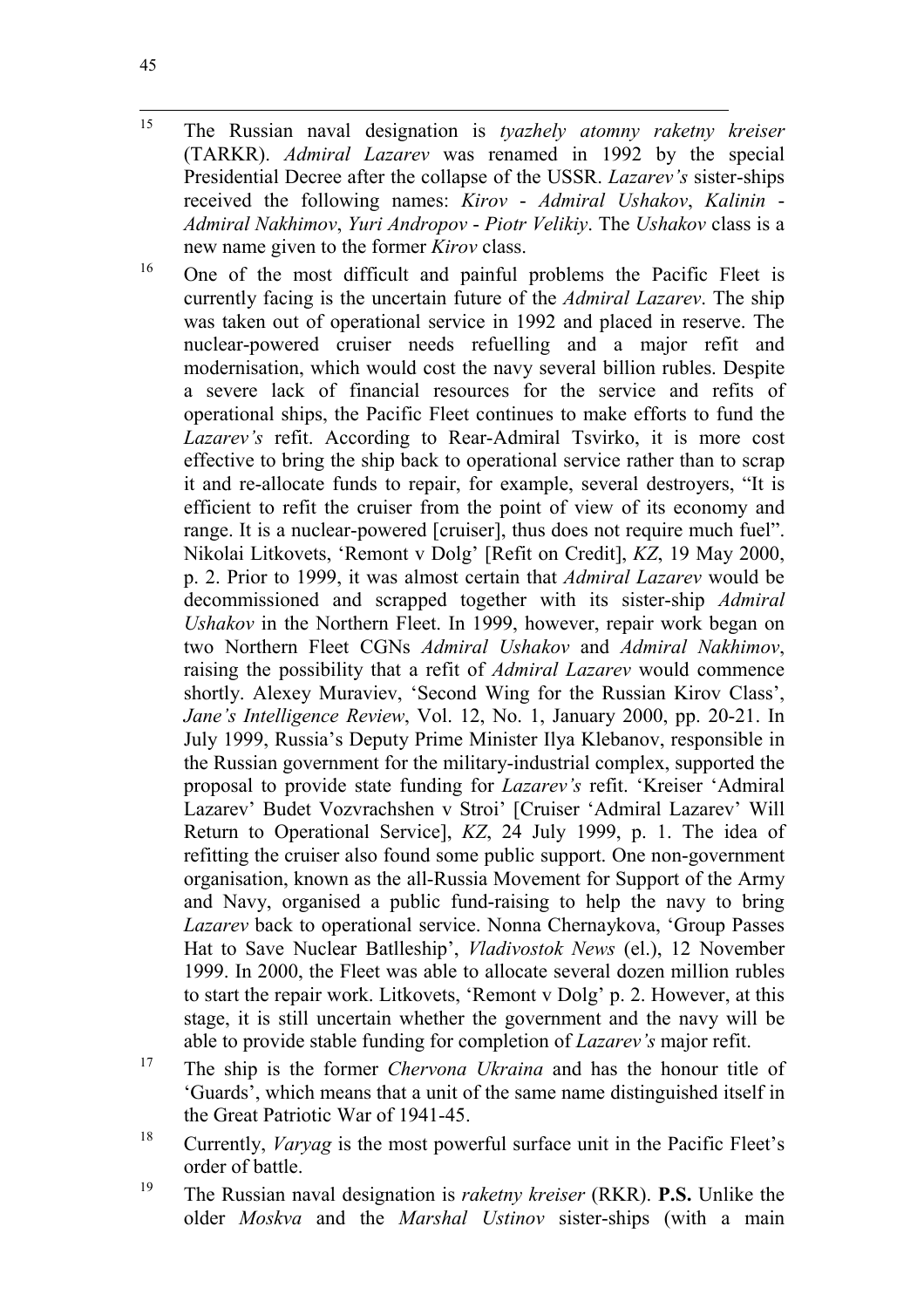armament of 16 ASCM P-500 *Bazalt* with a maximum range of 500km), *Varyag* is equipped with the advanced SSM complex P-1000 *Vulkan* (with a maximum range of up to 1,000km). The *Vulkan* was introduced with the Russian Navy in 1987. Vladimir Gundarev, 'Ravnenie na Kreiserskiy Poraydok' [Equalisation on Cruiser's Order], *KZ*, 24 July 2002, p. 1. The advanced range of the P-1000 enables *Varyag* to be more effective in engaging any enemy surface vessel, including aircraft carriers. The capability of the *Moskva* class to destroy an aircraft carrier gave this series of ships the nickname in the West 'carrier-killer'.

- 20 Air defences of a *Moskva* class CG comprise the long-range S-300F *Fort* (SA-N-6, capacity of 64 missiles), two medium-range *Osa-F* (SA-N-4, capacity of 48 missiles) and artillery systems. A. Minaev (ed.), *Sovietskaya Voennaya Moshch. Ot Stalina do Gorbacheva* [Soviet Military Might. From Stalin to Gorbachev], Moskva, Voenny Parad, 1999, p. 373. **P.S.** The S-300F is the ship-borne version of the famous S-300 theatre-level AD complex.
- 21 There was some scepticism in the West about the fate of *Admiral Tributs* after the ship suffered a fire in 1994. Until 1999 *Jane's Fighting Ships* considered that *Tributs* would never see sea again. *Jane's Fighting Ships 1994-95* – *1997-98*, Jane's Information Group.
- <sup>22</sup> *Krivak I* entered service in the mid-1970s.

 $\overline{a}$ 

- 23 In the second half of 2002, the *Krivak-I* class FFG *Storozhevoi* was decommissioned.
- <sup>24</sup> Although missile corvettes usually are not identified as major surface combatants, they play, nevertheless, a significant and important role in the Russian Navy. Indeed, the Soviet Navy heavily relied on its "mosquito" fleet of light missile craft. The development of such light but heavily armed coastal ships allowed the Soviet naval command to commit more large surface combatants for out-of-area deployments. For example, brigades of missile corvettes deployed in the Baltic and Black seas are now the main strike element of the Russian naval forces in these maritime theatres.
- <sup>25</sup> *Jane's Fighting Ships 2002-2003*, p. 598.
- 26 Vice-Admiral V. Patrushev, 'Nashi Podvodnye Sily Segodnia' [Our Submarine Forces Today], *MS*, No. 3 1997, p. 3.
- 27 P. Podvig (ed.), *Strategicheskoye Yadernoe Vooruzhenie Rossii* [Russia's Strategic Armaments], Moskva: IzDat, 1998, p. 230.
- 28 Minaev (ed), *Sovietskaya Voennaya Moshch*, pp. 374-75. **P.S.** The *Oscars* strategic significance for Russia's maritime defence explains desperate attempts of the Russian Navy to raise the sunken *Oscar-II* class *Kursk*, and the unprecedented protective measures the Northern Fleet had undertaken to guard the sunken submarine between late August 2000 and October 2001.

<sup>29</sup> *Nezavisimaya Gazeta* (*NG*), 15 August 2000, p. 2.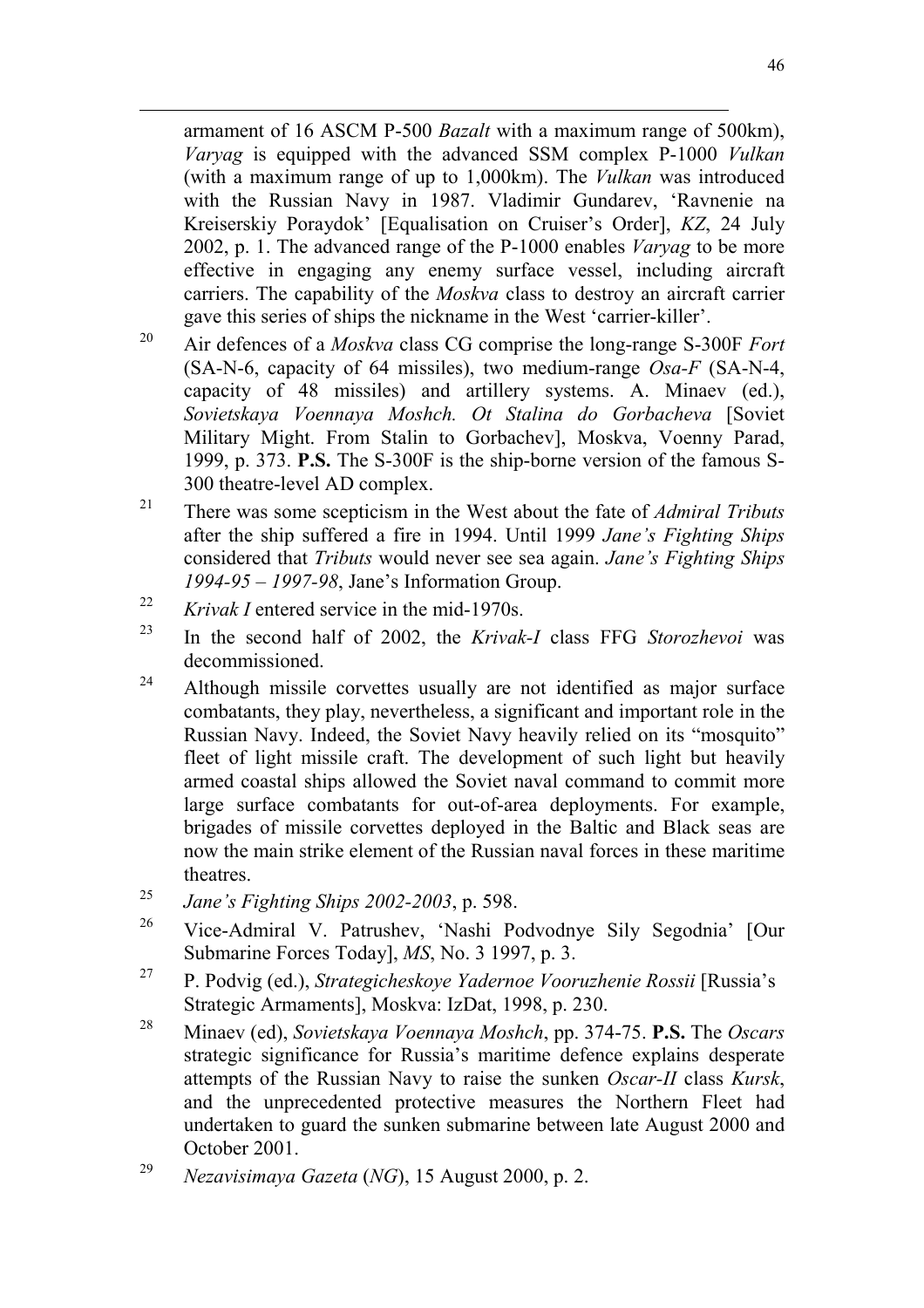- 30 30 V. Ermakov, 'Dal'nevostochny Forpost' [The Far Eastern Outpost], *MS*, N 8 2002, p. 19.
- 31 A pair of combat-ready *Oscars* provides the Pacific Fleet with a capability to engage one CVBG in the Pacific theatre, which seems sufficient enough in peacetime.
- <sup>32</sup> *Oscars's* production rests at the Severodvinsk shipyard, whilst Pacific *Akulas* were built at Komsomolsk-na-Amure, with the first *Akula* commissioned as early as 1986. That was the first boat of the *Akula* class series. A. Alekseev, L. Samarkin, 'Barsy' Stavyat Problemy' [*Bars* Are Setting Up Problems], *MS*, N 4 1997, p. 55.
- 33 'Drakon' Tikhookeantsam Ponravilsya' [The Pacific Fleet Seamen Liked 'Drakon'], *KZ*, 11 August 1995, p. 1, 'Akula Commissions', *JDW*, 5 August 1995, p. 14. Note that in 2000 the *Drakon* was renamed *Samara* and renumbered K-295.
- $34$  The Type 636 is considered to be one of the quietest diesel submarines in the world. It is said to be capable of detecting an enemy submarine at a range 3 to 4 times greater than it can be detected itself.
- $35$  Earlier reports suggested that this air base was abandoned by the military. But an article about the base, published in *Krasnaya Zvezda* in August 2000 confirmed that the air base was still operational, and accommodated one mixed ASW regiment, comprising Il-38 aircraft and Ka-27 helicopters. Natalya Kuzmina, Nikolai Litkovets, 'Letchiki Zolotoi Doliny' [Pilots of the Golden Valley], *KZ*, 17 August 2000, p. 2. Lieutenant-Colonel (ret.) M. Chevychelov, 'Nad Okeanom' [Above the
- Ocean], *MS*, No. 1, 1998, p. 40. 36 'Razvedka Kak Ona Est'' [Reconnaissance As It Is], *MS*, N 3 1995, p. 46,
- Colonel-General V.G. Deineka (ed.), *Aviatsiya Rossiiskogo Flota* [Aviation of the Russian Navy], St. Peterburg, Sudostroyenie, 1996, p. 248.
- $37$  The PFNA has a separate squadron of the search-and-rescue (SAR) aircraft (An-12ps, An-26, and Mi-14ps). An-12ps aircraft came as a replacement for the Tu-16s to the Pacific Fleet in 1985. **P.S.** Russian abbreviations, meaning *poiskovo-spasatel'ny* (search-and-rescue). Apparently, the Pacific Fleet is the only one to have a specially formed SAR squadron. The other Russian fleets also have SAR units, that form part of the units and formations of the ASW aviation. Deineka (ed.), *Aviatsiya Rossiiskogo Flota*, p. 249.
- <sup>38</sup> For more information about the 73<sup>rd</sup> Heavy Bomber Division and Russia's LRA see Alexey D. Muraviev, 'Russia's Long-Range Aviation: An Airborne Spear of the Nation', *Defense Analysis*, Vol. 17, N 1, 2001, pp. 89-98.
- <sup>39</sup> For example, the unspecified Red Banner fighter regiment located on the outskirts of Vladivostok replaced its ageing fleet of MiG-23 aircraft with modern Su-27 *Flanker* heavy interceptors. *KZ*, 20 August 1998, p. 2.

<sup>40</sup> *The Military Balance 2002-2003*, p. 93.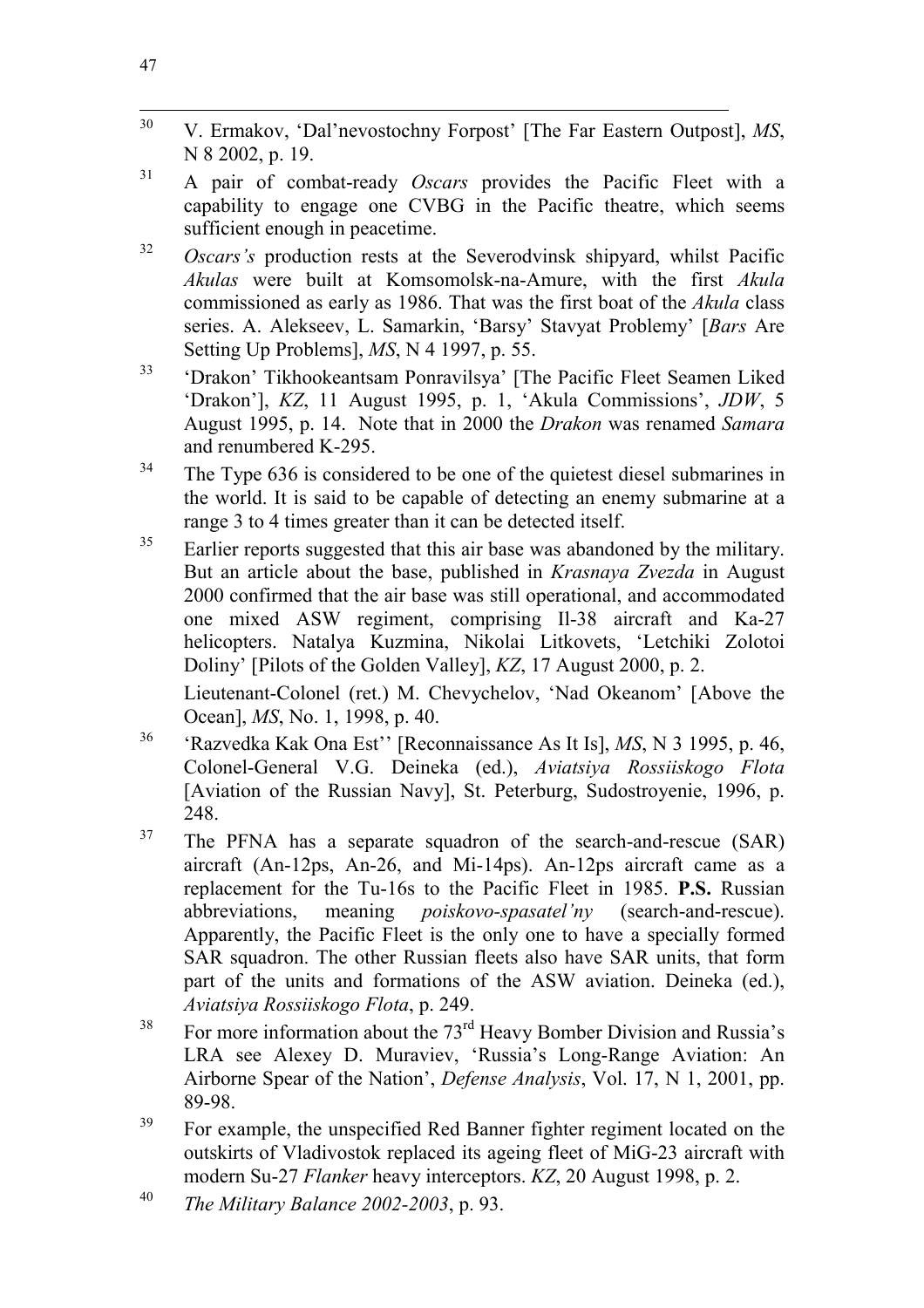- 41 41 For example, the above-mentioned fighter regiment, equipped with Su-27, based on the outskirts of Vladivostok, another fighter regiment of MiG-31 is based at the Yelisovo naval air base near Petropavlovsk-Kamchatksiy.
- 42 Russian Air Force Command was so impressed by the results of the interception that decided to award the pilots. Apparently, later the Russians Emails two photographs of the *Kitty Hawk* to the carrier. Valeriy Aleksin 'Amerikanskie Manevry Pod Kolpakom' [American Manoeuvres Are Under Cover], *Nezavisimoe Voennoe Obozrenie* (*NVO*), N 43 2000, p. 1, *KZ*, 17 November 2000, p. 1.
- <sup>43</sup> There is no precise data in the open sources on the equipment of the  $55<sup>th</sup>$ Division. As a consequence, figures are approximate and are based on data, available in *The Military Balance* and Russia's open defence sources.
- <sup>44</sup> The assessment of the division's equipment is based on the data from the *Military Balance 2002–2003*, and reports from *Krasnaya Zvezda* (issues 2000-2003).
- 45 'Proverki Prodolzhautsya' [Inspections Continue], *NVO*, N 9 2002, p. 3.
- 46 For example, in 1997, the Pacific Fleet abandoned its most famous 305 mm gun battery located on the Russkiy Island. The battery was converted into the museum. Natalya Kuzmina, Nikolai Litkovets, 'Ostrov Russkiy' [The Russkiy Island], *KZ*, 28 August 1999, p. 2.
- 47 Minaev (ed), *Sovetskaya Voennaya Moshch*, p. 386.
- 48 Ibid, pp. 385-86.
- 49 Russian naval *spetsnaz* forces can be compared to the USN SEALS or the Israeli Navy's 13<sup>th</sup> Flotilla.
- 50 A. Budnev, 'Morskoi Spetsnaz' [Naval Special Forces], *MS*, N 10 1996, p. 45.
- 51 Maxim Kalashnikov, *Slomanny Metch Imprerii* [The Broken Sword of the Empire], Moskva, Krymskiy Most 9D, Paleia, Forum, 1999, p. 435.
- 52 The *Ivan Rogov* class LPD *Aleksandr Nikolayev* officially was still in reserve. According to *Jane's Fighting Ships* At the end of 2002, the *Aleksandr Nikolayev* was undergoing refit at Valdivostok. *Jane's Fighting Ships 2002–2003*, p. 602.
- $53$  Troop lift capacity refers only to the standard schedule of an amphibious ship. A considerably larger number of troops can be embarked in all class of amphibious ships for short transits.
- <sup>54</sup> While there is no information about the place of basing of PM 74, it can be assumed that the vessel is also assigned to the Kamchatskaya Flotilla, since all operational nuclear-powered submarines are based near Petropavlovsk-Kamchatskiy.
- 55 In Russian: *Avaryino-Spasatelnaya Sluzhba Tikhookeanskogo Flota*, ASS TOF.
- 56 With 22,500 tons in full displacement, *Alagez* is the largest operational rescue ship of the Russian Navy.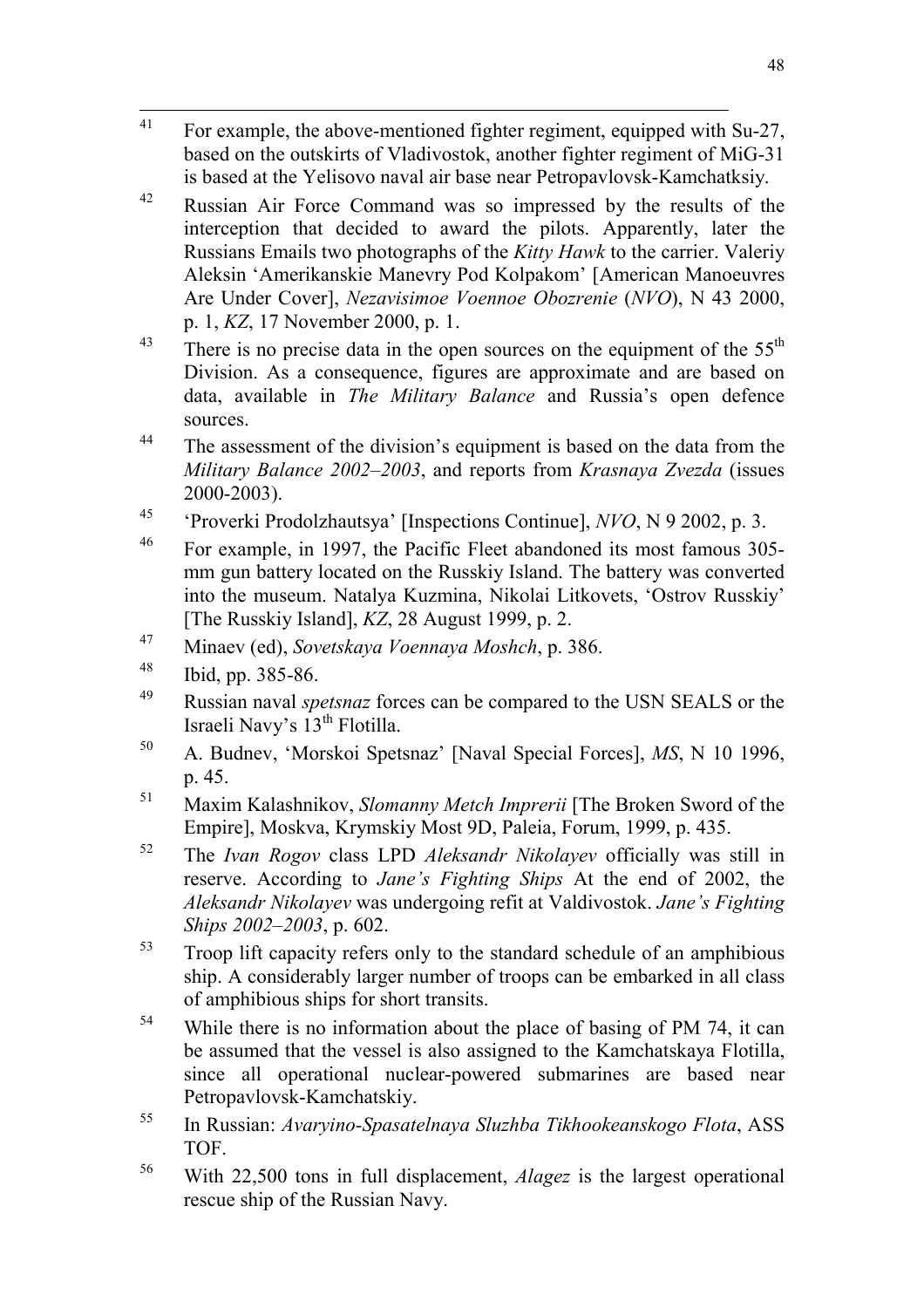- 57 MS, N 1 1998, p. 24. There were reports in the Russian press that the tug *Krylov* was sold illegally to the Greek company. Besik Pipiya, 'Korabl Otdali za Groshi' [The Ship Was Sold For Pennies], *NG*, 23 August 2000, p. 2. The Russian Navy officials did not comment these reports. 58 Russian information site *SMI.Ru* (el.), 25 August 2000.
- 59 Nikolai Litkovets, 'Kto Pomozhet Vspomogatel'nomu Flotu?' [Who Will help the Auxiliary Fleet],  $KZ$ , 6 January 1998, p. 1, Captain  $1<sup>st</sup>$  Rank A. Piskunov, 'Flot – Vspomogatel'ny. Zadachi- Boevye' [The Auxiliary Fleet with Combat Tasks], *MS*, N 8 1999, p. 15.
- 60 I. Kasatonov, 'Kamchatskoe Napravlenie' [The Kamchatka Direction], *MS*, N 7 1998, pp. 5-6.
- 61 Sergei Boeikov, 'Kamchatka: Novaya Sistema Upravleniya Voiskami' [Kamchatka: a New System of Forces' Control], *KZ*, 21 March 1998, p. 1.
- 62 'Inventarizatsiya Morskogo 'Kladbichsha' [Inventory of a Maritime Cemetery], *NVO*, N 20, 2002, p. 1.
- 63 Joshua Handler, 'Russia's Pacific Fleet Submarine Bases and Facilities', *Jane's Intelligence Review*, Vol. 6 (4), April 1994, p. 170.
- 64 Ibid, p. 170, Podvig (ed), *Strategicheskoe Yadernoe Vooruzhenie Rossii*, p. 219.
- $\frac{65}{10}$  In early 1999, at least 76 decommissioned units were kept there. Captain 3rd Rank Evgeniy Ustinov, 'U Zolotogo Dna' [Near Golden Bed], *KZ*, 3 March 1999, p. 1.
- 66 Valeriy Baberdin, 'U Poslednego Prichala' [Alongside the Last Pier], *KZ*, 17 January 1998, p. 5.
- $67$  See CTR home page in the Internet. Also see, James Clay Moltz, 'Russian Nuclear Submarine Dismantlement and the Naval Fuel Cycle', *The Nonproliferation Review*, Spring 2000, pp. 78-87, Igor Korotchenko, 'Utilizatsya Pod Patronazhem SShA' [The Utilisation Under the USA Patronage], *NVO*, N 29 2001, p. 8.
- 68 Moltz, 'Russian Nuclear Submarine Dismantlement and the Naval Fuel Cycle', p. 79. Also see the 1999 report of the Belona Foundation 'International Co-operation in the Russian Navy'. The report is available at the Belona Web Site: www.bellona.no. P.S. There is a serious doubt that the Russian Navy will agree to scrap its *Typhoon* class SSBNs. The very fact that *Typhoons* are currently undergoing major refit and rearmament suggests that the navy plan to keep its largest SSBNs operational in the near future.
- 69 Korotchenko, 'Utilizatsya Pod Patronazhem SShA', p. 8.
- $70$  Ibid, p. 8.
- 71 Robert Karniol, 'Japan to Study Russian Submarines', *JDW*, 13 October 1999, p. 18.
- 72 'Waste Facility in Final Build Phase', *JDW*, 8 April 1998, p. 6.
- 73 Korotchenko, 'Utilizatsya Pod Patronazhem SShA', p. 8.
- $^{74}$  Ibid, p. 8.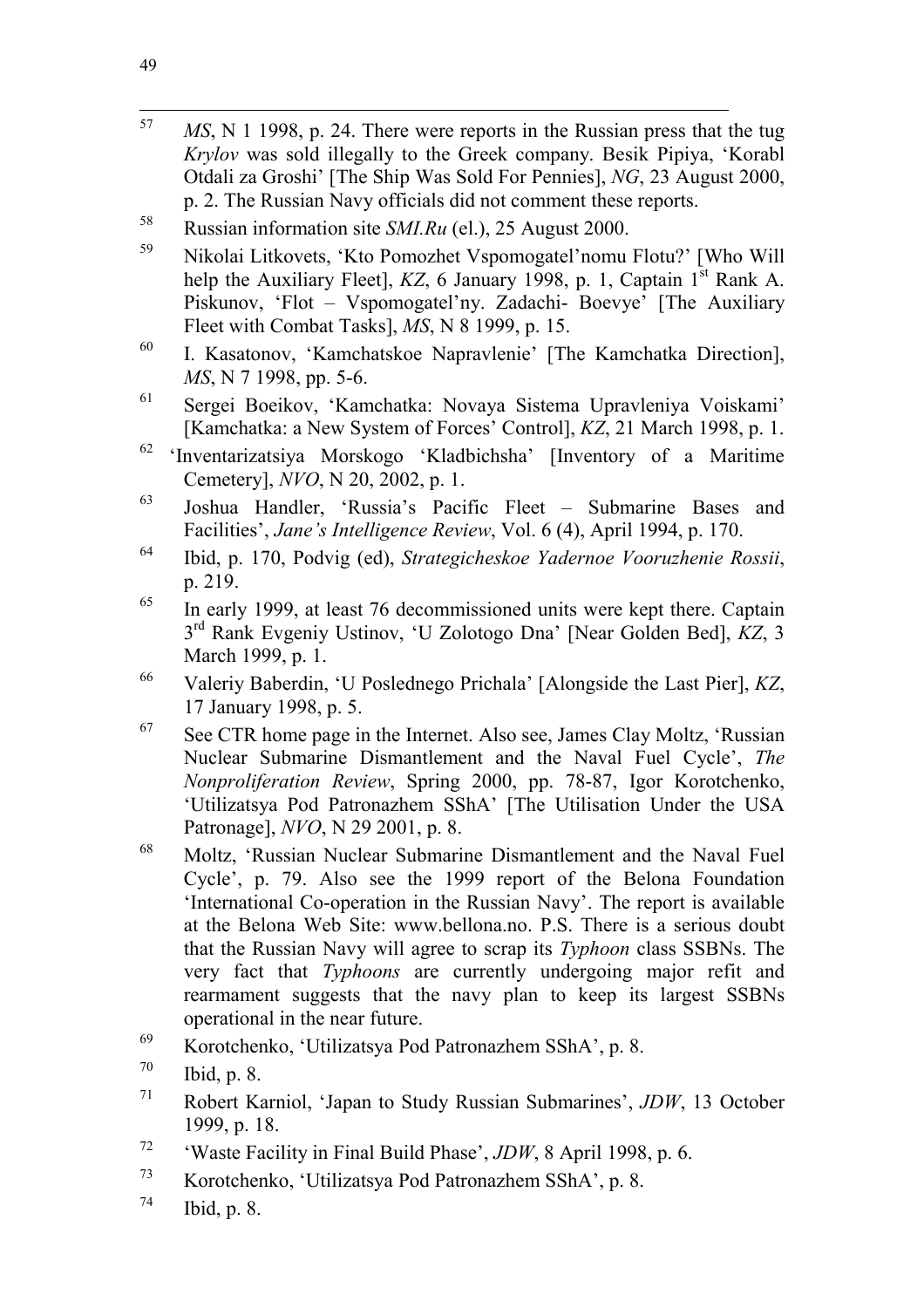- 75 75 Mikhail Khodarenok, 'Cherny God Rossiiskogo Flota' [The Russian Navy's Black Year], *NVO*, N 7 2001, p. 3.
- $^{76}$  Ibid, p. 1.
- 77 Nikolai Litkovets, 'Prizovoi Fond' [The Trophy Fund], *KZ*, 24 November 1999, p. 2.
- <sup>78</sup> Captain 1<sup>st</sup> Rank V. Tymel, 'Kak Gotovit' Korabli' [How to Exercise Ships], *MS*, N 5 1996, p. 42.
- 79 Yury Koshelev, 'Neuteshitel'nye Itogi' [Discomforting Results], *MS*, N 12 1998, p. 39.
- 80 Mikhail Khodarenok, 'Minoborony VVS Rossii Otritsayut Fakt Peresecheniya Granitsy Yaponii' [Russia's Ministry of Defence and the Air Force Deny the Fact of Border Violation], *Nezavisimaya Gazeta*, 15 February 2001, p. 2. Sergei Sokut, 'Rossiya Pobedila v Voine' [Russia Won the War], *NG*, 24 February 2001, p. 1.
- 81 Ilya Kedrov, 'Ucheniya Flota' [The Fleet's Exercises], *NVO*, N 11 2001, p. 1.
- 82 The exercise involved *Oscar II* class SSGNs. *KZ*, 3 April 2001, p. 1.
- 83 Nikolai Litkovets, 'U Tikhookeantsev Proverka' [The Pacific Fleet Seaman Are Under Inspection], *KZ*, 24 April 2001, p. 2.
- 84 Lieutenant-Colonel Aleksandr Stepanovskiy, 'Kompleksny Vykhod v More' [Complex Deployment to the Sea], *KZ*, 30 August 2001, p. 2. Andrei Gavrilenko, 'Tikhookeantsy ne Podvedut' [Pacific Fleet Seamen Will Not Fail], *KZ*, 31 August 2001, p. 2.
- 85 '37-ya Vosdushnaya Armiya Otrazhaet Kosmicheskoe Napadenie na Kamchatku' [The  $37<sup>th</sup>$  Air Army Repel of the Aero-Space Attack on Kamchatka], *Gazeta.Ru*, 10 September 2001. After the terrorist attacks in New York and Washington on 11 September 2001, Russia decided to suspend this exercise.
- 86 Captain 1st Rank M. Sazhaev, 'Slavnaya Pleyada Shturmanov 'Podolska' [A Famous Generation of Pilots of the 'Podolsk'],*MS*, N 2, 2002, p. 19.
- 87 Ermakov, 'Dalnevostochny Forpost', p. 19.
- <sup>88</sup> Captain 1<sup>st</sup> Rank S. Mozhaev, 'Tikhookeantsy Traditsiyam Verny' [The Pacific Fleet Seamen Are Holding to Traditions], *MS*, N 3 2003, p. 28.
- 89 'Ne Ostanavlivat'sya na Dostignutom' [Do Not Stop on the Accomplished], *MS*, N 1, 2002, pp. 29-30, Nikolai Litkovets, 'Desyat Prizov i Problemy' [Ten Trophies and Problems], *KZ*, 6 March 2002, p. 2.
- <sup>90</sup> Captain 1<sup>st</sup> Rank Viktor Shcherbina, 'Ataka 'Chernogo Printsa' [Attack] by a Victor class], *KZ*, 20 July 2002, p. 2, Vladimir Gundarov, 'Udachny God na TOF' [A Productive Year for the Pacific Fleet], *KZ*, 24 August 2002, p. 1.
- 91 'Bolshie Manevry' [Large Manoeuvres], *NVO*, N 23, 2002, p. 3.
- <sup>92</sup> *MS*, N 12 2002, p. 5, Gundarov, 'Udachny God na TOF', p. 1.
- 93 Russian information site Utro.Ru (el.), 15 April 2003.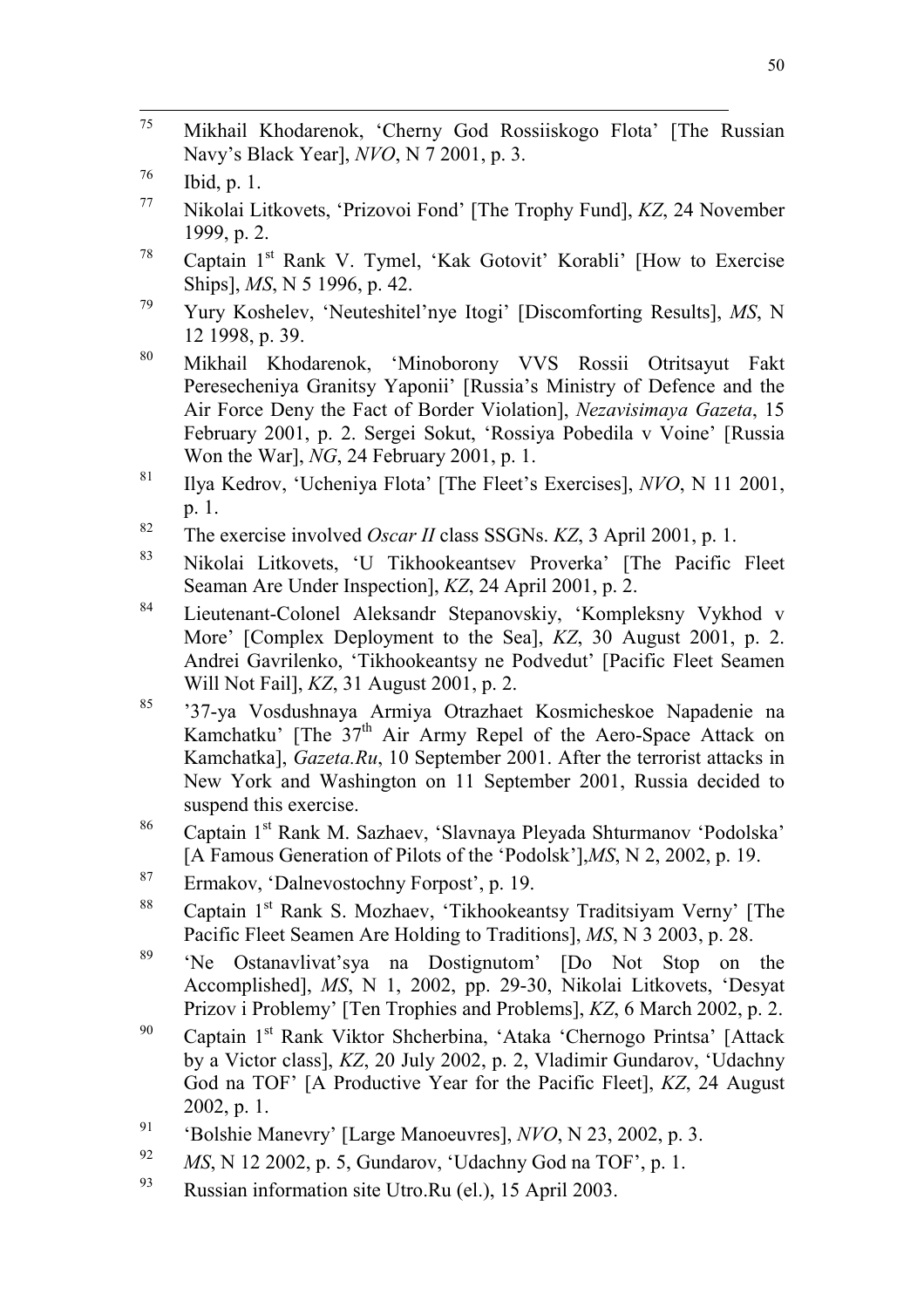- 94 Igor Korotchenko, 'Potentsial Sokhranen' [The Potential is Preserved], *NVO*, N 17 2003, p. 3.
- 95 Vitaliy Denisov, 'Baltika Eksportiruyet Stabilnost' [The Baltic Sea Exports Stability], *KZ*, 1 July 2003 (el.).
- <sup>96</sup> *MS*, N 3 2003, p. 13.
- 97 'Russian Subs 'Not Suffering' Says US Navy', *JDW*, 16 April 1997, p. 5.
- <sup>98</sup> *NVO*, N 10 2001, p. 1.
- 99 Ermakov, 'Dalnevostochny Forpost, p. 19.
- <sup>100</sup> In August 1995, the Northern Fleet *Oscar II* tracked the operations of the US *America* in the mid-Atlantic. Barbara Starr, 'US Navy Details Russia's Future Long-Range Threat', JWD, 3 April 1996 p. 6; 'Submarine Operated Off USA', JWD, 3 January 1996, p. 6.
- $101$  Ibid, p. 6.
- 102 See 'Itogi i Perspektivy' [Results and Perspective], *MS*, No. 12 1999, pp. 2-3.
- $103$  Data is collected by the author.
- 104 Nikolai Litkovets, 'Iz Dal'nego Pokhoda' [From a Long-Range Deployment], *KZ*, 28 November 2002, p. 1.
- 105 'Pod Flagom Rossii' [Under Russia's Ensign], *MS*, N 3 1993, pp. 65–66, 'Helix Lands on US Ships', *JDW*, 24 October 1992, p. 8.
- 106 'Russia, Kuwait Plan Exercise', *JDW*, 18 December 1993, p. 9, 'Pervye Rossiisko-Kuveitskie Ucheniya' [First Russia-Kuwait Exercises], *MS*, N 2 1994, p. 18.
- 107 'Ukreplyaya Voenno-Morskoe Sotrudnichestvo' [By Strengthening Naval Cooperation], *MS*, N 3 1994, p. 16.
- 108 Khmel'nov, 'Sokhranenie Boyevogo Yadra TOF Fundament Ego Dal'neishego Razvitiya', p. 4.
- 109 Valeriy Aleksin, 'Rossiya Vozvrashchaetsya v Indiiskiy Okean' [Russia is Returning to the Indian Ocean], *NG*, 18 January 2001, p. 2, Nikolai Litkovets, Andrei Gavrilenko, 'Pod Andreevskim Flagom' [Under the Flag of St. Andrew], *KZ*, 29 March 2001, p. 3.
- 110 'Korabli Gotovyatsya k Pokhodu' [Ships Are Preparing for the Deployment], *NVO*, N 10 2001, p. 1.
- 111 Russian information site Strana.ru (el.), 15 May 2003, Korotchenko, 'Potentsial Sokhranen', pp. 1, 3.
- <sup>112</sup> During his visit to Mumbai in early 2001 Admiral Kuroyedov ruled out the possibility of the re-establishment of permanent Russian naval presence in the Indian Ocean since "there is no necessity for it." 'Oboidemsya bez Indiiskogo Okeana' [We Can Live Without the Indian Ocean], *NVO*, N 7 2001, p. 1.
- <sup>113</sup> *Asia-Pacific Defence Reporter*, Vol. 20 (4/5), October-November 1993, p. 22.